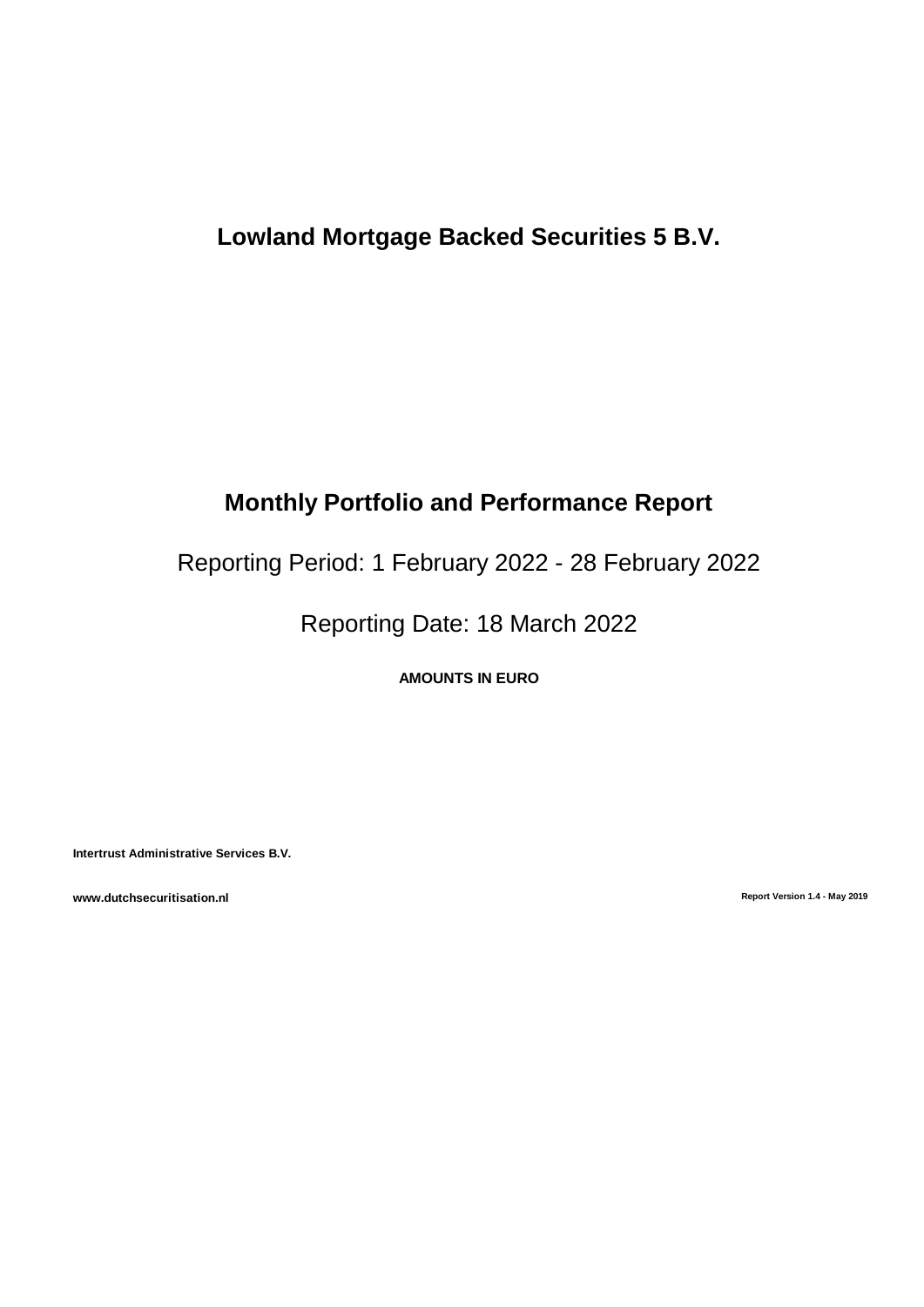### **Table of Contents**

|                                        | Page |
|----------------------------------------|------|
| <b>Key Dates</b>                       | 3    |
| The Mortgage Loan Portfolio            | 4    |
| Delinquencies                          | 5    |
| <b>Foreclosure Statistics - Total</b>  | 6    |
| Foreclosure Statistics - NHG Loans     |      |
| Foreclosure Statistics - Non NHG Loans | 9    |
| <b>Performance Ratios</b>              | 10   |
| <b>Stratification Tables</b>           | 11   |
| Glossary                               | 47   |
| <b>Contact Information</b>             | 49   |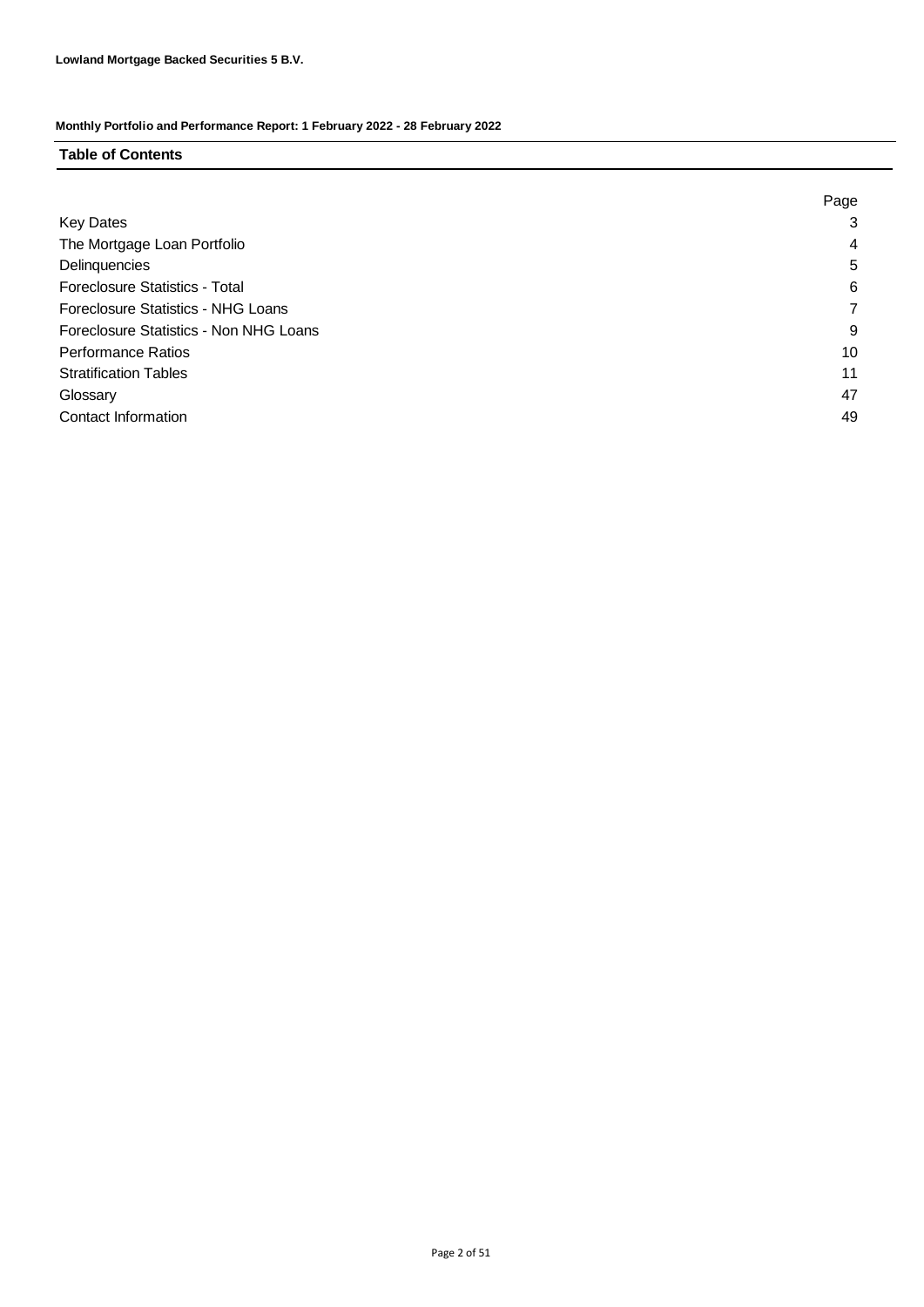| <b>Key Dates</b>                             |                             |                           |                             |                             |                             |                             |
|----------------------------------------------|-----------------------------|---------------------------|-----------------------------|-----------------------------|-----------------------------|-----------------------------|
| <b>Note Class</b>                            | Class A1                    | Class A2                  | Class B                     | Class C                     | Class D                     | Class E                     |
|                                              |                             |                           |                             |                             |                             |                             |
| <b>Key Dates</b>                             |                             |                           |                             |                             |                             |                             |
| <b>Closing Date</b>                          | 23 May 2018                 | 23 May 2018               | 23 May 2018                 | 23 May 2018                 | 23 May 2018                 | 23 May 2018                 |
| First Optional Redemption Date               | 18 May 2023                 | 18 May 2023               | 18 May 2023                 | 18 May 2023                 | 18 May 2023                 | 18 May 2023                 |
| Step Up Date                                 | N/A                         | N/A                       | N/A                         | N/A                         | N/A                         | N/A                         |
| Original Weighted Average Life<br>(expected) | N/A                         | N/A                       | N/A                         | N/A                         | N/A                         | N/A                         |
| Legal Maturity Date                          | 18 May 2055                 | 18 May 2055               | 18 May 2055                 | 18 May 1955                 | 18 May 1955                 | 18 May 1955                 |
| Portfolio Date                               | 28 Feb 2022                 | 28 Feb 2022               | 28 Feb 2022                 | 28 Feb 2022                 | 28 Feb 2022                 | 28 Feb 2022                 |
| <b>Determination Date</b>                    | 16 Mar 2022                 | 16 Mar 2022               | 16 Mar 2022                 | 16 Mar 2022                 | 16 Mar 2022                 | 16 Mar 2022                 |
| Interest Payment Date                        | 18 Mar 2022                 | 18 Mar 2022               | N/A                         | N/A                         | N/A                         | N/A                         |
| <b>Principal Payment Date</b>                | 18 Mar 2022                 | 18 Mar 2022               | 18 Mar 2022                 | 18 Mar 2022                 | 18 Mar 2022                 | 18 Mar 2022                 |
| <b>Current Reporting Period</b>              | 1 Feb 2022<br>28 Feb 2022   | 1 Feb 2022<br>28 Feb 2022 | 1 Feb 2022<br>28 Feb 2022   | 1 Feb 2022<br>28 Feb 2022   | 1 Feb 2022 -<br>28 Feb 2022 | 1 Feb 2022 -<br>28 Feb 2022 |
| <b>Previous Reporting Period</b>             | 1 Jan 2022 -<br>31 Jan 2022 | 1 Jan 2022<br>31 Jan 2022 | 1 Jan 2022 -<br>31 Jan 2022 | 1 Jan 2022 ·<br>31 Jan 2022 | 1 Jan 2022 -<br>31 Jan 2022 | 1 Jan 2022 -<br>31 Jan 2022 |
| <b>Accrual Start Date</b>                    | 18 Feb 2022                 | 18 Feb 2022               | N/A                         | N/A                         | N/A                         | N/A                         |
| <b>Accrual End Date</b>                      | 18 Mar 2022                 | 18 Mar 2022               | N/A                         | N/A                         | N/A                         | N/A                         |
| Accrual Period (in days)                     | 28                          | 30 <sub>0</sub>           | N/A                         | N/A                         | N/A                         | N/A                         |
| Fixing Date Reference Rate                   | 16 Feb 2022                 | N/A                       | N/A                         | N/A                         | N/A                         | N/A                         |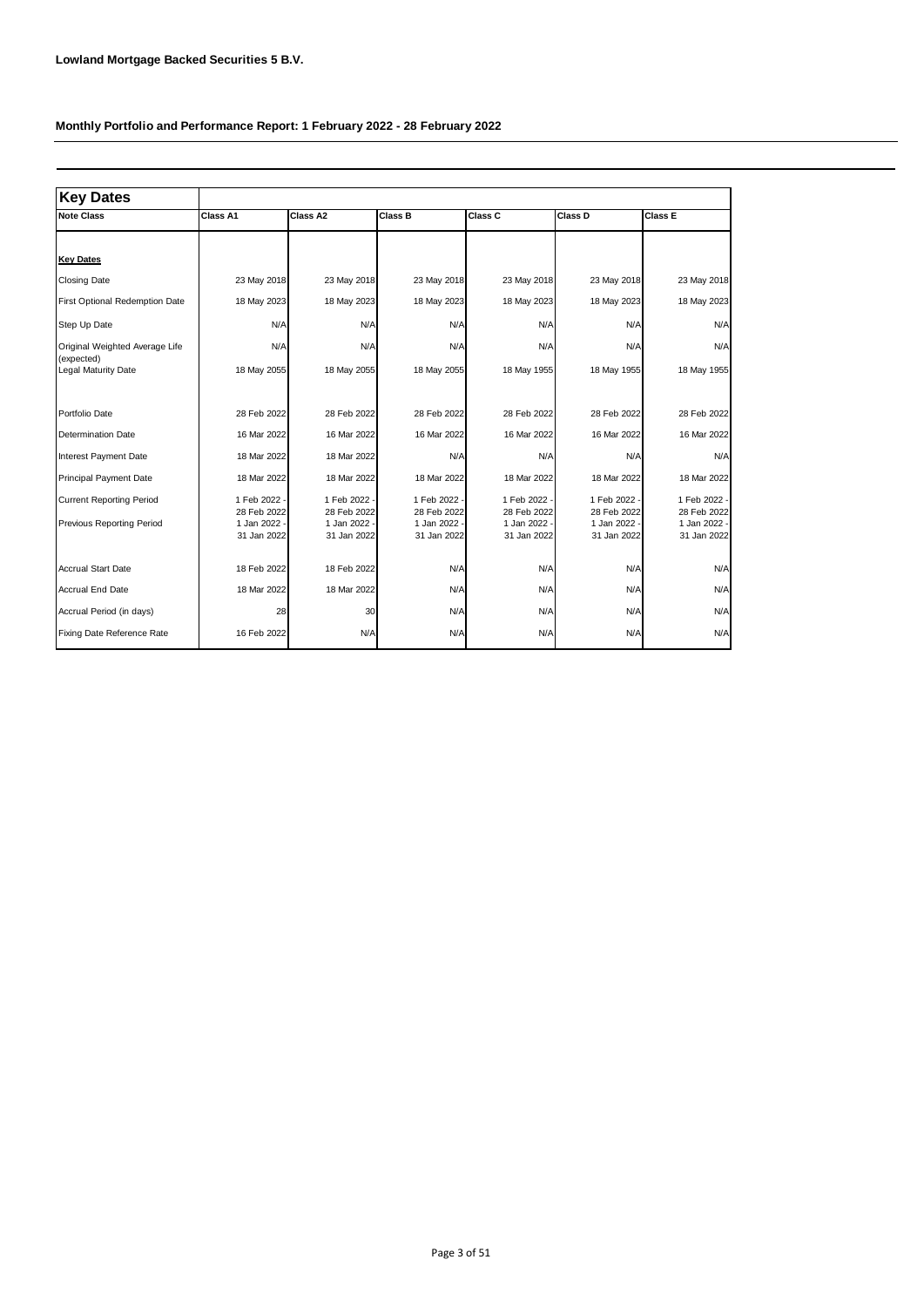| The Mortgage Loan Portfolio                                               |       |                     |
|---------------------------------------------------------------------------|-------|---------------------|
| <b>Number of Mortgage Loans</b>                                           |       |                     |
| Number of Mortgage Loans at the beginning of the Reporting Period         |       | 27,654              |
| Matured Mortgage Loans                                                    | -/-   | $\mathbf{0}$        |
| Prepaid Mortgage Loans                                                    | -/-   | 254                 |
| Further Advances / Modified Mortgage Loans                                |       | $\mathbf 0$         |
| Replacements                                                              |       | $\mathbf 0$         |
| Replenishments                                                            |       | 393                 |
| Loans repurchased by the Seller                                           | $-/-$ | 14                  |
| Foreclosed Mortgage Loans                                                 | $-/-$ | $\mathbf 0$         |
| Others                                                                    |       | $\mathbf 0$         |
| Number of Mortgage Loans at the end of the Reporting Period               |       | 27,779              |
| <b>Amounts</b>                                                            |       |                     |
| Net Outstanding balance at the beginning of the Reporting Period          |       | 5,026,599,307.62    |
| Scheduled Principal Receipts                                              | -/-   | 7,474,816.28        |
| Prepayments                                                               | -/-   | 48,677,942.76       |
| Further Advances / Modified Mortgage Loans                                |       | 0.00                |
| Replacements                                                              |       | 0.00                |
| Replenishments                                                            |       | 58,242,259.11       |
| Loans repurchased by the Seller                                           | -/-   | 2,088,871.84        |
| Foreclosed Mortgage Loans                                                 | -/-   | 0.00                |
| Others                                                                    |       | 0.00                |
| Rounding                                                                  |       | 0.00                |
| Net Outstanding balance at the end of the Reporting Period                |       | 5,026,599,935.85    |
| <b>Amount of Construction Deposit Obligations</b>                         |       |                     |
| Construction Deposit Obligations at the beginning of the Reporting Period |       | 8,476,887.14        |
| Changes in Construction Deposit Obligations                               |       | 297,570.77          |
| Construction Deposit Obligations at the end of the Reporting Period       |       | 8,774,457.91        |
|                                                                           |       |                     |
| <b>Amount of Saving Deposits</b>                                          |       |                     |
| Saving Deposit at the beginning of the Reporting Period                   |       | -139,969,955.00     |
| Changes in Saving Deposits                                                |       | $-6, 188, 109.02$   |
| Saving Deposits at the end of the Reporting Period                        |       | $-146, 158, 064.02$ |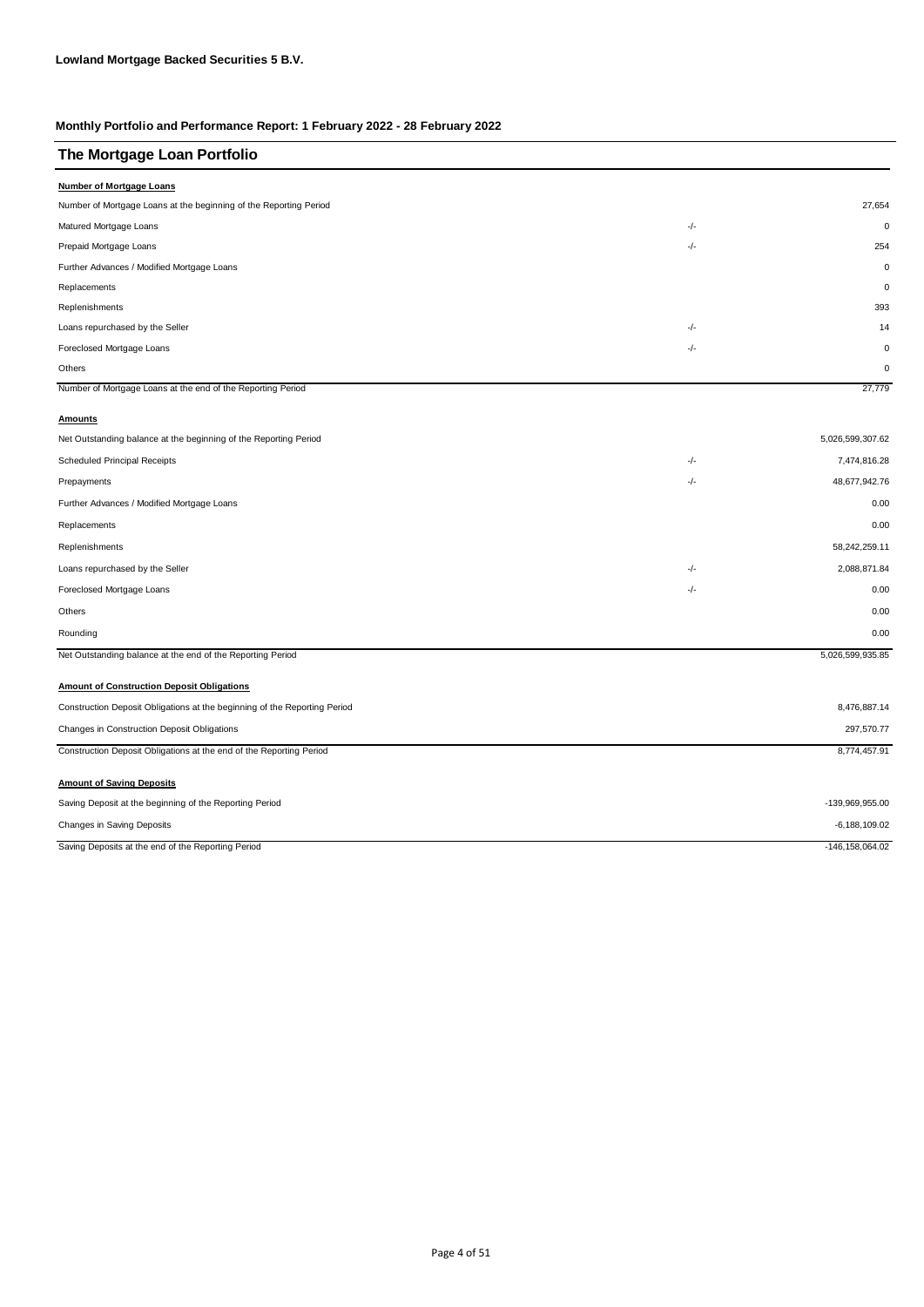| From $(>=)$ | Until $($ <= $)$ | <b>Arrears Amount</b> | Aggregate                  | % of Total | Nr of Mortgage | % of Total | Weighted        |                   | Weighted Weighted Average |
|-------------|------------------|-----------------------|----------------------------|------------|----------------|------------|-----------------|-------------------|---------------------------|
|             |                  |                       | <b>Outstanding Not.</b>    |            | Loans          |            | Average         | Average           | <b>CLTOMV</b>             |
| Performing  |                  | 0.00                  | Amount<br>4,990,732,110.34 | 99.29%     | 27,573         | 99.258%    | Coupon<br>2.25% | Maturity<br>21.22 | 74.35%                    |
| $\leq$      | 29 days          | 63,841.15             | 20,968,165.36              | 0.42%      | 116            | 0.418%     | 2.51%           | 19.67             | 81.46%                    |
| 30 days     | 59 days          | 28,264.89             | 4,911,711.58               | 0.10%      | 28             | 0.101%     | 2.44%           | 19.16             | 84.35%                    |
| 60 days     | 89 days          | 31,754.94             | 3,446,203.56               | 0.07%      | 17             | 0.061%     | 2.83%           | 17.73             | 96.45%                    |
| 90 days     | 119 days         | 28.776.29             | 2,103,783.99               | 0.04%      | 14             | 0.05%      | 2.97%           | 16.56             | 82.17%                    |
| 120 days    | 149 days         | 20,037.73             | 1,365,931.73               | 0.03%      | 9              | 0.032%     | 2.65%           | 17.18             | 87.82%                    |
| 150 days    | 179 days         | 9,450.52              | 577,920.04                 | 0.01%      | 4              | 0.014%     | 2.10%           | 18.82             | 80.44%                    |
| 180 days    | $\geq$           | 115,683.16            | 2,494,109.25               | 0.05%      | 18             | 0.065%     | 2.74%           | 18.11             | 76.36%                    |
|             | Total            | 297,808.68            | 5,026,599,935.85           | 100.00%    | 27,779         | 100.00%    | 2.25%           | 21.21             | 74.42%                    |

| <b>Weighted Average</b> | 1,558.28  |
|-------------------------|-----------|
| Minimum                 | 25.49     |
| Maximum                 | 18,526.58 |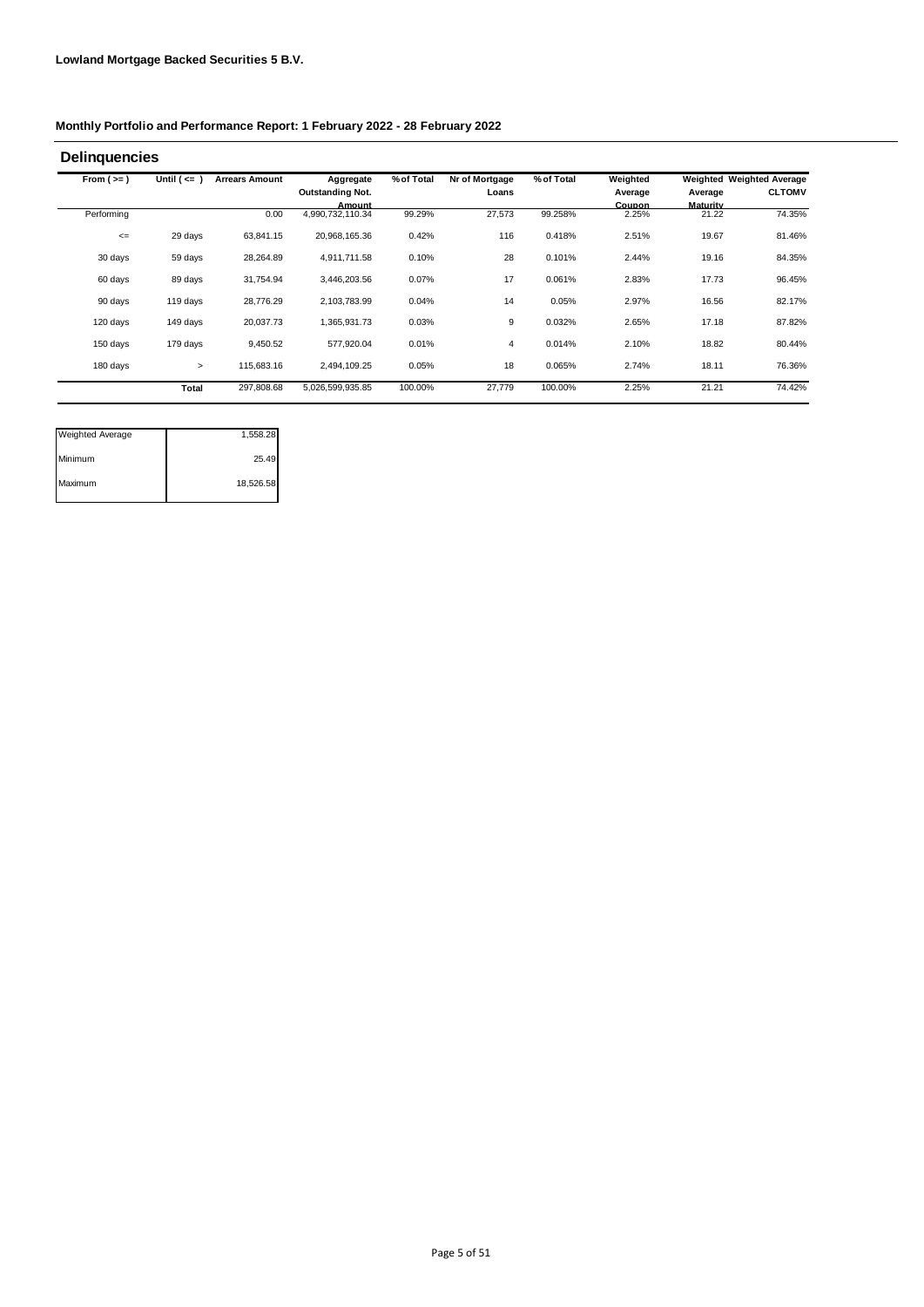| <b>Foreclosure Statistics - Total</b>                                                                   |     |                 |                       |
|---------------------------------------------------------------------------------------------------------|-----|-----------------|-----------------------|
|                                                                                                         |     | Previous Period | <b>Current Period</b> |
| <b>Foreclosures reporting periodically</b>                                                              |     |                 |                       |
| Number of Mortgage Loans foreclosed during the Reporting Period                                         |     | $\mathbf 0$     | 0                     |
| Net principal balance of Mortgage Loans foreclosed during the Reporting Period                          |     | 0.00            | 0.00                  |
| Other foreclosed amounts (e.g. interest in arrears and penalties) during the Reporting Period           |     | 0.00            | 0.00                  |
| Total amount of foreclosures / defaults of Mortgage Loans during the Reporting Period                   |     | 0.00            | 0.00                  |
| Recoveries from sales on Foreclosed Mortgage Loans during the Reporting Period                          | -/- | 0.00            | 0.00                  |
| Total amount of losses on Foreclosed Mortgage Loans during the Reporting Period                         |     | 0.00            | 0.00                  |
| Post-Foreclosure recoveries on Foreclosed Mortgage Loans during the Reporting Period                    | -/- | 0.00            | 0.00                  |
| Losses minus recoveries during the Reporting Period                                                     |     | 0.00            | 0.00                  |
| Average loss severity during the Reporting Period                                                       |     | 0.00            | 0.00                  |
| <b>Foreclosures since Closing Date</b>                                                                  |     |                 |                       |
| Number of Mortgage Loans foreclosed since the Closing Date                                              |     | 30              | 30                    |
| Percentage of number of Mortgage Loans at Closing Date (%, including replenished loans)                 |     | 0.11%           | 0.11%                 |
| Net principal balance of Mortgage Loans foreclosed since the Closing Date                               |     | 5,523,669.73    | 5,523,669.73          |
| Percentage of net principal balance at the Closing Date (%, including replenished loans)                |     | 0.11%           | 0.11%                 |
| Net principal balance of Mortgage Loans foreclosed since the Closing Date                               |     | 5,523,669.73    | 5,523,669.73          |
| Other foreclosed amounts (e.g. interest in arrears and penalties) since the Closing Date                |     | 0.00            | 0.00                  |
| Total amount of foreclosures / defaults of Mortgage Loans since the Closing Date                        |     | 5,523,669.73    | 5,523,669.73          |
| Recoveries from sales on Foreclosed Mortgage Loans since the Closing Date                               | -/- | 4,926,809.02    | 4,926,809.02          |
| Total amount of losses on Mortgage Loans foreclosed since the Closing Date                              |     | 596,860.71      | 596,860.71            |
| Post-Foreclosure recoveries on Mortgage Loans Foreclosed since the Closing Date                         | -/- | 0.00            | 0.00                  |
| Losses minus recoveries since the Closing Date                                                          |     | 596,860.71      | 596,860.71            |
| Average loss severity since the Closing Date                                                            |     | 0.11            | 0.11                  |
| <b>Foreclosures</b>                                                                                     |     |                 |                       |
| Number of Mortgage Loans in foreclosure at the beginning of the Reporting Period                        |     | $\mathbf 0$     | 0                     |
| Number of new Mortgage Loans in foreclosure during the Reporting Period                                 |     | 0               | $\Omega$              |
| Number of Mortgage Loans for which foreclosure was completed in the Reporting Period                    | -/- | 0               | 0                     |
| Number of Mortgage Loans in foreclosure at the end of the Reporting Period                              |     | $\mathbf 0$     | $\mathbf 0$           |
| Net principal balance of Mortgage Loans in foreclosure at the beginning of the Reporting Period         |     | 0.00            | 0.00                  |
| Net principal balance of new Mortgage Loans in foreclosure during the Reporting Period                  |     | 0.00            | 0.00                  |
| Net principal balance of Mortgage Loans for which foreclosure was completed during the Reporting Period | -/- | 0.00            | 0.00                  |
| Net principal balance of Mortgage Loans in foreclosure at the end of the Reporting Period               |     | 0.00            | 0.00                  |

**Constant Default Rate** Constant Default Rate current month 0.00000% 0.00000% 0.00000% 0.00000% 0.00000% 0.00000% 0.00000% 0.00000% 0.00000% 0.00000% 0.00000% 0.00000% 0.00000% 0.00000% 0.00000% 0.00000% 0.00000% 0.00000% 0.00000% 0.00000% 0.0000 Constant Default Rate 3-month average 0.00000% 0.00000% 0.00000% 0.00000% 0.00000% 0.00000% 0.00000% 0.00000% 0.00000% 0.00000% 0.00000% 0.00000% 0.00000% 0.00000% 0.00000% 0.00000% 0.00000% 0.00000% 0.00000% 0.00000% 0.00 Constant Default Rate 6-month average 0.00239% 0.00239% Constant Default Rate 12-month average 0.02197% 0.02197% Constant Default Rate to date 0.10750% 0.10750% 0.10750% 0.10750% 0.10750% 0.10750% 0.10750% 0.10750% 0.10750% 0.10750% 0.10750% 0.10750% 0.10750% 0.10750% 0.10750% 0.10750% 0.10750% 0.10750% 0.10750% 0.10750% 0.10750% 0.1 0.00000% 0.01236% 0.02967% 0.00000%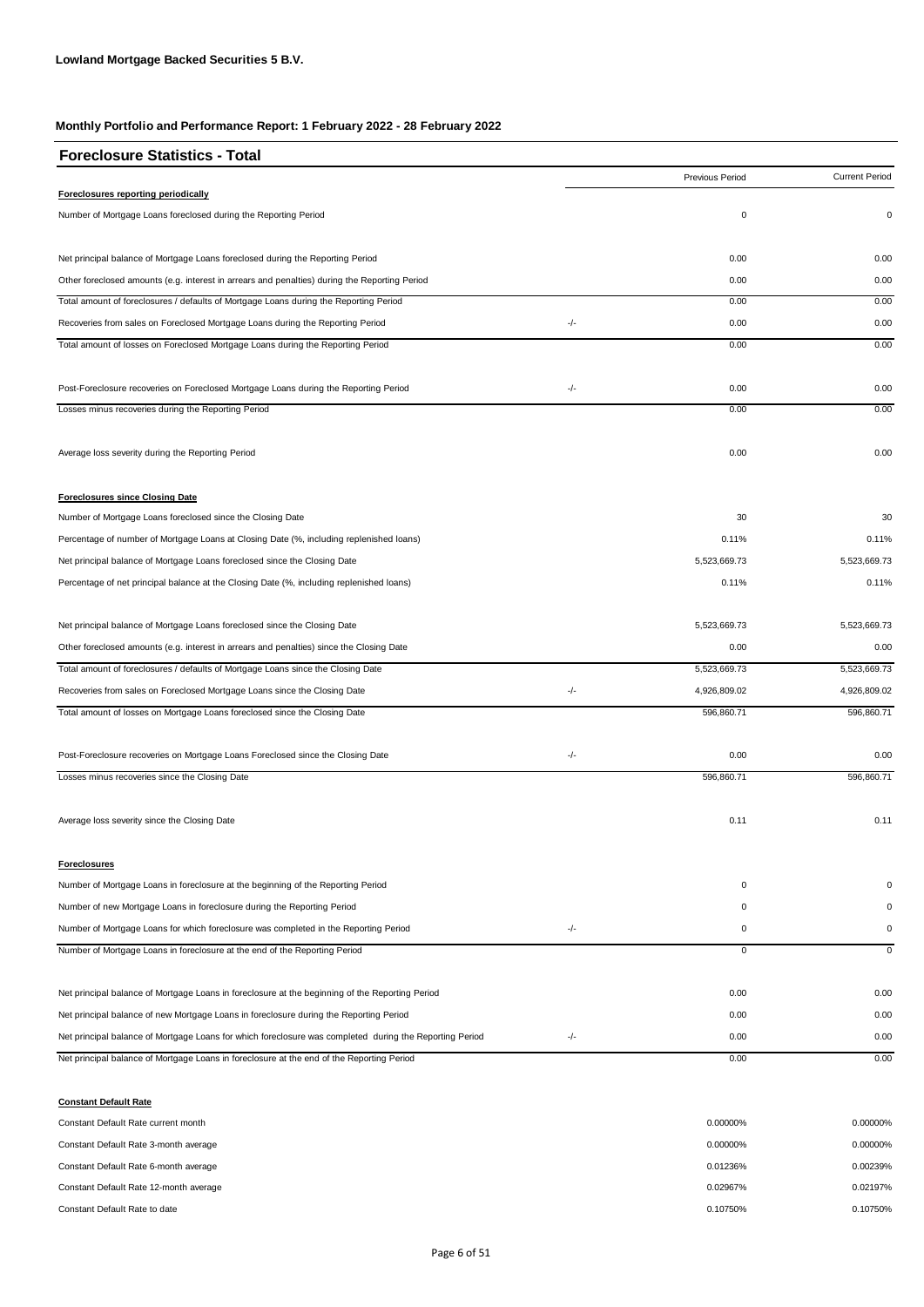| <b>Foreclosure Statistics - NHG Loans</b>                                                             |     |                 |                       |
|-------------------------------------------------------------------------------------------------------|-----|-----------------|-----------------------|
|                                                                                                       |     | Previous Period | <b>Current Period</b> |
| Foreclosures reporting periodically                                                                   |     |                 |                       |
| Number of NHG Loans foreclosed during the Reporting Period                                            |     | 0               | 0                     |
| Net principal balance of NHG Loans foreclosed during the Reporting Period                             |     | 0.00            | 0.00                  |
| Other foreclosed amounts of NHG Loans (e.g. interest in arrears and penalties) during the Reporting   |     | 0.00            | 0.00                  |
| Total amount of foreclosures / defaults on Foreclosed NHG Loans during the Reporting Period           |     | 0.00            | 0.00                  |
| Recoveries from sales on Foreclosed NHG Loans during the Reporting Period                             | -/- | 0.00            | 0.00                  |
| Total amount of losses on Foreclosed NHG Loans during the Reporting Period                            |     | 0.00            | 0.00                  |
| Post-foreclosure recoveries on foreclosed NHG loans during the Reporting Period                       | -/- | 0.00            | 0.00                  |
| Losses minus recoveries during the Reporting Period                                                   |     | 0.00            | 0.00                  |
| Average loss severity NHG Loans during the Reporting Period                                           |     | 0.00            | 0.00                  |
| <b>Foreclosures since Closing Date</b>                                                                |     |                 |                       |
| Net principal balance of NHG Loans foreclosed since the Closing Date                                  |     | 390,674.50      | 390,674.50            |
| Other foreclosed amounts of NHG Loans (e.g. interest in arrears and penalties) since the Closing Date |     | 0.00            | 0.00                  |
| Total amount of foreclosures / defaults of NHG Loans since the Closing Date                           |     | 390,674.50      | 390,674.50            |
| Recoveries from sales on foreclosed NHG Loans since the Closing Date                                  | -/- | 375,218.83      | 375,218.83            |
| Total amount of losses on NHG Loans foreclosed since the Closing Date                                 |     | 15,455.67       | 15,455.67             |
| Post-Foreclosure recoveries on NHG Loans foreclosed since the Closing Date                            | -/- | 0.00            | 0.00                  |
| Losses minus recoveries since the Closing Date                                                        |     | 15,455.67       | 15,455.67             |
| Average loss severity NHG Loans since the Closing Date                                                |     | 0.04            | 0.04                  |
| <b>Foreclosures</b>                                                                                   |     |                 |                       |
| Number of NHG Loans in foreclosure at the beginning of the Reporting Period                           |     | 0               | 0                     |
| Number of new NHG Loans in foreclosure during the Reporting Period                                    |     | 0               | 0                     |
| Number of NHG Loans for which foreclosure was completed in the Reporting Period                       | -/- | 0               | $\pmb{0}$             |
| Number of NHG Loans in foreclosure at the end of the Reporting Period                                 |     | 0               | $\mathsf 0$           |
| Net principal balance of NHG Loans in foreclosure at the beginning of the Reporting Period            |     | 0.00            | 0.00                  |
| Net principal balance of new NHG Loans in foreclosure during the Reporting Period                     |     | 0.00            | 0.00                  |
| Net principal balance of NHG Loans for which foreclosure was completed during the Reporting Period    | -/- | 0.00            | 0.00                  |
| Net principal balance of NHG Loans in foreclosure at the end of the Reporting Period                  |     | 0.00            | 0.00                  |
| <b>WEW Claims periodically</b>                                                                        |     |                 |                       |
| Number of claims to WEW at the beginning of the Reporting Period                                      |     | 0               | $\Omega$              |
| New claims to WEW during the Reporting Period                                                         |     | 0               | 0                     |
| Finalised claims with WEW during the Reporting Period                                                 | -/- | 0               | 0                     |
| Number of claims to WEW at the end of the Reporting Period                                            |     | 0               | 0                     |
| Notional amount of claims to WEW at the beginning of the Reporting Period                             |     | 0.00            | 0.00                  |
| Notional amount of new claims to WEW during the Reporting Period                                      |     | 0.00            | 0.00                  |
| Notional amount of finalised claims with WEW during the Reporting Period                              | -/- | 0.00            | 0.00                  |
| Notional amount of claims to WEW at the end of the Reporting Period                                   |     | 0.00            | 0.00                  |
|                                                                                                       |     |                 |                       |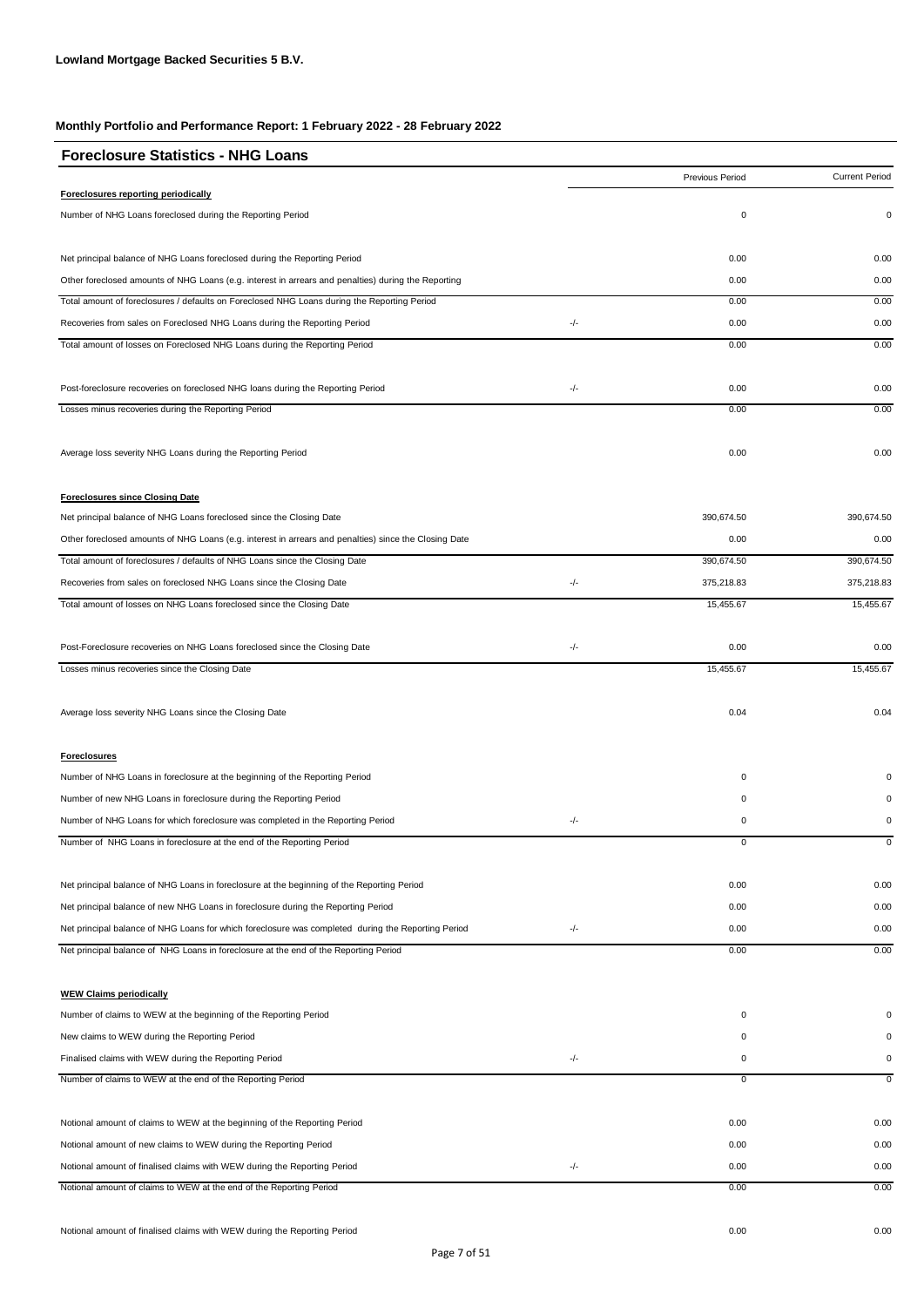| Amount paid out by WEW during the Reporting Period<br>0.00<br>0.00 |
|--------------------------------------------------------------------|
|--------------------------------------------------------------------|

Payout ratio WEW during the Reporting Period 0.00 0.00

0.00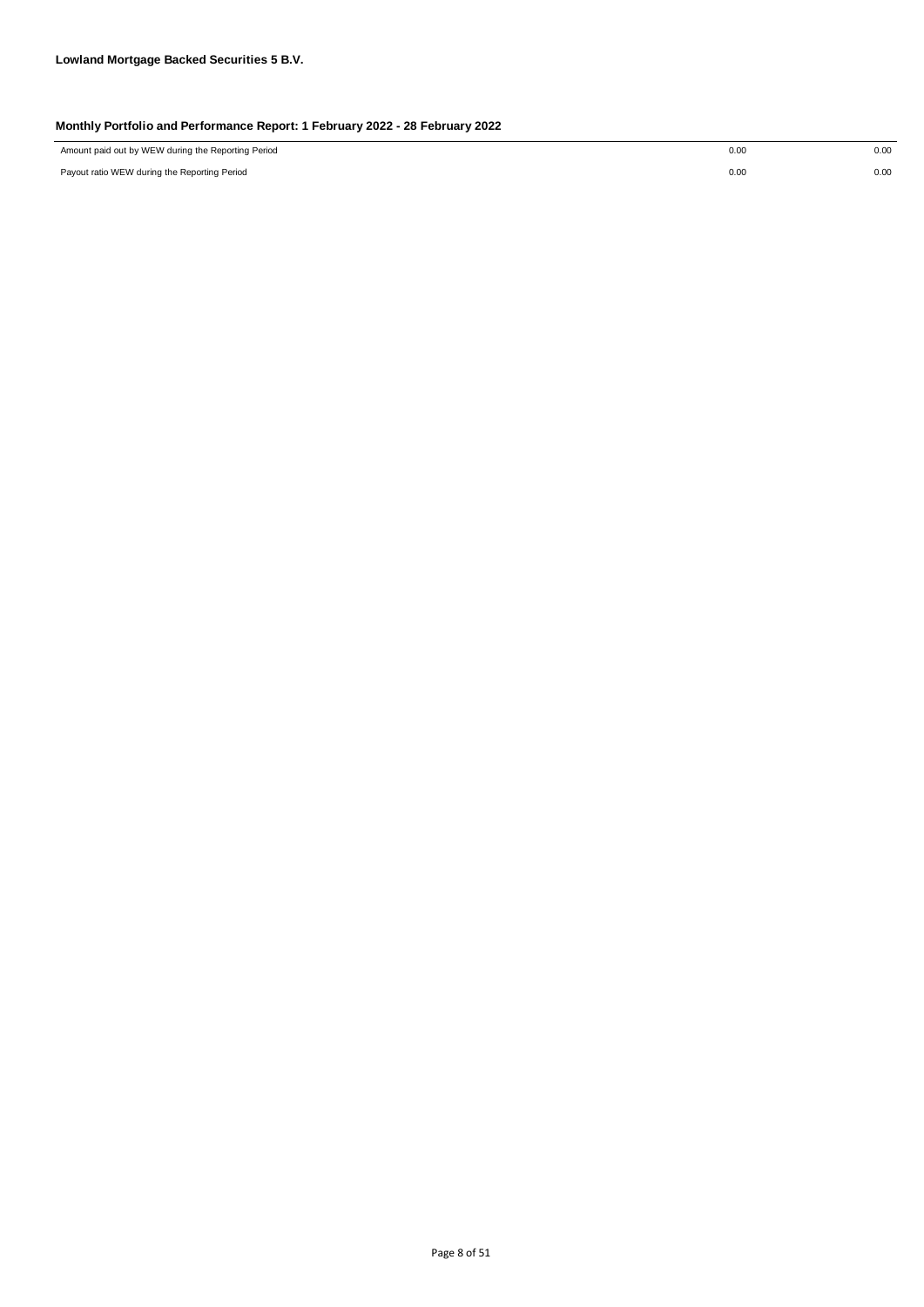| <b>WEW Claims since Closing</b>                                    |     |          |              |
|--------------------------------------------------------------------|-----|----------|--------------|
| Number of finalised claims to WEW since the Closing Date           |     |          | $\mathbf{1}$ |
|                                                                    |     |          |              |
| Amount of finalised claims with WEW since the Closing Date         |     | 1,428.44 | 1,428.44     |
| Amount paid out by WEW since the Closing Date                      | -/- | 1,428.44 | 1,428.44     |
| Payout ratio WEW since the Closing Date                            |     | 1.00     | 1.00         |
|                                                                    |     |          |              |
| Reasons for non payout as percentage of non recovered claim amount |     |          |              |
| Amount of finalised claims with WEW since the Closing Date         |     | 1,428.44 | 1,428.44     |
| Amount paid out by WEW since the Closing Date                      | -/- | 1,428.44 | 1,428.44     |
| Non recovered amount of WEW since the Closing Date                 |     | 0.00     | 0.00         |
|                                                                    |     |          |              |
| Insufficient guaranteed amount due to decrease with annuity amount |     | 0.00%    | 0.00%        |
| Loan does not comply with NHG criteria at origination              |     | 0.00%    | 0.00%        |
| Other administrative reasons                                       |     | 0.00%    | 0.00%        |
| Other                                                              |     | 0.00%    | 0.00%        |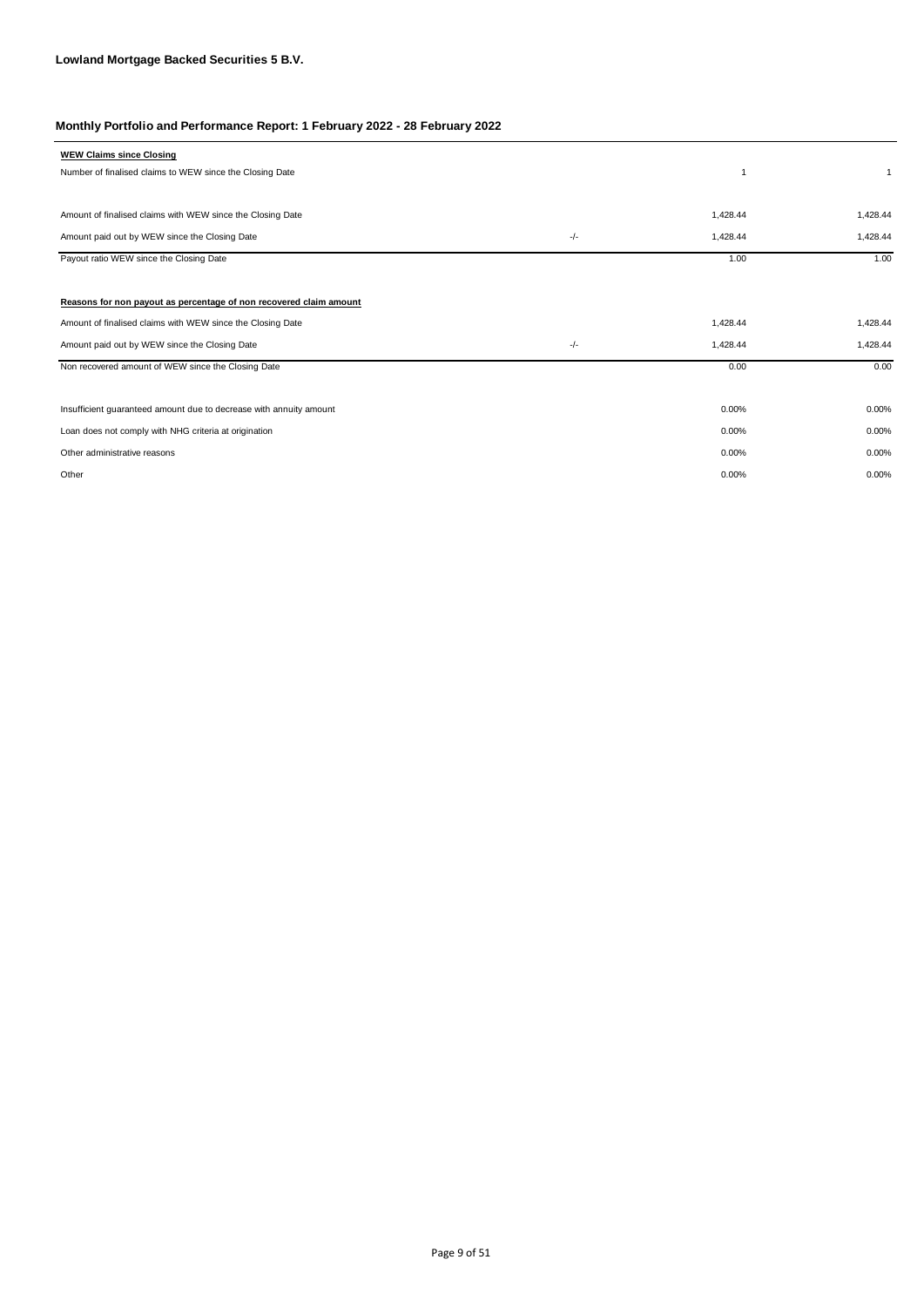| <b>Foreclosure Statistics - Non NHG Loans</b>                                                                  |       |                 |                       |
|----------------------------------------------------------------------------------------------------------------|-------|-----------------|-----------------------|
|                                                                                                                |       | Previous Period | <b>Current Period</b> |
| Foreclosures reporting periodically                                                                            |       |                 |                       |
| Number of Non NHG Loans foreclosed during the Reporting Period                                                 |       | 0               | 0                     |
| Net principal balance of Non NHG Loans foreclosed during the Reporting Period                                  |       | 0.00            | 0.00                  |
| Other foreclosed amounts of Non NHG Loans (e.g. interest in arrears and penalties) during the Reporting Period |       | 0.00            | 0.00                  |
| Total amount of foreclosures / defaults on Non Foreclosed NHG Loans during the Reporting Period                |       | 0.00            | 0.00                  |
| Recoveries from sales on Foreclosed Non NHG Loans during the Reporting Period                                  | $-/-$ | 0.00            | 0.00                  |
| Total amount of losses on Foreclosed Non NHG Loans during the Reporting Period                                 |       | 0.00            | 0.00                  |
| Post-foreclosure recoveries on Foreclosed Non NHG Loans during the Reporting Period                            | -/-   | 0.00            | 0.00                  |
| Losses minus recoveries during the Reporting Period                                                            |       | 0.00            | 0.00                  |
| Average loss severity Non NHG Loans during the Reporting Period                                                |       | 0.00            | 0.00                  |
| <b>Foreclosures since Closing Date</b>                                                                         |       |                 |                       |
| Net principal balance of Non NHG loans foreclosed since the Closing Date                                       |       | 5, 132, 995.23  | 5, 132, 995. 23       |
| Other foreclosed amounts of non Non NHG Loans (e.g. interest in arrears and penalties) since the Closing Date  |       | 0.00            | 0.00                  |
| Total amount of foreclosures / defaults of non Non NHG Loans since the Closing Date                            |       | 5, 132, 995.23  | 5, 132, 995.23        |
| Recoveries from sales on foreclosed Non NHG Loans since the Closing Date                                       | $-/-$ | 4,551,590.19    | 4,551,590.19          |
| Total amount of losses on Non NHG Loans foreclosed since the Closing Date                                      |       | 581,405.04      | 581,405.04            |
| Post-Foreclosure recoveries on Non NHG Loans foreclosed since the Closing Date                                 | -/-   | 0.00            | 0.00                  |
| Losses minus recoveries since the Closing Date                                                                 |       | 581,405.04      | 581,405.04            |
| Average loss severity Non NHG Loans since the Closing Date                                                     |       | 0.11            | 0.11                  |
| <b>Foreclosures</b>                                                                                            |       |                 |                       |
| Number of Non NHG Loans in foreclosure at the beginning of the Reporting Period                                |       | 0               |                       |
| Number of new Non NHG Loans in foreclosure during the Reporting Period                                         |       | 0               | $\Omega$              |
| Number of Non NHG Loans for which foreclosure was completed in the Reporting Period                            | -/-   | 0               | 0                     |
| Number of Non NHG Loans in foreclosure at the end of the Reporting Period                                      |       | 0               | $\mathsf 0$           |
| Net principal balance of Non NHG Loans in foreclosure at the beginning of the Reporting Period                 |       | 0.00            | 0.00                  |
| Net principal balance of new Non NHG Loans in foreclosure during the Reporting Period                          |       | 0.00            | 0.00                  |
| Net principal balance of Non NHG Loans for which foreclosure was completed during the Reporting Period         | -/-   | 0.00            | 0.00                  |
| Net principal balance of Non NHG Loans in foreclosure at the end of the Reporting Period                       |       | 0.00            | 0.00                  |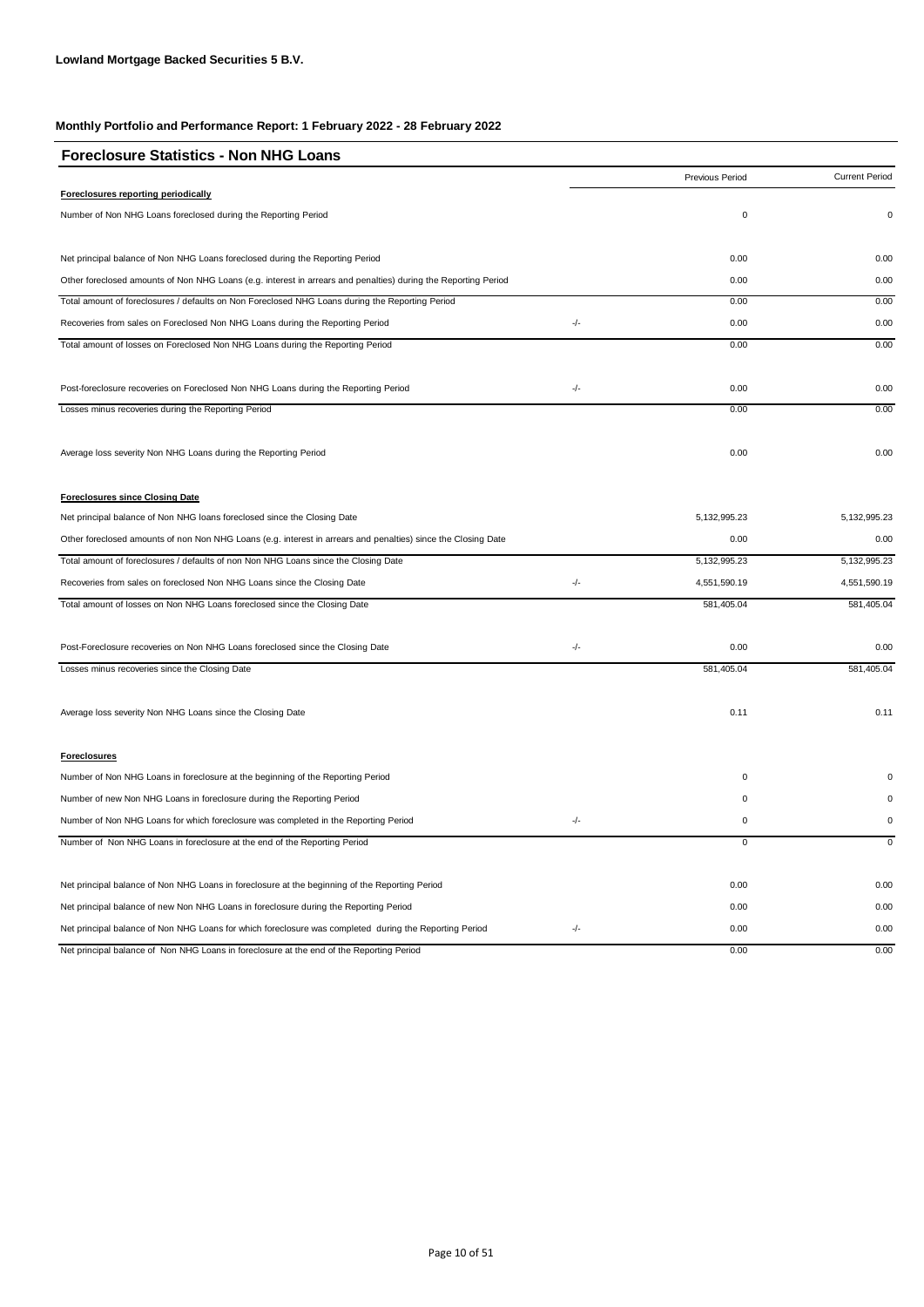| <b>Performance Ratios</b>             |                 |                       |
|---------------------------------------|-----------------|-----------------------|
|                                       | Previous Period | <b>Current Period</b> |
| <b>Constant Prepayment Rate (CPR)</b> |                 |                       |
| Annualized Life CPR                   | 9.7892%         | 9.8184%               |
| Annualized 1-month average CPR        | 8.2998%         | 11.1205%              |
| Annualized 3-month average CPR        | 10.5958%        | 10.8450%              |
| Annualized 6-month average CPR        | 9.2469%         | 10.9153%              |
| Annualized 12-month average CPR       | 11.7418%        | 11.8592%              |
|                                       |                 |                       |
| <b>Principal Payment Rate (PPR)</b>   |                 |                       |
| Annualized Life PPR                   | 1.2624%         | 1.2665%               |
| Annualized 1-month average PPR        | 1.4507%         | 1.4495%               |
| Annualized 3-month average PPR        | 1.4434%         | 1.4489%               |
| Annualized 6-month average PPR        | 1.4272%         | 1.4356%               |
| Annualized 12-month average PPR       | 1.3913%         | 1.4018%               |
|                                       |                 |                       |
| <b>Payment Ratio</b>                  |                 |                       |
| Periodic Payment Ratio                | 100.2294%       | 99.7546%              |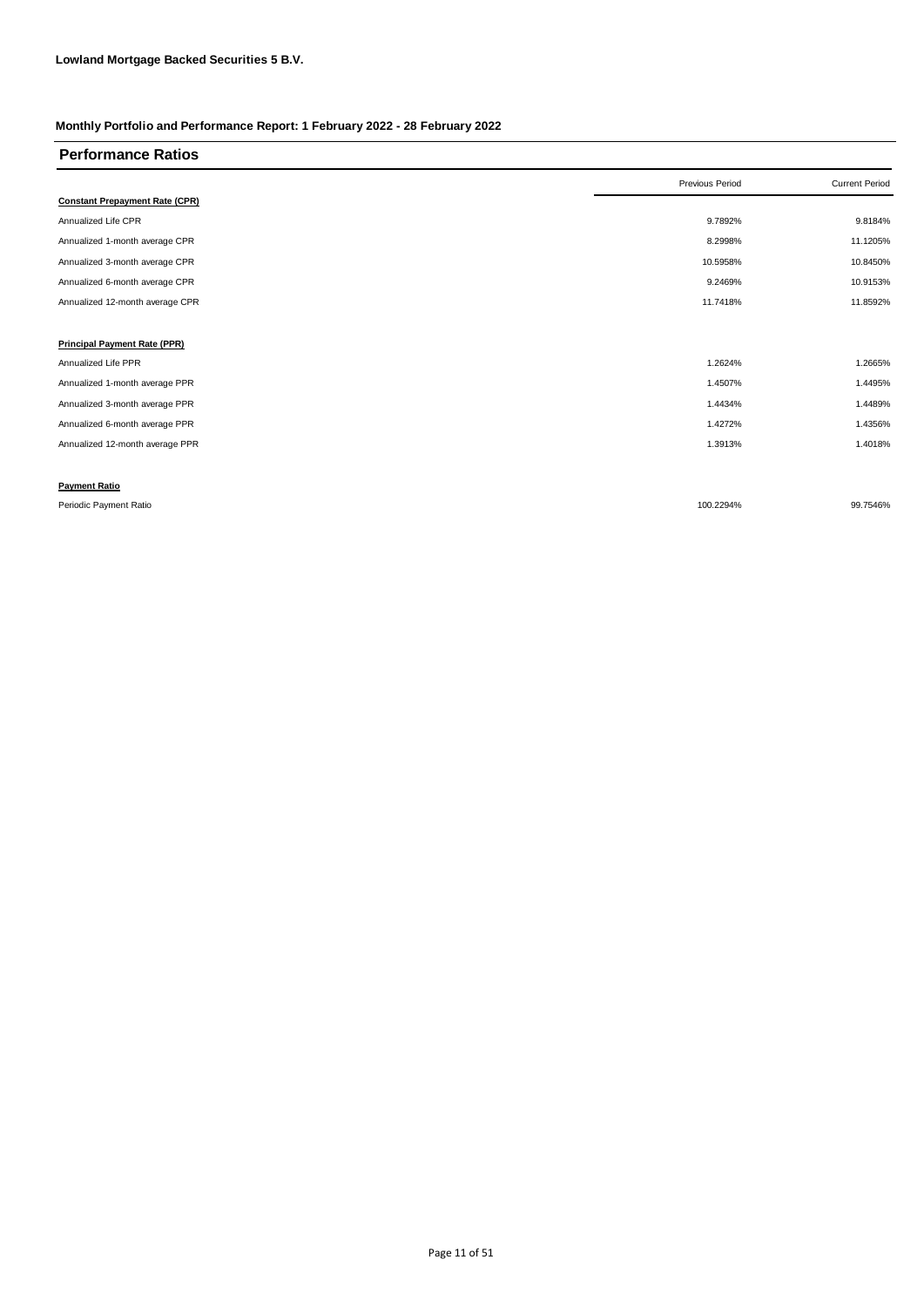#### **Stratifications**

### **1. Key Characteristics**

| As per Reporting Date | As per Closing Date  |
|-----------------------|----------------------|
| 5, 172, 757, 999.87   | 5, 138, 391, 162. 19 |
| 146, 158, 064.02      | 111,801,892.17       |
| 5,026,599,935.85      | 5,026,589,270.02     |
| 8,774,457.91          | 6,650,475.00         |
| 5,017,825,477.94      | 5,019,938,795.02     |
| 0.00                  | 0.00                 |
| 5,017,825,477.94      | 5,019,938,795.02     |
| 27,779                | 27,363               |
| 57,117                | 52,222               |
| $\mathbf 0$           | 0                    |
| 180,949.64            | 183,700.23           |
| 2.25%                 | 2.86%                |
| 21.21                 | 22.76                |
| 8.01                  | 8.21                 |
| 8.25                  | 6.67                 |
| 74.42%                | 85.03%               |
| 52.31%                | 77.94%               |
| 59.45%                | 88.57%               |
| 83.21%                | 89.95%               |
|                       |                      |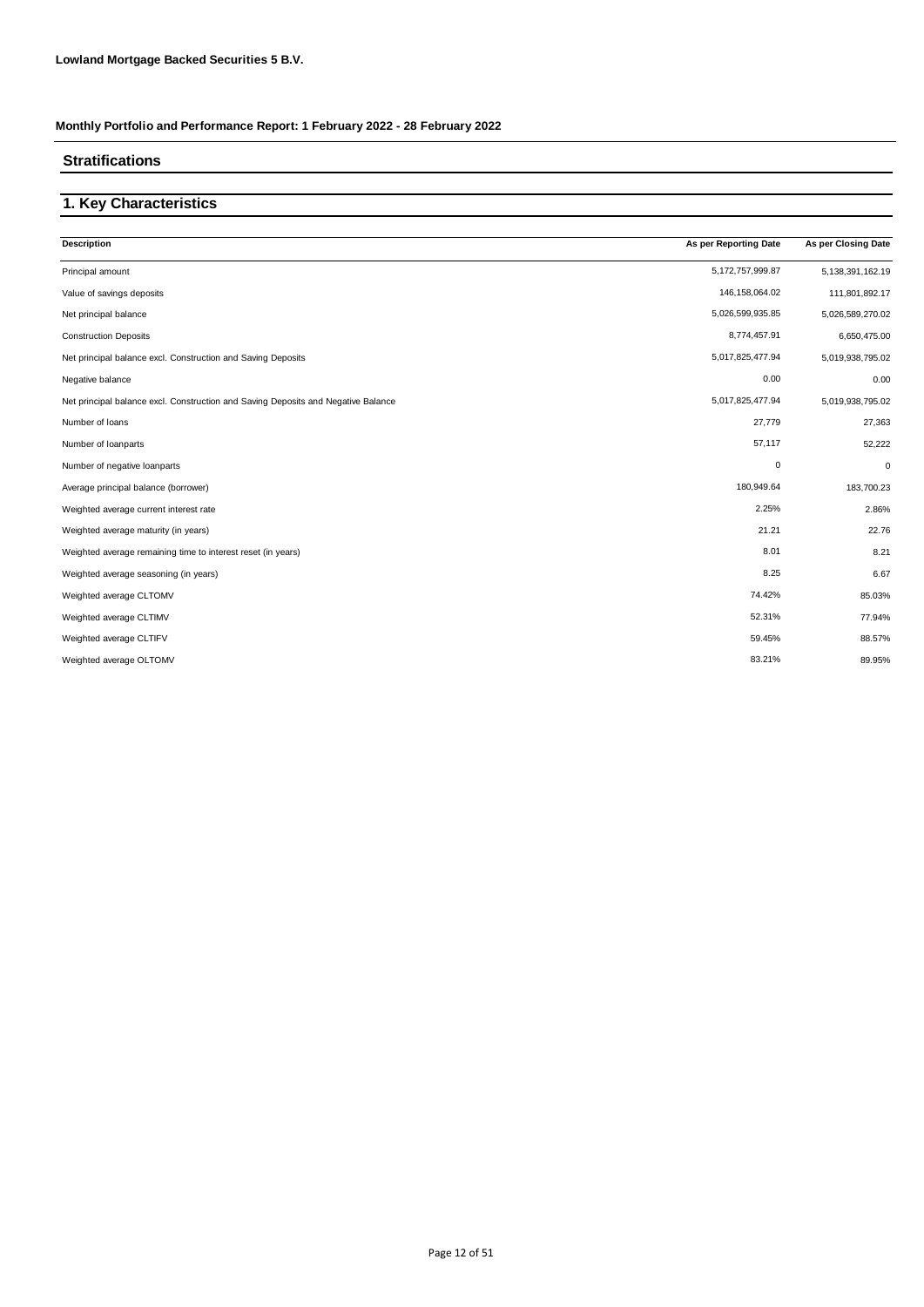# **2. Redemption Type**

| <b>Description</b>  |       | <b>Aggregate Outstanding</b><br>Amount | % of Total | Nr of<br>Loanparts | % of Total | Weighted<br>Average<br>Coupon | Weighted<br>Average<br><b>Maturity</b> | Weighted<br><b>CLTOMV</b> | % of Total<br>Average Not.Amount at<br><b>Closing Date</b> |
|---------------------|-------|----------------------------------------|------------|--------------------|------------|-------------------------------|----------------------------------------|---------------------------|------------------------------------------------------------|
| Annuity             |       | 2,154,255,916.47                       | 42.86%     | 25,322             | 44.33%     | 2.04%                         | 25.08                                  | 75.99%                    | 35.83%                                                     |
| <b>Bank Savings</b> |       | 137,590,046.89                         | 2.74%      | 2,105              | 3.69%      | 2.67%                         | 16.43                                  | 71.96%                    | 3.74%                                                      |
| Interest only       |       | 2,268,919,676.49                       | 45.14%     | 23,354             | 40.89%     | 2.39%                         | 18.64                                  | 72.60%                    | 47.80%                                                     |
| Investment          |       | 204,218,255.06                         | 4.06%      | 2,053              | 3.59%      | 2.59%                         | 13.54                                  | 87.89%                    | 6.61%                                                      |
| Linear              |       | 167,497,420.31                         | 3.33%      | 2,246              | 3.93%      | 1.95%                         | 24.20                                  | 68.59%                    | 2.93%                                                      |
| Savings             |       | 94,118,620.63                          | 1.87%      | 2,037              | 3.57%      | 3.11%                         | 12.74                                  | 67.17%                    | 3.09%                                                      |
|                     | Total | 5,026,599,935.85                       | 100.00%    | 57,117             | 100.00%    | 2.25%                         | 21.21                                  | 74.42%                    | 100.00%                                                    |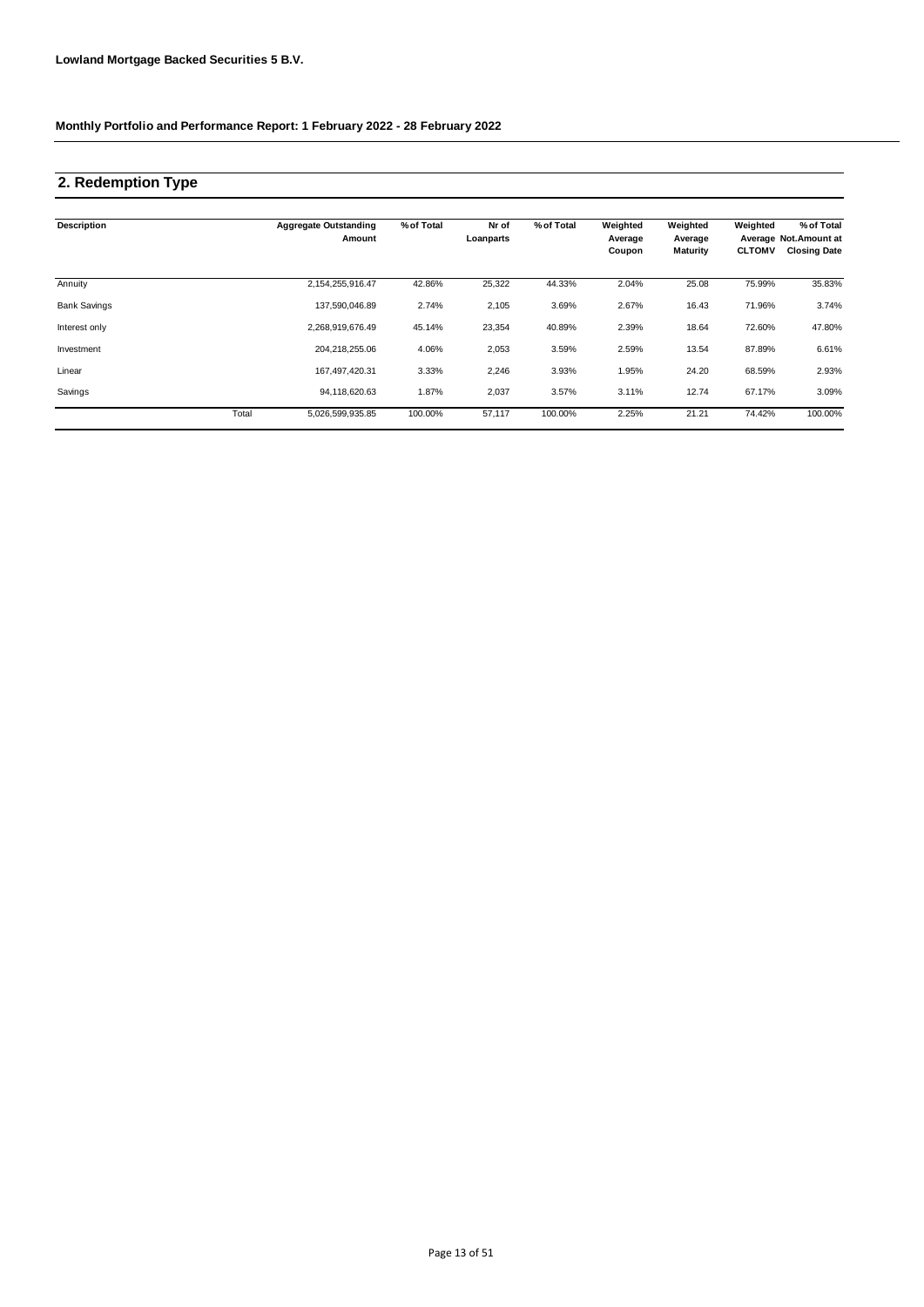### **3. Outstanding Loan Amount**

| From $(>=) -$ Until $(<)$ |       | <b>Aggregate Outstanding</b><br>Amount | % of Total | Nr of Loans    | % of Total | Weighted<br>Average<br>Coupon | Weighted<br>Average<br>Maturity | Weighted<br><b>CLTOMV</b> | % of Total<br>Average Not. Amount at<br><b>Closing Date</b> |
|---------------------------|-------|----------------------------------------|------------|----------------|------------|-------------------------------|---------------------------------|---------------------------|-------------------------------------------------------------|
| < 25.000                  |       | 4,964,509.81                           | 0.10%      | 327            | 1.18%      | 2.39%                         | 12.26                           | 10.99%                    | 0.05%                                                       |
| 25,000 - 50,000           |       | 26, 182, 777.58                        | 0.52%      | 689            | 2.48%      | 2.38%                         | 15.05                           | 23.57%                    | 0.33%                                                       |
| 50,000 - 75,000           |       | 80,554,792.13                          | 1.60%      | 1,270          | 4.57%      | 2.39%                         | 16.88                           | 43.34%                    | 1.10%                                                       |
| 75,000 - 100,000          |       | 206, 119, 398.49                       | 4.10%      | 2,340          | 8.42%      | 2.40%                         | 18.37                           | 57.33%                    | 3.14%                                                       |
| 100,000 - 150,000         |       | 931,050,735.79                         | 18.52%     | 7,415          | 26.69%     | 2.34%                         | 20.25                           | 70.24%                    | 18.86%                                                      |
| 150,000 - 200,000         |       | 1,105,720,553.57                       | 22.00%     | 6,378          | 22.96%     | 2.31%                         | 20.50                           | 76.57%                    | 25.28%                                                      |
| 200,000 - 250,000         |       | 979,320,877.58                         | 19.48%     | 4,387          | 15.79%     | 2.24%                         | 21.43                           | 79.16%                    | 21.00%                                                      |
| 250,000 - 300,000         |       | 618,656,399.93                         | 12.31%     | 2,286          | 8.23%      | 2.19%                         | 22.25                           | 78.34%                    | 11.57%                                                      |
| 300,000 - 350,000         |       | 347,551,062.75                         | 6.91%      | 1,080          | 3.89%      | 2.17%                         | 22.38                           | 77.77%                    | 7.07%                                                       |
| 350,000 - 400,000         |       | 234, 142, 433.05                       | 4.66%      | 628            | 2.26%      | 2.15%                         | 22.37                           | 75.29%                    | 4.41%                                                       |
| 400,000 - 450,000         |       | 157, 188, 651.49                       | 3.13%      | 371            | 1.34%      | 2.10%                         | 23.74                           | 75.38%                    | 2.33%                                                       |
| 450,000 - 500,000         |       | 121,941,498.33                         | 2.43%      | 257            | 0.93%      | 2.04%                         | 23.66                           | 75.68%                    | 1.67%                                                       |
| 500,000 - 550,000         |       | 81,074,365.00                          | 1.61%      | 156            | 0.56%      | 2.14%                         | 24.46                           | 76.59%                    | 1.06%                                                       |
| 550,000 - 600,000         |       | 35,953,771.05                          | 0.72%      | 63             | 0.23%      | 2.11%                         | 23.26                           | 78.21%                    | 0.77%                                                       |
| 600,000 - 650,000         |       | 24,850,947.41                          | 0.49%      | 40             | 0.14%      | 2.28%                         | 21.49                           | 77.37%                    | 0.47%                                                       |
| 650,000 - 700,000         |       | 22,314,949.86                          | 0.44%      | 33             | 0.12%      | 1.98%                         | 24.03                           | 78.88%                    | 0.37%                                                       |
| 700,000 - 750,000         |       | 12,376,312.15                          | 0.25%      | 17             | 0.06%      | 2.00%                         | 22.44                           | 72.53%                    | 0.27%                                                       |
| 750,000 - 800,000         |       | 6,946,178.04                           | 0.14%      | 9              | 0.03%      | 1.74%                         | 26.17                           | 79.51%                    | 0.08%                                                       |
| 800,000 - 850,000         |       | 6,559,641.45                           | 0.13%      | 8              | 0.03%      | 2.03%                         | 21.48                           | 70.19%                    | 0.08%                                                       |
| 850,000 - 900,000         |       | 7,895,029.03                           | 0.16%      | 9              | 0.03%      | 1.72%                         | 23.57                           | 75.11%                    | 0.07%                                                       |
| 900,000 - 950,000         |       | 6,432,012.85                           | 0.13%      | $\overline{7}$ | 0.03%      | 1.87%                         | 26.66                           | 75.76%                    |                                                             |
| 950,000 - 1,000,000       |       | 6,773,138.30                           | 0.13%      | $\overline{7}$ | 0.03%      | 1.75%                         | 27.77                           | 69.87%                    | 0.02%                                                       |
| $= 1.000.000$             |       | 2,029,900.21                           | 0.04%      | 2              | 0.01%      | 1.66%                         | 19.76                           | 67.48%                    |                                                             |
| Unknown                   |       |                                        |            |                |            |                               |                                 |                           |                                                             |
|                           | Total | 5,026,599,935.85                       | 100.00%    | 27,779         | 100.00%    | 2.25%                         | 21.21                           | 74.42%                    | 100.00%                                                     |

| 180,950   |
|-----------|
|           |
| 1,029,900 |
|           |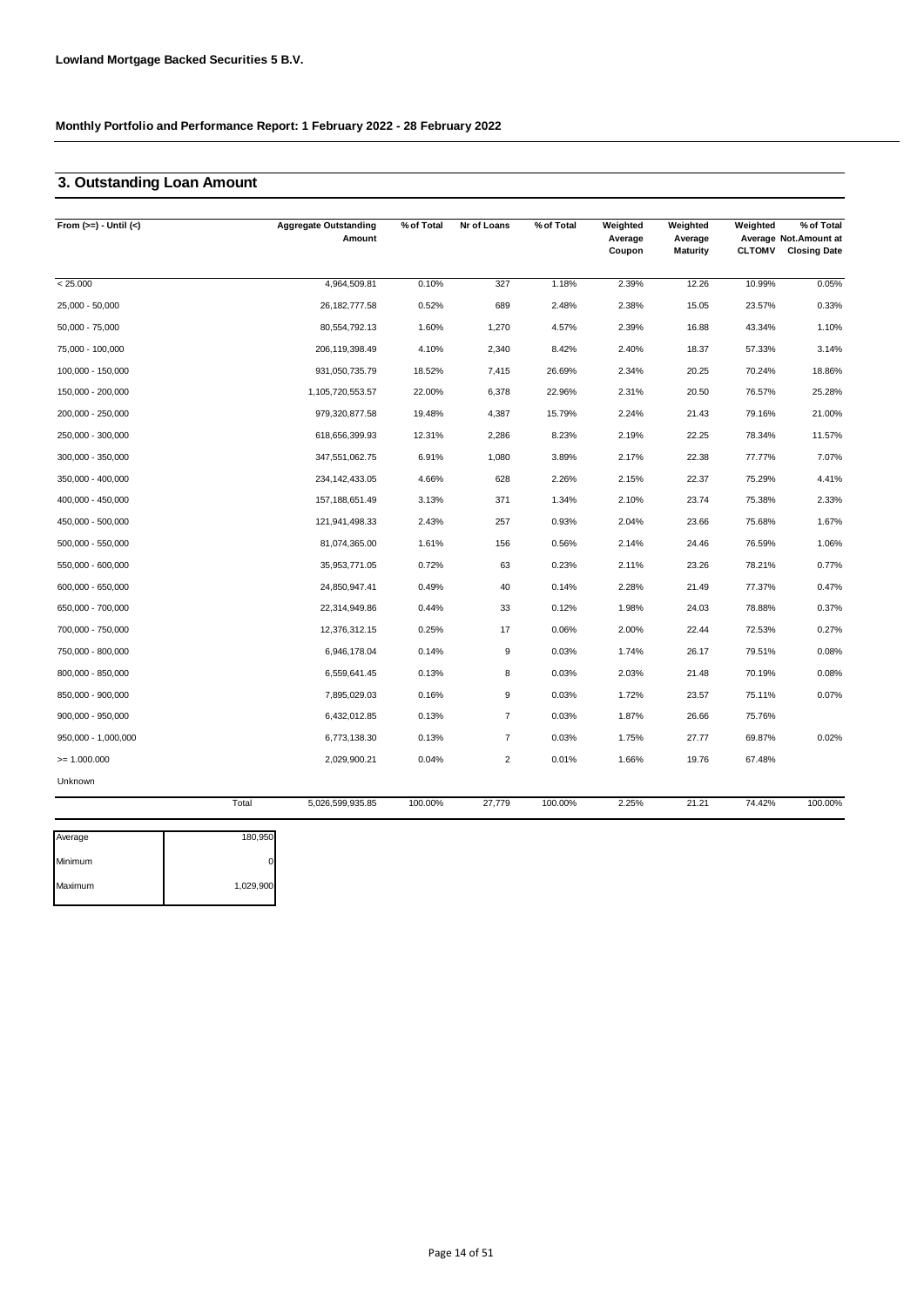### **4. Origination Year**

| From $(>=) -$ Until $(<)$ |       | <b>Aggregate Outstanding</b> | % of Total | Nr of     | % of Total | Weighted          | Weighted                   | Weighted      | % of Total                                   |
|---------------------------|-------|------------------------------|------------|-----------|------------|-------------------|----------------------------|---------------|----------------------------------------------|
|                           |       | Amount                       |            | Loanparts |            | Average<br>Coupon | Average<br><b>Maturity</b> | <b>CLTOMV</b> | Average Not.Amount at<br><b>Closing Date</b> |
| < 2000                    |       | 33,273,984.53                | 0.66%      | 595       | 1.04%      | 2.39%             | 9.89                       | 50.29%        | 0.39%                                        |
| 2000 - 2001               |       | 55,111,609.35                | 1.10%      | 725       | 1.27%      | 2.35%             | 9.58                       | 59.26%        | 0.89%                                        |
| 2001 - 2002               |       | 39,265,248.28                | 0.78%      | 471       | 0.82%      | 2.39%             | 9.99                       | 70.13%        | 0.70%                                        |
| 2002 - 2003               |       | 64,887,819.64                | 1.29%      | 765       | 1.34%      | 2.54%             | 10.74                      | 73.33%        | 1.51%                                        |
| 2003 - 2004               |       | 99,072,471.50                | 1.97%      | 1,143     | 2.00%      | 2.57%             | 11.46                      | 75.50%        | 3.15%                                        |
| 2004 - 2005               |       | 141,402,879.45               | 2.81%      | 1,614     | 2.83%      | 2.40%             | 12.28                      | 72.14%        | 4.13%                                        |
| 2005 - 2006               |       | 251,528,698.05               | 5.00%      | 2,766     | 4.84%      | 2.51%             | 13.34                      | 80.69%        | 7.85%                                        |
| 2006 - 2007               |       | 288,098,288.71               | 5.73%      | 3,032     | 5.31%      | 2.54%             | 14.16                      | 77.96%        | 9.74%                                        |
| 2007 - 2008               |       | 251,242,905.25               | 5.00%      | 2,398     | 4.20%      | 2.74%             | 15.24                      | 76.04%        | 8.01%                                        |
| 2008 - 2009               |       | 202,755,144.64               | 4.03%      | 2,151     | 3.77%      | 2.80%             | 16.15                      | 75.84%        | 3.64%                                        |
| 2009 - 2010               |       | 117, 143, 332. 37            | 2.33%      | 1,319     | 2.31%      | 2.54%             | 16.88                      | 73.22%        | 3.25%                                        |
| 2010 - 2011               |       | 125, 170, 917. 17            | 2.49%      | 1,525     | 2.67%      | 2.44%             | 17.47                      | 74.17%        | 3.10%                                        |
| 2011 - 2012               |       | 168,118,604.07               | 3.34%      | 2,125     | 3.72%      | 2.28%             | 18.17                      | 72.15%        | 3.36%                                        |
| 2012 - 2013               |       | 44,504,132.68                | 0.89%      | 654       | 1.15%      | 3.18%             | 18.85                      | 72.87%        | 1.17%                                        |
| 2013 - 2014               |       | 58,331,500.62                | 1.16%      | 728       | 1.27%      | 3.04%             | 19.31                      | 70.12%        | 1.52%                                        |
| 2014 - 2015               |       | 206,506,486.23               | 4.11%      | 2,445     | 4.28%      | 3.13%             | 21.67                      | 71.19%        | 5.62%                                        |
| 2015 - 2016               |       | 205,896,325.36               | 4.10%      | 2,412     | 4.22%      | 2.60%             | 22.75                      | 72.00%        | 6.81%                                        |
| 2016 - 2017               |       | 440,112,974.35               | 8.76%      | 4,961     | 8.69%      | 2.24%             | 23.96                      | 71.68%        | 13.56%                                       |
| 2017 - 2018               |       | 764,329,502.36               | 15.21%     | 8,705     | 15.24%     | 2.03%             | 24.73                      | 72.81%        | 21.59%                                       |
| 2018 - 2019               |       | 578,109,576.15               | 11.50%     | 6,305     | 11.04%     | 2.02%             | 25.65                      | 74.43%        | 0.03%                                        |
| $2019 ==$                 |       | 891,737,535.09               | 17.74%     | 10,278    | 17.99%     | 1.64%             | 27.61                      | 78.09%        |                                              |
| Unknown                   |       |                              |            |           |            |                   |                            |               |                                              |
|                           | Total | 5,026,599,935.85             | 100.00%    | 57,117    | 100.00%    | 2.25%             | 21.21                      | 74.42%        | 100.00%                                      |

| <b>Weighted Average</b> | 2013 |
|-------------------------|------|
| Minimum                 | 1999 |
| Maximum                 | 2022 |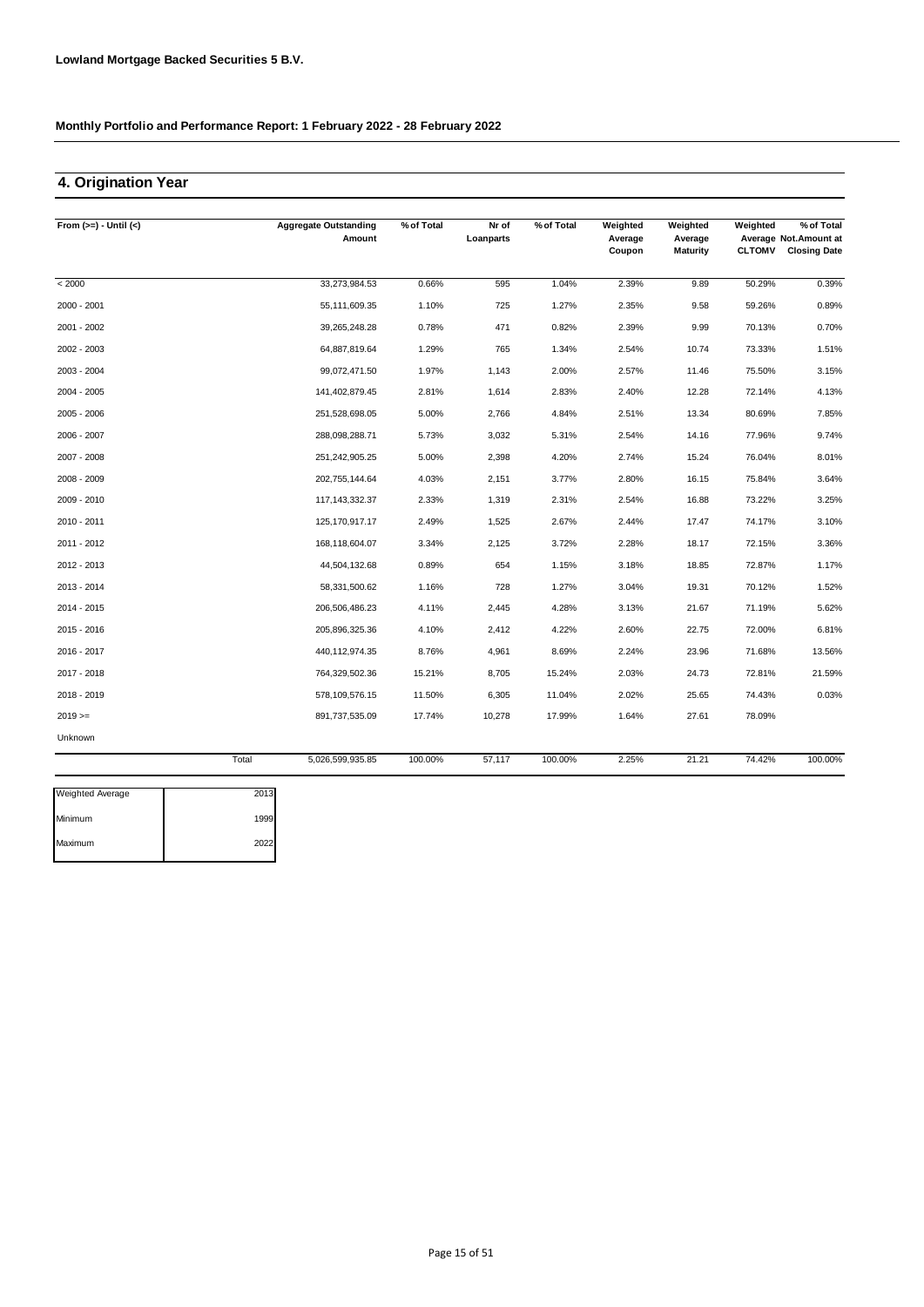# **5. Seasoning**

| From $(>=) -$ Until $(<)$ | <b>Aggregate Outstanding</b><br>Amount | % of Total | Nr of<br>Loanparts | % of Total | Weighted<br>Average<br>Coupon | Weighted<br>Average<br><b>Maturity</b> | Weighted<br><b>CLTOMV</b> | % of Total<br>Average Not. Amount at<br><b>Closing Date</b> |
|---------------------------|----------------------------------------|------------|--------------------|------------|-------------------------------|----------------------------------------|---------------------------|-------------------------------------------------------------|
| 1 Year                    | 205,294,709.26                         | 4.08%      | 2,600              | 4.55%      | 1.42%                         | 28.40                                  | 75.20%                    | 11.95%                                                      |
| 1 year(s) - $2$ year(s)   | 544, 158, 043.69                       | 10.83%     | 5,765              | 10.09%     | 1.62%                         | 27.67                                  | 79.66%                    | 20.19%                                                      |
| 2 year(s) - 3 year(s)     | 112,459,629.98                         | 2.24%      | 1,532              | 2.68%      | 1.94%                         | 26.28                                  | 76.43%                    | 7.69%                                                       |
| $3$ year(s) - 4 year(s)   | 542,683,822.40                         | 10.80%     | 5,964              | 10.44%     | 2.03%                         | 25.73                                  | 74.58%                    | 5.91%                                                       |
| $4$ year(s) - 5 year(s)   | 635,721,845.72                         | 12.65%     | 7,263              | 12.72%     | 2.05%                         | 24.87                                  | 73.23%                    | 3.11%                                                       |
| $5$ year(s) - 6 year(s)   | 586,083,106.25                         | 11.66%     | 6,549              | 11.47%     | 2.12%                         | 24.16                                  | 71.82%                    | 0.89%                                                       |
| 6 year(s) - 7 year(s)     | 208,503,616.70                         | 4.15%      | 2,431              | 4.26%      | 2.56%                         | 23.04                                  | 71.57%                    | 1.81%                                                       |
| $7$ year(s) - 8 year(s)   | 217,554,368.56                         | 4.33%      | 2,598              | 4.55%      | 3.04%                         | 21.81                                  | 71.48%                    | 4.14%                                                       |
| $8$ year(s) - $9$ year(s) | 85,025,885.82                          | 1.69%      | 1,030              | 1.80%      | 3.14%                         | 20.31                                  | 70.44%                    | 3.37%                                                       |
| 9 year(s) - 10 year(s)    | 35,296,487.02                          | 0.70%      | 532                | 0.93%      | 3.29%                         | 18.54                                  | 72.09%                    | 3.48%                                                       |
| 10 year(s) - 11 year(s)   | 116,052,037.24                         | 2.31%      | 1,453              | 2.54%      | 2.36%                         | 18.41                                  | 72.90%                    | 5.49%                                                       |
| 11 year(s) - 12 year(s)   | 166,509,206.69                         | 3.31%      | 2,094              | 3.67%      | 2.38%                         | 17.69                                  | 72.71%                    | 9.90%                                                       |
| 12 year(s) - 13 year(s)   | 126,910,862.12                         | 2.52%      | 1,433              | 2.51%      | 2.48%                         | 17.00                                  | 73.63%                    | 8.79%                                                       |
| 13 year(s) - 14 year(s)   | 191,462,565.50                         | 3.81%      | 2,062              | 3.61%      | 2.81%                         | 16.21                                  | 75.68%                    | 5.37%                                                       |
| 14 year(s) - 15 year(s)   | 218,553,738.85                         | 4.35%      | 2,121              | 3.71%      | 2.76%                         | 15.44                                  | 75.55%                    | 3.16%                                                       |
| 15 year(s) - 16 year(s)   | 294,814,073.57                         | 5.87%      | 3,004              | 5.26%      | 2.57%                         | 14.37                                  | 77.24%                    | 2.28%                                                       |
| 16 year(s) - 17 year(s)   | 269,297,038.80                         | 5.36%      | 2,928              | 5.13%      | 2.52%                         | 13.49                                  | 81.04%                    | 0.97%                                                       |
| 17 year(s) - 18 year(s)   | 156, 130, 696. 12                      | 3.11%      | 1,793              | 3.14%      | 2.41%                         | 12.47                                  | 74.25%                    | 0.67%                                                       |
| 18 year(s) - 19 year(s)   | 100,999,451.47                         | 2.01%      | 1,186              | 2.08%      | 2.56%                         | 11.61                                  | 74.27%                    | 0.72%                                                       |
| 19 year(s) - 20 year(s)   | 73,536,766.78                          | 1.46%      | 837                | 1.47%      | 2.51%                         | 10.88                                  | 73.72%                    | 0.10%                                                       |
| $20$ year(s) - 21 year(s) | 45,209,079.16                          | 0.90%      | 533                | 0.93%      | 2.43%                         | 10.28                                  | 71.23%                    |                                                             |
| 21 year(s) - 22 year(s)   | 45,895,736.72                          | 0.91%      | 608                | 1.06%      | 2.35%                         | 9.63                                   | 60.37%                    |                                                             |
| 22 year(s) - 23 year(s)   | 43,854,340.65                          | 0.87%      | 703                | 1.23%      | 2.36%                         | 9.80                                   | 53.72%                    |                                                             |
| 23 year(s) - 24 year(s)   | 4,592,826.78                           | 0.09%      | 98                 | 0.17%      | 2.59%                         | 9.52                                   | 43.68%                    |                                                             |
| 24 year(s) - 25 year(s)   |                                        |            |                    |            |                               |                                        |                           |                                                             |
| 25 year(s) - 26 year(s)   |                                        |            |                    |            |                               |                                        |                           |                                                             |
| 26 year(s) - 27 year(s)   |                                        |            |                    |            |                               |                                        |                           |                                                             |
| 27 year(s) - 28 year(s)   |                                        |            |                    |            |                               |                                        |                           |                                                             |
| 28 year(s) - 29 year(s)   |                                        |            |                    |            |                               |                                        |                           |                                                             |
| 29 year(s) - 30 year(s)   |                                        |            |                    |            |                               |                                        |                           |                                                             |
| 30 year(s) $>=$           |                                        |            |                    |            |                               |                                        |                           |                                                             |
| Unknown                   |                                        |            |                    |            |                               |                                        |                           |                                                             |
|                           | 5,026,599,935.85<br>Total              | 100.00%    | 57,117             | 100.00%    | 2.25%                         | 21.21                                  | 74.42%                    | 100.00%                                                     |

| <b>Weighted Average</b> | $8.25$ year(s) |
|-------------------------|----------------|
| Minimum                 | $.08$ year(s)  |
| Maximum                 | 23.17 year(s)  |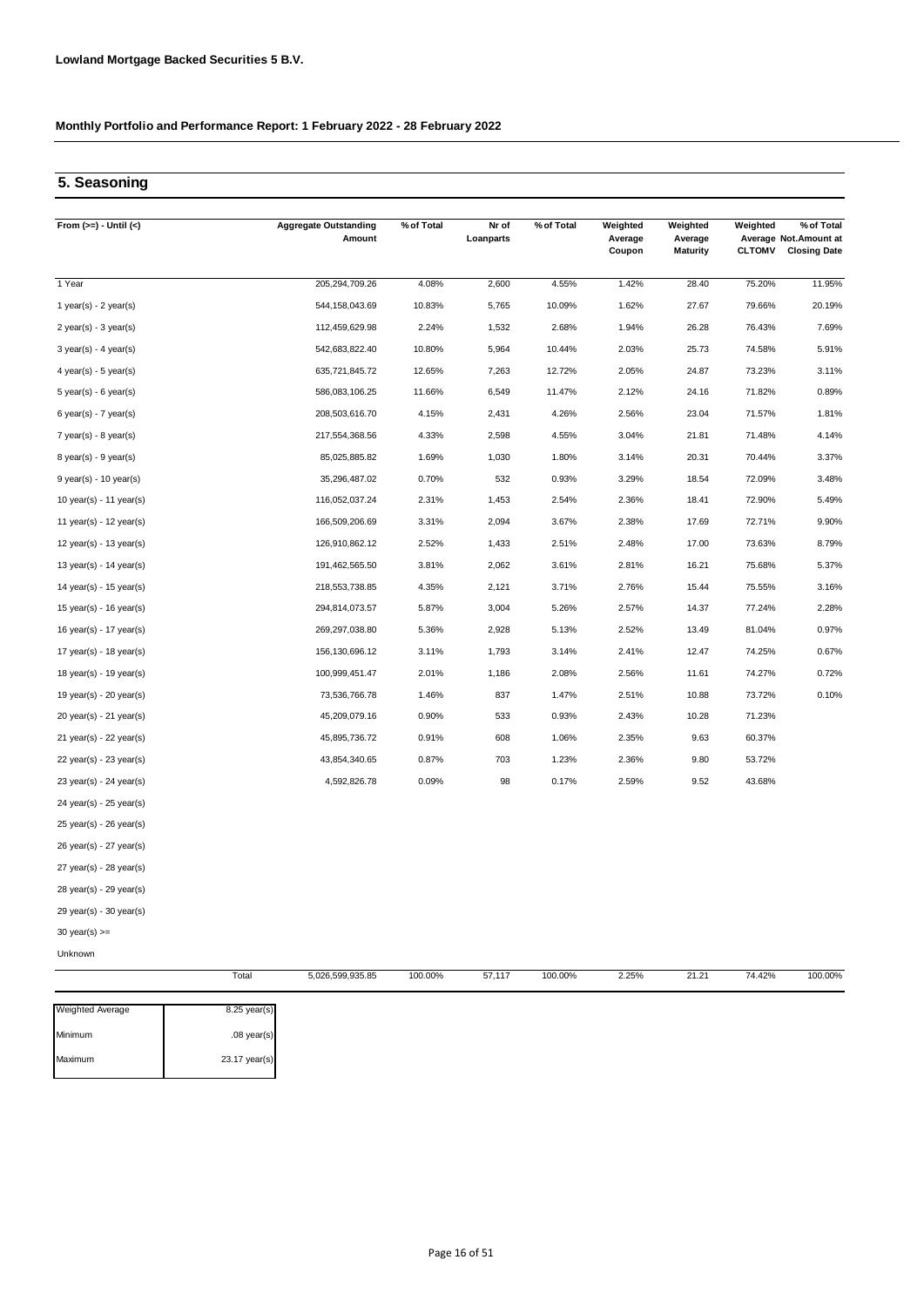### **6. Legal Maturity**

| From $(>=) -$ Until $(<)$ |       | <b>Aggregate Outstanding</b><br>Amount | % of Total | Nr of<br>Loanparts | % of Total | Weighted<br>Average | Weighted<br>Average | Weighted      | % of Total<br>Average Not. Amount at |
|---------------------------|-------|----------------------------------------|------------|--------------------|------------|---------------------|---------------------|---------------|--------------------------------------|
|                           |       |                                        |            |                    |            | Coupon              | <b>Maturity</b>     | <b>CLTOMV</b> | <b>Closing Date</b>                  |
| 2012                      |       |                                        |            |                    |            |                     |                     |               |                                      |
| 2012 - 2015               |       |                                        |            |                    |            |                     |                     |               |                                      |
| 2015 - 2020               |       |                                        |            |                    |            |                     |                     |               |                                      |
| 2020 - 2025               |       | 3,986,626.67                           | 0.08%      | 184                | 0.32%      | 2.38%               | 2.13                | 57.02%        | 0.13%                                |
| 2025 - 2030               |       | 58,862,014.80                          | 1.17%      | 1,457              | 2.55%      | 2.59%               | 6.35                | 61.00%        | 1.44%                                |
| 2030 - 2035               |       | 459,505,917.77                         | 9.14%      | 5,989              | 10.49%     | 2.49%               | 10.74               | 71.26%        | 12.12%                               |
| 2035 - 2040               |       | 1,162,867,656.61                       | 23.13%     | 12,449             | 21.80%     | 2.60%               | 15.03               | 76.41%        | 32.52%                               |
| 2040 - 2045               |       | 621,108,619.11                         | 12.36%     | 7,250              | 12.69%     | 2.61%               | 20.44               | 72.38%        | 14.25%                               |
| 2045 - 2050               |       | 2,048,081,356.49                       | 40.74%     | 22,456             | 39.32%     | 2.11%               | 25.26               | 73.64%        | 39.54%                               |
| 2050 - 2055               |       | 672, 187, 744. 40                      | 13.37%     | 7,332              | 12.84%     | 1.58%               | 28.79               | 78.68%        |                                      |
| 2055 - 2060               |       |                                        |            |                    |            |                     |                     |               |                                      |
| 2060 - 2065               |       |                                        |            |                    |            |                     |                     |               |                                      |
| 2065 - 2070               |       |                                        |            |                    |            |                     |                     |               |                                      |
| 2070 - 2075               |       |                                        |            |                    |            |                     |                     |               |                                      |
| 2075 - 2080               |       |                                        |            |                    |            |                     |                     |               |                                      |
| 2080 - 2085               |       |                                        |            |                    |            |                     |                     |               |                                      |
| 2085 - 2090               |       |                                        |            |                    |            |                     |                     |               |                                      |
| 2090 - 2095               |       |                                        |            |                    |            |                     |                     |               |                                      |
| 2095 - 2100               |       |                                        |            |                    |            |                     |                     |               |                                      |
| $2100 >=$                 |       |                                        |            |                    |            |                     |                     |               |                                      |
| Unknown                   |       |                                        |            |                    |            |                     |                     |               |                                      |
|                           | Total | 5,026,599,935.85                       | 100.00%    | 57,117             | 100.00%    | 2.25%               | 21.21               | 74.42%        | 100.00%                              |

| 2043 |
|------|
| 2022 |
| 2052 |
|      |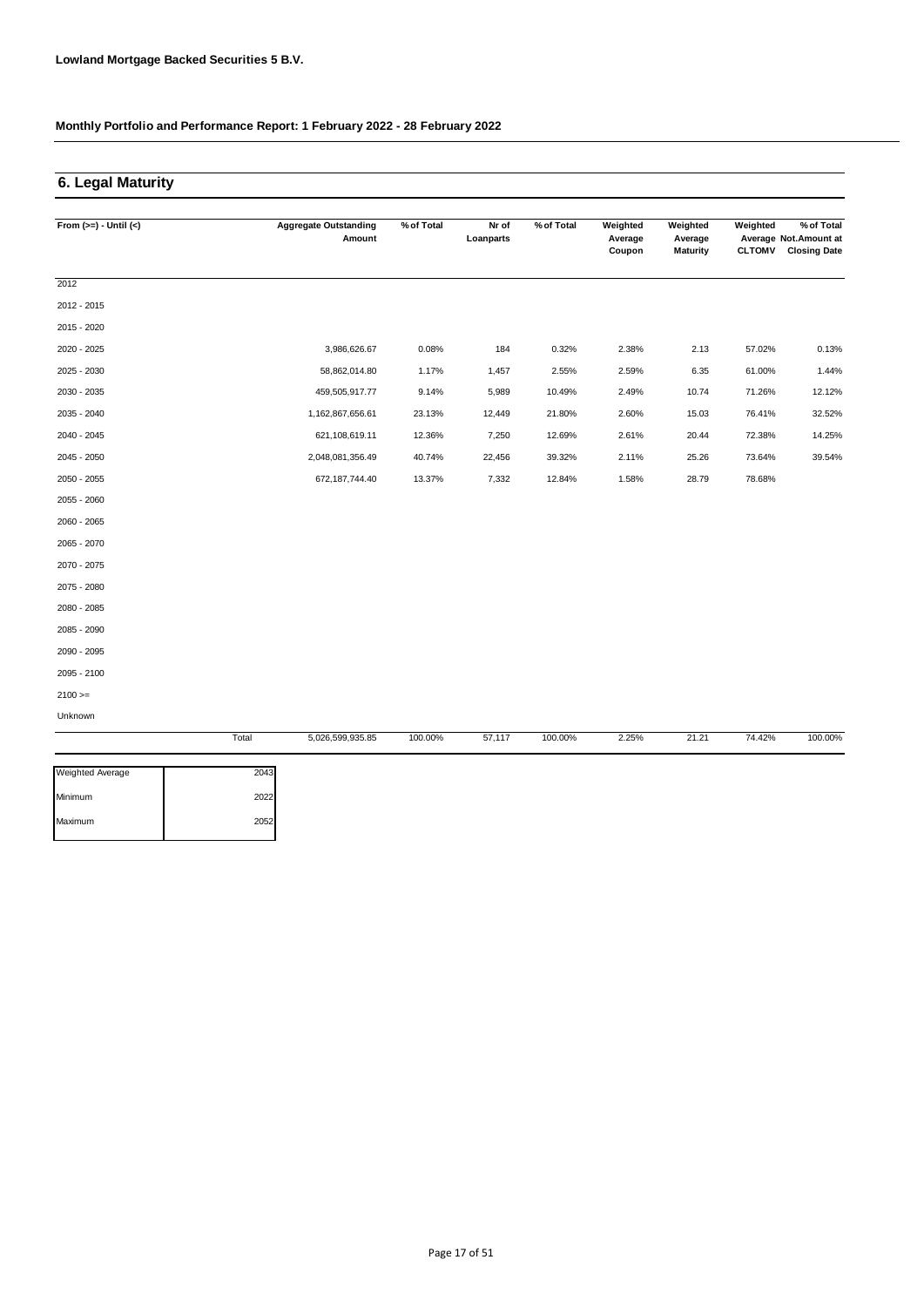# **7. Remaining Tenor**

| From $(>=) -$ Until $(<)$                 | <b>Aggregate Outstanding</b><br>Amount | % of Total | Nr of<br>Loanparts | % of Total | Weighted<br>Average<br>Coupon | Weighted<br>Average<br><b>Maturity</b> | Weighted<br><b>CLTOMV</b> | % of Total<br>Average Not.Amount at<br><b>Closing Date</b> |
|-------------------------------------------|----------------------------------------|------------|--------------------|------------|-------------------------------|----------------------------------------|---------------------------|------------------------------------------------------------|
| 0 Year - 1 Year                           | 6,871.51                               | 0.00%      | 3                  | 0.01%      | 3.87%                         | 0.56                                   | 72.70%                    |                                                            |
| 1 Year - 2 Years                          | 1,428,913.58                           | 0.03%      | 82                 | 0.14%      | 2.52%                         | 1.61                                   | 62.52%                    |                                                            |
| 2 year(s) - $3$ year(s)                   | 3,192,389.24                           | 0.06%      | 118                | 0.21%      | 2.33%                         | 2.51                                   | 56.62%                    |                                                            |
| $3 \text{ year(s)} - 4 \text{ year(s)}$   | 5,249,932.44                           | 0.10%      | 169                | 0.30%      | 2.79%                         | 3.51                                   | 60.61%                    |                                                            |
| 4 year(s) - 5 year(s)                     | 5,846,320.46                           | 0.12%      | 197                | 0.34%      | 2.51%                         | 4.50                                   | 59.83%                    |                                                            |
| 5 year(s) - 6 year(s)                     | 7,433,250.33                           | 0.15%      | 216                | 0.38%      | 2.65%                         | 5.48                                   | 67.93%                    | 0.06%                                                      |
| 6 year(s) - $7$ year(s)                   | 9,319,926.25                           | 0.19%      | 251                | 0.44%      | 2.60%                         | 6.52                                   | 65.89%                    | 0.12%                                                      |
| 7 year(s) - 8 year(s)                     | 39,692,747.89                          | 0.79%      | 762                | 1.33%      | 2.52%                         | 7.53                                   | 58.09%                    | 0.15%                                                      |
| $8 \text{ year(s)} - 9 \text{ year(s)}$   | 67,200,944.15                          | 1.34%      | 988                | 1.73%      | 2.41%                         | 8.44                                   | 63.81%                    | 0.18%                                                      |
| 9 year(s) - 10 year(s)                    | 65,575,867.19                          | 1.30%      | 967                | 1.69%      | 2.45%                         | 9.50                                   | 69.14%                    | 0.26%                                                      |
| 10 year(s) - 11 year(s)                   | 83,233,306.01                          | 1.66%      | 1,051              | 1.84%      | 2.52%                         | 10.49                                  | 73.59%                    | 0.33%                                                      |
| 11 year(s) - 12 year(s)                   | 111,059,530.11                         | 2.21%      | 1,380              | 2.42%      | 2.60%                         | 11.46                                  | 75.84%                    | 0.89%                                                      |
| 12 year(s) - 13 year(s)                   | 158, 193, 616.56                       | 3.15%      | 1,881              | 3.29%      | 2.43%                         | 12.50                                  | 72.66%                    | 1.24%                                                      |
| 13 year(s) - 14 year(s)                   | 269,387,128.45                         | 5.36%      | 3,007              | 5.26%      | 2.51%                         | 13.50                                  | 79.89%                    | 1.56%                                                      |
| 14 year(s) - 15 year(s)                   | 295,821,840.23                         | 5.89%      | 3,122              | 5.47%      | 2.52%                         | 14.47                                  | 76.86%                    | 2.36%                                                      |
| 15 year(s) - 16 year(s)                   | 243,443,657.22                         | 4.84%      | 2,394              | 4.19%      | 2.74%                         | 15.41                                  | 75.60%                    | 3.49%                                                      |
| 16 year(s) - 17 year(s)                   | 202,978,776.73                         | 4.04%      | 2,169              | 3.80%      | 2.77%                         | 16.48                                  | 75.41%                    | 5.03%                                                      |
| 17 year(s) - 18 year(s)                   | 136,480,647.01                         | 2.72%      | 1,551              | 2.72%      | 2.45%                         | 17.46                                  | 71.17%                    | 8.50%                                                      |
| 18 year(s) - 19 year(s)                   | 132,669,945.12                         | 2.64%      | 1,613              | 2.82%      | 2.42%                         | 18.55                                  | 73.72%                    | 9.65%                                                      |
| 19 year(s) - 20 year(s)                   | 151, 189, 581. 18                      | 3.01%      | 1,810              | 3.17%      | 2.24%                         | 19.33                                  | 72.31%                    | 6.72%                                                      |
| $20 \text{ year(s)} - 21 \text{ year(s)}$ | 46,728,357.29                          | 0.93%      | 627                | 1.10%      | 2.99%                         | 20.45                                  | 71.70%                    | 3.47%                                                      |
| 21 year(s) - 22 year(s)                   | 77,261,958.14                          | 1.54%      | 859                | 1.50%      | 2.66%                         | 21.63                                  | 71.15%                    | 3.23%                                                      |
| 22 $year(s) - 23$ $year(s)$               | 238,765,067.13                         | 4.75%      | 2,633              | 4.61%      | 2.88%                         | 22.49                                  | 71.98%                    | 3.34%                                                      |
| 23 year(s) - 24 year(s)                   | 236, 364, 815.97                       | 4.70%      | 2,614              | 4.58%      | 2.44%                         | 23.47                                  | 72.21%                    | 2.38%                                                      |
| 24 year(s) - $25$ year(s)                 | 487,911,478.23                         | 9.71%      | 5,271              | 9.23%      | 2.15%                         | 24.56                                  | 72.34%                    | 0.96%                                                      |
| $25$ year(s) - $26$ year(s)               | 699,189,543.35                         | 13.91%     | 7,691              | 13.47%     | 2.02%                         | 25.41                                  | 73.69%                    | 2.67%                                                      |
| $26$ year(s) - 27 year(s)                 | 491,000,786.77                         | 9.77%      | 5,255              | 9.20%      | 2.02%                         | 26.48                                  | 75.00%                    | 5.94%                                                      |
| 27 year(s) - 28 year(s)                   | 101,974,168.41                         | 2.03%      | 1,294              | 2.27%      | 2.00%                         | 27.40                                  | 78.04%                    | 7.18%                                                      |
| $28$ year(s) - 29 year(s)                 | 438, 335, 331.51                       | 8.72%      | 4,534              | 7.94%      | 1.65%                         | 28.52                                  | 79.60%                    | 16.38%                                                     |
| $29$ year(s) - 30 year(s)                 | 217,004,530.25                         | 4.32%      | 2,534              | 4.44%      | 1.43%                         | 29.38                                  | 76.88%                    | 13.93%                                                     |
| 30 $year(s) >=$                           | 2,658,707.14                           | 0.05%      | 74                 | 0.13%      | 1.49%                         | 30.00                                  | 65.38%                    |                                                            |
| Unknown                                   |                                        |            |                    |            |                               |                                        |                           |                                                            |
|                                           | Total<br>5,026,599,935.85              | 100.00%    | 57,117             | 100.00%    | 2.25%                         | 21.21                                  | 74.42%                    | 100.00%                                                    |

| <b>Weighted Average</b> | $21.17$ year(s) |
|-------------------------|-----------------|
| Minimum                 | year(s)         |
| Maximum                 | 30 year(s)      |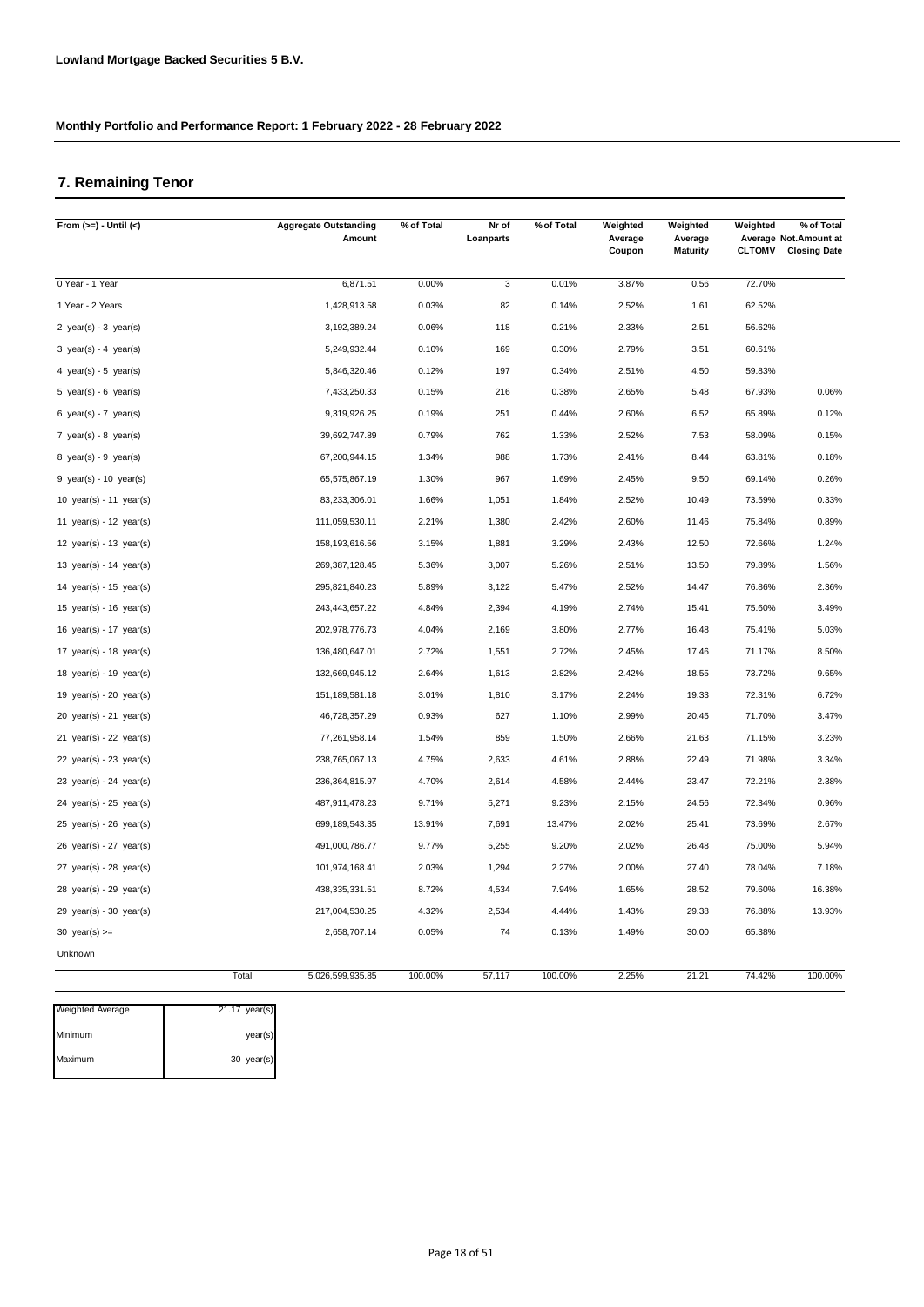### **8a. Original Loan To Original Foreclosure Value (Non-NHG)**

| From $(>=) -$ Until $(<)$ | <b>Aggregate Outstanding</b><br>Amount | % of Total | Nr of Loans | % of Total | Weighted<br>Average<br>Coupon | Weighted<br>Average<br>Maturity | Weighted<br><b>CLTOMV</b> | % of Total<br>Average Not.Amount at<br><b>Closing Date</b> |
|---------------------------|----------------------------------------|------------|-------------|------------|-------------------------------|---------------------------------|---------------------------|------------------------------------------------------------|
| <b>NHG</b>                | 1,733,364,878.51                       | 34.48%     | 11,767      | 42.36%     | 2.17%                         | 22.79                           | 77.95%                    | 37.80%                                                     |
| < 10%                     | 643,439.93                             | 0.01%      | 18          | 0.06%      | 1.73%                         | 18.68                           | 14.48%                    | 0.01%                                                      |
| 10% - 20%                 | 3,912,297.74                           | 0.08%      | 98          | 0.35%      | 2.14%                         | 18.82                           | 19.84%                    | 0.06%                                                      |
| 20% - 30%                 | 11,813,057.80                          | 0.24%      | 217         | 0.78%      | 2.19%                         | 17.46                           | 19.93%                    | 0.16%                                                      |
| 30% - 40%                 | 32, 156, 476. 14                       | 0.64%      | 378         | 1.36%      | 2.12%                         | 17.81                           | 28.19%                    | 0.45%                                                      |
| 40% - 50%                 | 73,274,025.40                          | 1.46%      | 609         | 2.19%      | 2.09%                         | 19.93                           | 36.12%                    | 0.74%                                                      |
| 50% - 60%                 | 163,022,860.51                         | 3.24%      | 1,049       | 3.78%      | 2.04%                         | 20.67                           | 45.00%                    | 1.66%                                                      |
| 60% - 70%                 | 272,585,673.32                         | 5.42%      | 1,510       | 5.44%      | 2.10%                         | 20.64                           | 52.40%                    | 3.14%                                                      |
| 70% - 80%                 | 503,247,542.99                         | 10.01%     | 2,564       | 9.23%      | 2.17%                         | 20.00                           | 60.18%                    | 6.61%                                                      |
| 80% - 90%                 | 430, 497, 201. 33                      | 8.56%      | 1,831       | 6.59%      | 2.12%                         | 22.00                           | 68.21%                    | 4.13%                                                      |
| 90% - 100%                | 633,222,009.86                         | 12.60%     | 2,574       | 9.27%      | 2.21%                         | 21.81                           | 75.32%                    | 11.00%                                                     |
| 100% - 110%               | 388,658,990.82                         | 7.73%      | 1,625       | 5.85%      | 2.33%                         | 20.93                           | 82.35%                    | 8.07%                                                      |
| 110% - 120%               | 461,513,794.88                         | 9.18%      | 1,895       | 6.82%      | 2.48%                         | 20.96                           | 91.47%                    | 12.67%                                                     |
| 120% - 130%               | 310,478,800.63                         | 6.18%      | 1,602       | 5.77%      | 3.01%                         | 14.33                           | 100.37%                   | 13.50%                                                     |
| 130% - 140%               | 2,876,551.19                           | 0.06%      | 15          | 0.05%      | 2.18%                         | 21.91                           | 85.86%                    |                                                            |
| 140% - 150%               | 2,052,124.98                           | 0.04%      | 11          | 0.04%      | 2.15%                         | 19.37                           | 82.21%                    |                                                            |
| $150\%>=$                 | 3,280,209.82                           | 0.07%      | 16          | 0.06%      | 2.54%                         | 19.30                           | 100.14%                   |                                                            |
| Null values               |                                        |            |             |            |                               |                                 |                           |                                                            |
|                           | Total<br>5,026,599,935.85              | 100.00%    | 27,779      | 100.00%    | 2.25%                         | 21.21                           | 74.42%                    | 100.00%                                                    |

| <b>Weighted Average</b> | 95%  |
|-------------------------|------|
| Minimum                 | 0%   |
| Maximum                 | 665% |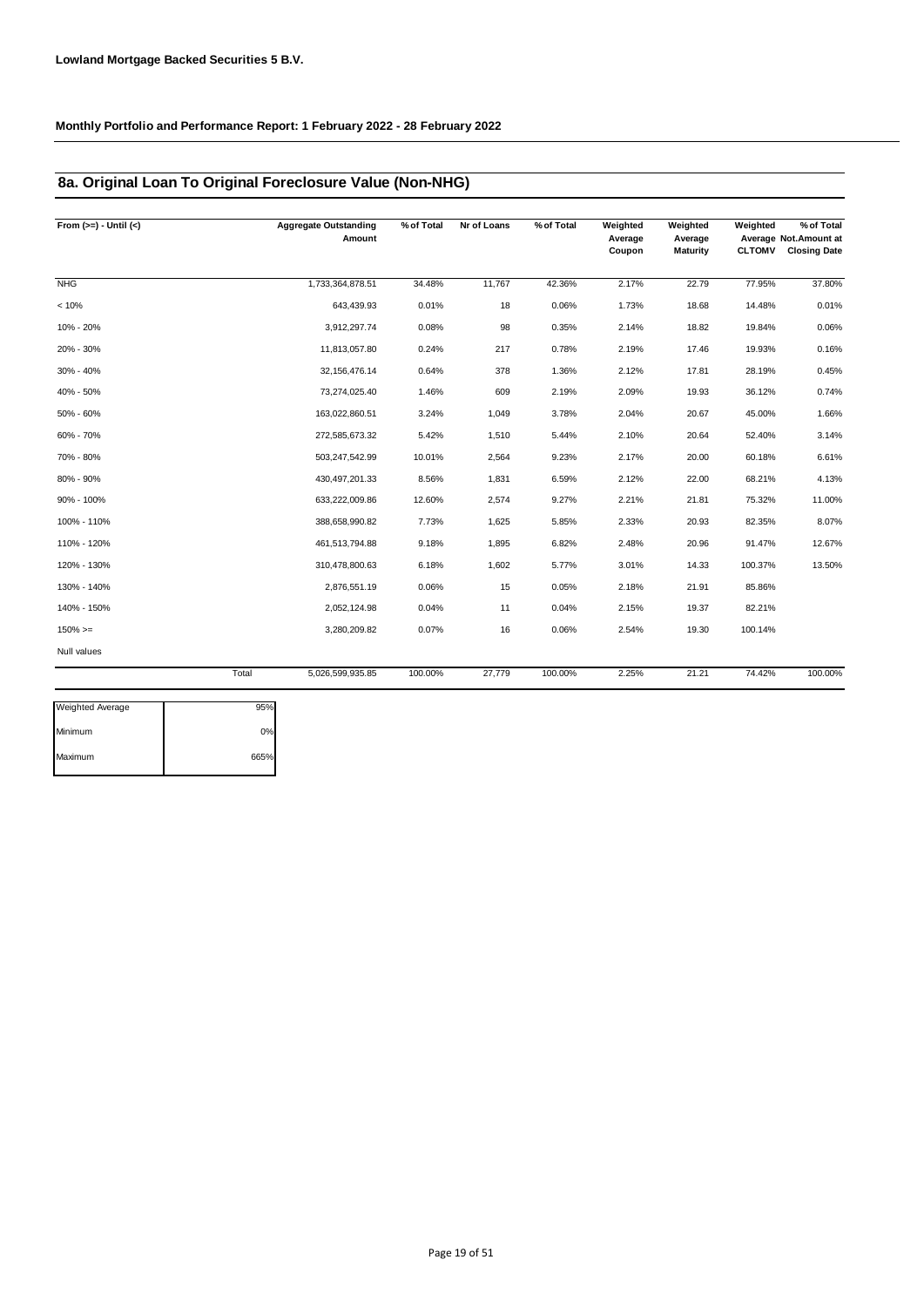### **8b. Original Loan To Original Foreclosure Value (NHG)**

| From $(>=) -$ Until $(<)$ |       | <b>Aggregate Outstanding</b><br>Amount | % of Total | Nr of Loans | % of Total | Weighted<br>Average<br>Coupon | Weighted<br>Average<br>Maturity | Weighted<br><b>CLTOMV</b> | % of Total<br>Average Not.Amount at<br><b>Closing Date</b> |
|---------------------------|-------|----------------------------------------|------------|-------------|------------|-------------------------------|---------------------------------|---------------------------|------------------------------------------------------------|
| Non-NHG                   |       | 3,293,235,057.34                       | 65.52%     | 16,012      | 57.64%     | 2.30%                         | 20.37                           | 72.56%                    | 62.20%                                                     |
| < 10%                     |       | 89,433.60                              | 0.00%      | 4           | 0.01%      | 1.91%                         | 16.76                           | 9.21%                     | 0.00%                                                      |
| 10% - 20%                 |       | 493,379.49                             | 0.01%      | 16          | 0.06%      | 2.47%                         | 16.32                           | 11.09%                    | 0.01%                                                      |
| 20% - 30%                 |       | 3,845,803.87                           | 0.08%      | 77          | 0.28%      | 2.33%                         | 17.28                           | 19.08%                    | 0.05%                                                      |
| 30% - 40%                 |       | 8,968,613.87                           | 0.18%      | 137         | 0.49%      | 2.24%                         | 18.17                           | 27.16%                    | 0.10%                                                      |
| 40% - 50%                 |       | 16,455,125.82                          | 0.33%      | 199         | 0.72%      | 2.17%                         | 19.46                           | 33.88%                    | 0.21%                                                      |
| 50% - 60%                 |       | 35,183,090.52                          | 0.70%      | 346         | 1.25%      | 2.23%                         | 20.01                           | 42.28%                    | 0.39%                                                      |
| 60% - 70%                 |       | 51,641,942.81                          | 1.03%      | 426         | 1.53%      | 2.17%                         | 21.86                           | 49.74%                    | 0.59%                                                      |
| 70% - 80%                 |       | 88,207,591.25                          | 1.75%      | 671         | 2.42%      | 2.10%                         | 22.36                           | 57.80%                    | 1.00%                                                      |
| 80% - 90%                 |       | 147,478,115.06                         | 2.93%      | 1,044       | 3.76%      | 2.08%                         | 22.77                           | 65.97%                    | 2.10%                                                      |
| 90% - 100%                |       | 282,795,240.54                         | 5.63%      | 1,985       | 7.15%      | 2.16%                         | 23.09                           | 72.87%                    | 5.31%                                                      |
| 100% - 110%               |       | 337,919,284.97                         | 6.72%      | 2,175       | 7.83%      | 2.12%                         | 22.96                           | 80.90%                    | 7.68%                                                      |
| 110% - 120%               |       | 671,677,740.17                         | 13.36%     | 4,125       | 14.85%     | 2.18%                         | 23.78                           | 88.28%                    | 17.33%                                                     |
| 120% - 130%               |       | 86,338,772.35                          | 1.72%      | 546         | 1.97%      | 2.55%                         | 17.00                           | 90.74%                    | 3.02%                                                      |
| 130% - 140%               |       | 313,754.01                             | 0.01%      | 3           | 0.01%      | 2.02%                         | 25.04                           | 81.87%                    |                                                            |
| 140% - 150%               |       | 459,721.21                             | 0.01%      | 3           | 0.01%      | 1.78%                         | 23.40                           | 72.71%                    |                                                            |
| $150\%>=$                 |       | 1,497,268.97                           | 0.03%      | 10          | 0.04%      | 2.23%                         | 23.52                           | 141.14%                   |                                                            |
| Unknown                   |       |                                        |            |             |            |                               |                                 |                           |                                                            |
|                           | Total | 5,026,599,935.85                       | 100.00%    | 27,779      | 100.00%    | 2.25%                         | 21.21                           | 74.42%                    | 100.00%                                                    |
| Moightod Average          | QEDZ  |                                        |            |             |            |                               |                                 |                           |                                                            |

| <b>Weighted Average</b> | 95%  |
|-------------------------|------|
| Minimum                 | 0%   |
| Maximum                 | 665% |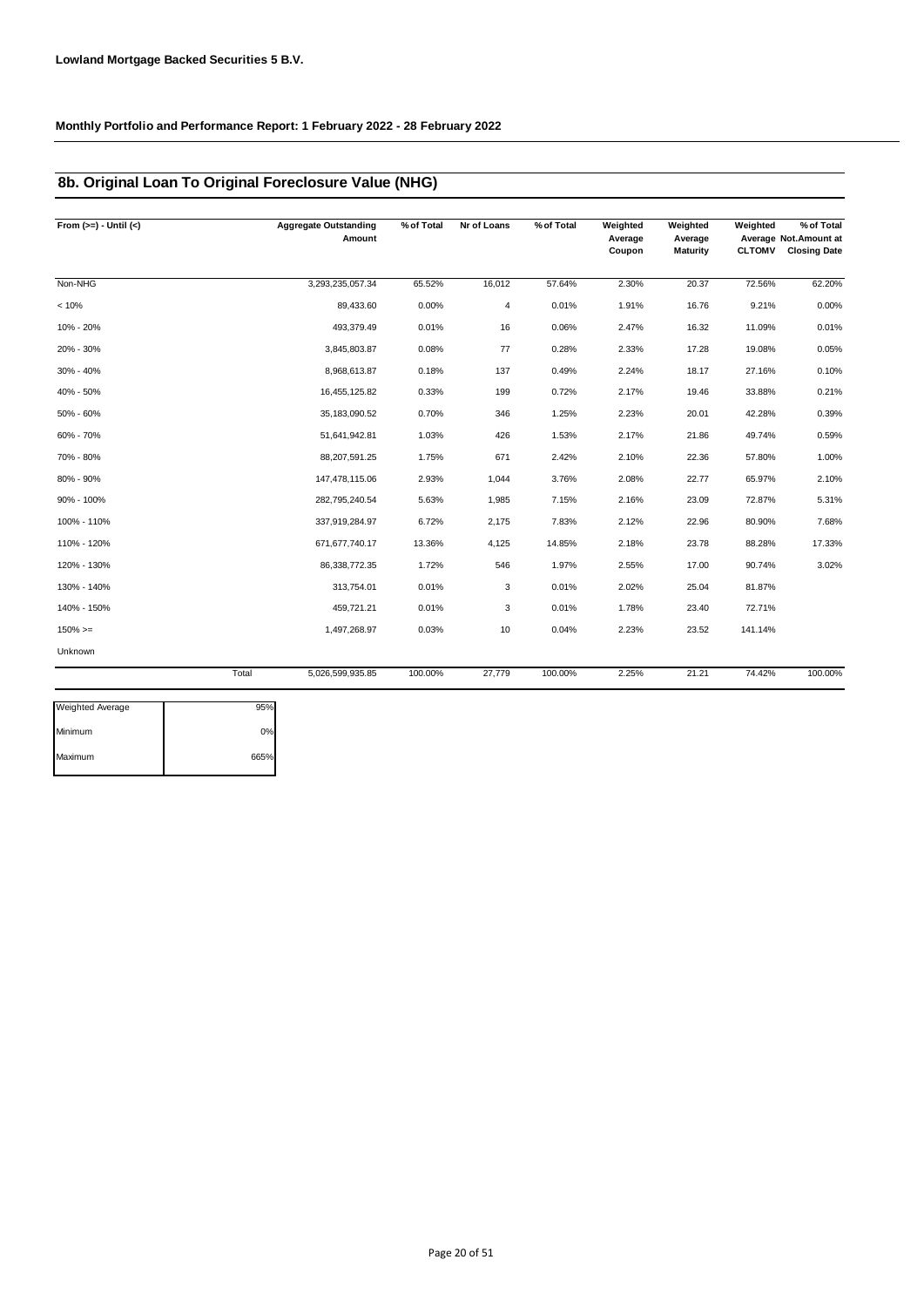### **9a. Current Loan To Original Foreclosure Value (Non-NHG)**

| From $(>=) -$ Until $(<)$ | <b>Aggregate Outstanding</b><br>Amount | % of Total | Nr of Loans    | % of Total | Weighted<br>Average<br>Coupon | Weighted<br>Average<br>Maturity | Weighted<br><b>CLTOMV</b> | % of Total<br>Average Not.Amount at<br><b>Closing Date</b> |
|---------------------------|----------------------------------------|------------|----------------|------------|-------------------------------|---------------------------------|---------------------------|------------------------------------------------------------|
| <b>NHG</b>                | 1,733,364,878.51                       | 34.48%     | 11,767         | 42.36%     | 2.17%                         | 22.79                           | 77.95%                    | 37.80%                                                     |
| < 10%                     | 2,752,224.32                           | 0.05%      | 161            | 0.58%      | 2.24%                         | 14.65                           | 6.33%                     | 0.02%                                                      |
| 10% - 20%                 | 12,636,044.17                          | 0.25%      | 311            | 1.12%      | 2.24%                         | 15.04                           | 13.75%                    | 0.17%                                                      |
| 20% - 30%                 | 28,893,116.82                          | 0.57%      | 433            | 1.56%      | 2.21%                         | 16.13                           | 22.55%                    | 0.30%                                                      |
| 30% - 40%                 | 67,401,438.21                          | 1.34%      | 663            | 2.39%      | 2.16%                         | 18.15                           | 31.30%                    | 0.72%                                                      |
| 40% - 50%                 | 132,836,901.76                         | 2.64%      | 970            | 3.49%      | 2.17%                         | 19.23                           | 39.95%                    | 1.14%                                                      |
| 50% - 60%                 | 268,348,262.88                         | 5.34%      | 1,527          | 5.50%      | 2.13%                         | 20.41                           | 48.82%                    | 2.35%                                                      |
| 60% - 70%                 | 409,271,241.74                         | 8.14%      | 2,013          | 7.25%      | 2.16%                         | 20.70                           | 57.31%                    | 4.04%                                                      |
| 70% - 80%                 | 555,439,224.16                         | 11.05%     | 2,551          | 9.18%      | 2.20%                         | 20.55                           | 65.84%                    | 6.97%                                                      |
| 80% - 90%                 | 585,378,644.17                         | 11.65%     | 2,339          | 8.42%      | 2.17%                         | 22.27                           | 74.91%                    | 6.07%                                                      |
| 90% - 100%                | 476,199,882.48                         | 9.47%      | 1,875          | 6.75%      | 2.33%                         | 21.22                           | 83.46%                    | 12.29%                                                     |
| 100% - 110%               | 399,696,049.56                         | 7.95%      | 1,582          | 5.69%      | 2.45%                         | 21.54                           | 92.38%                    | 8.48%                                                      |
| 110% - 120%               | 179,971,905.45                         | 3.58%      | 758            | 2.73%      | 2.67%                         | 17.50                           | 100.46%                   | 10.83%                                                     |
| 120% - 130%               | 173,205,552.51                         | 3.45%      | 824            | 2.97%      | 3.00%                         | 13.40                           | 108.64%                   | 8.82%                                                      |
| 130% - 140%               | 604,931.18                             | 0.01%      | $\overline{2}$ | 0.01%      | 1.35%                         | 28.04                           | 116.64%                   |                                                            |
| 140% - 150%               | 122,520.66                             | 0.00%      | $\mathbf{1}$   | 0.00%      | 3.30%                         | 9.92                            | 124.26%                   |                                                            |
| $150\%>=$                 | 477,117.27                             | 0.01%      | $\overline{2}$ | 0.01%      | 3.48%                         | 15.59                           | 166.08%                   |                                                            |
| Unknown                   |                                        |            |                |            |                               |                                 |                           |                                                            |
|                           | Total<br>5,026,599,935.85              | 100.00%    | 27,779         | 100.00%    | 2.25%                         | 21.21                           | 74.42%                    | 100.00%                                                    |

| <b>Weighted Average</b> | 85%  |
|-------------------------|------|
| Minimum                 | 0%   |
| Maximum                 | 599% |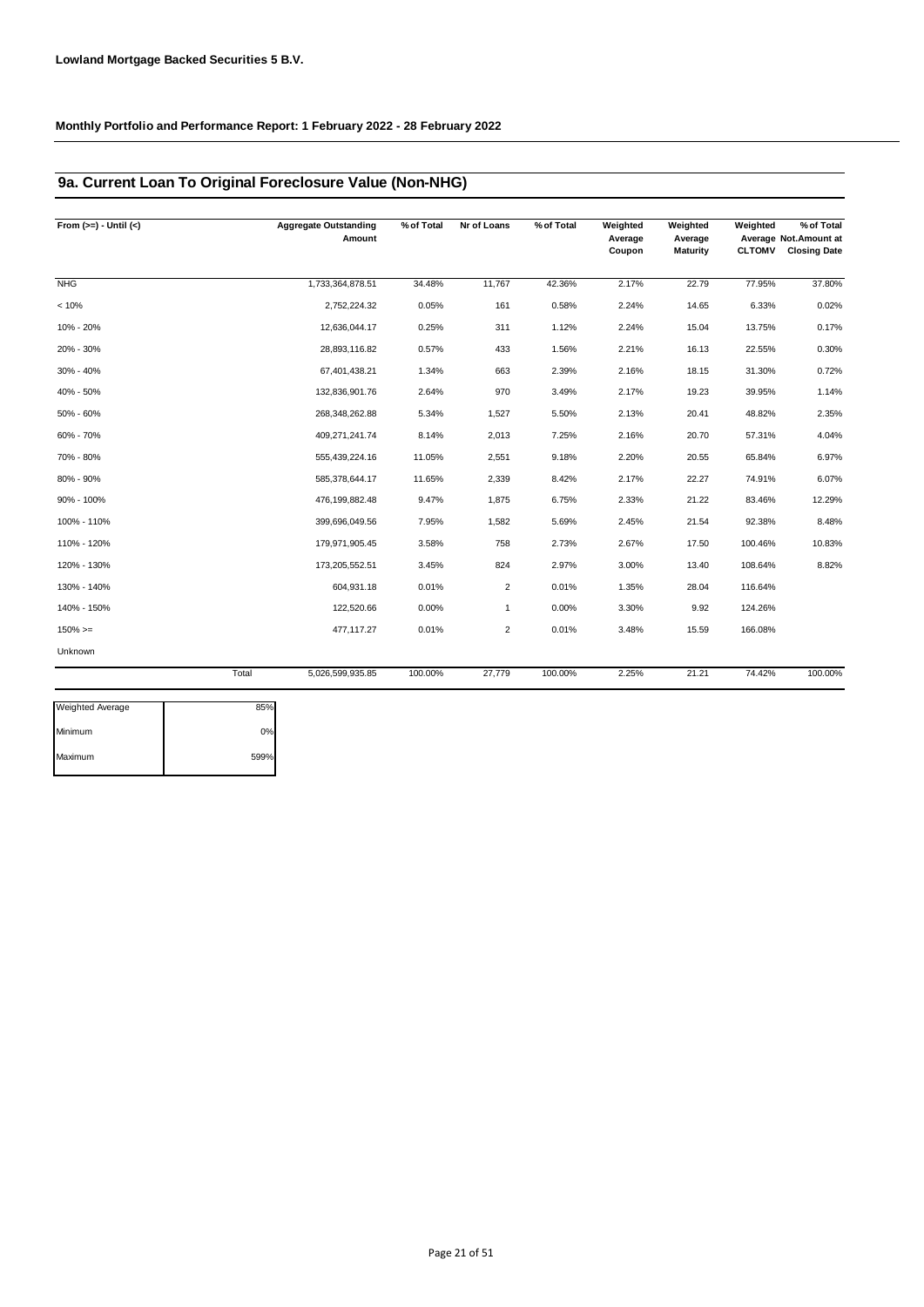### **9b. Current Loan To Original Foreclosure Value (NHG)**

| From $(>=) -$ Until $(<)$ | <b>Aggregate Outstanding</b><br>Amount | % of Total | Nr of Loans  | % of Total | Weighted<br>Average<br>Coupon | Weighted<br>Average<br>Maturity | Weighted<br><b>CLTOMV</b> | % of Total<br>Average Not. Amount at<br><b>Closing Date</b> |
|---------------------------|----------------------------------------|------------|--------------|------------|-------------------------------|---------------------------------|---------------------------|-------------------------------------------------------------|
| Non-NHG                   | 3,293,235,057.34                       | 65.52%     | 16,012       | 57.64%     | 2.30%                         | 20.37                           | 72.56%                    | 62.20%                                                      |
| < 10%                     | 984,270.46                             | 0.02%      | 67           | 0.24%      | 2.33%                         | 13.92                           | 6.60%                     | 0.01%                                                       |
| 10% - 20%                 | 3,858,904.70                           | 0.08%      | 113          | 0.41%      | 2.40%                         | 14.29                           | 13.52%                    | 0.05%                                                       |
| 20% - 30%                 | 9,265,418.02                           | 0.18%      | 164          | 0.59%      | 2.44%                         | 17.18                           | 22.73%                    | 0.09%                                                       |
| 30% - 40%                 | 22,410,204.14                          | 0.45%      | 284          | 1.02%      | 2.33%                         | 17.57                           | 31.54%                    | 0.21%                                                       |
| 40% - 50%                 | 38,302,966.27                          | 0.76%      | 391          | 1.41%      | 2.33%                         | 19.56                           | 40.25%                    | 0.38%                                                       |
| 50% - 60%                 | 69,270,113.87                          | 1.38%      | 604          | 2.17%      | 2.28%                         | 20.20                           | 48.84%                    | 0.59%                                                       |
| 60% - 70%                 | 113,601,275.10                         | 2.26%      | 889          | 3.20%      | 2.36%                         | 21.05                           | 57.60%                    | 0.90%                                                       |
| 70% - 80%                 | 196,571,334.18                         | 3.91%      | 1,451        | 5.22%      | 2.30%                         | 21.73                           | 66.50%                    | 1.85%                                                       |
| 80% - 90%                 | 303,369,191.18                         | 6.04%      | 2,065        | 7.43%      | 2.18%                         | 22.69                           | 74.94%                    | 4.15%                                                       |
| 90% - 100%                | 494,811,109.73                         | 9.84%      | 3,204        | 11.53%     | 2.26%                         | 23.35                           | 84.29%                    | 6.60%                                                       |
| 100% - 110%               | 383,839,021.32                         | 7.64%      | 2,088        | 7.52%      | 1.96%                         | 24.60                           | 91.98%                    | 13.84%                                                      |
| 110% - 120%               | 81,082,788.22                          | 1.61%      | 360          | 1.30%      | 1.74%                         | 24.02                           | 99.13%                    | 8.44%                                                       |
| 120% - 130%               | 15,813,772.29                          | 0.31%      | 86           | 0.31%      | 2.32%                         | 15.18                           | 108.12%                   | 0.68%                                                       |
| 130% - 140%               |                                        |            |              |            |                               |                                 |                           |                                                             |
| 140% - 150%               |                                        |            |              |            |                               |                                 |                           |                                                             |
| $150\%>=$                 | 184,509.03                             | 0.00%      | $\mathbf{1}$ | 0.00%      | 1.88%                         | 26.25                           | 527.17%                   |                                                             |
| Unknown                   |                                        |            |              |            |                               |                                 |                           |                                                             |
|                           | 5,026,599,935.85<br>Total              | 100.00%    | 27,779       | 100.00%    | 2.25%                         | 21.21                           | 74.42%                    | 100.00%                                                     |

| <b>Weighted Average</b> | 85%  |
|-------------------------|------|
| Minimum                 | 0%   |
| Maximum                 | 599% |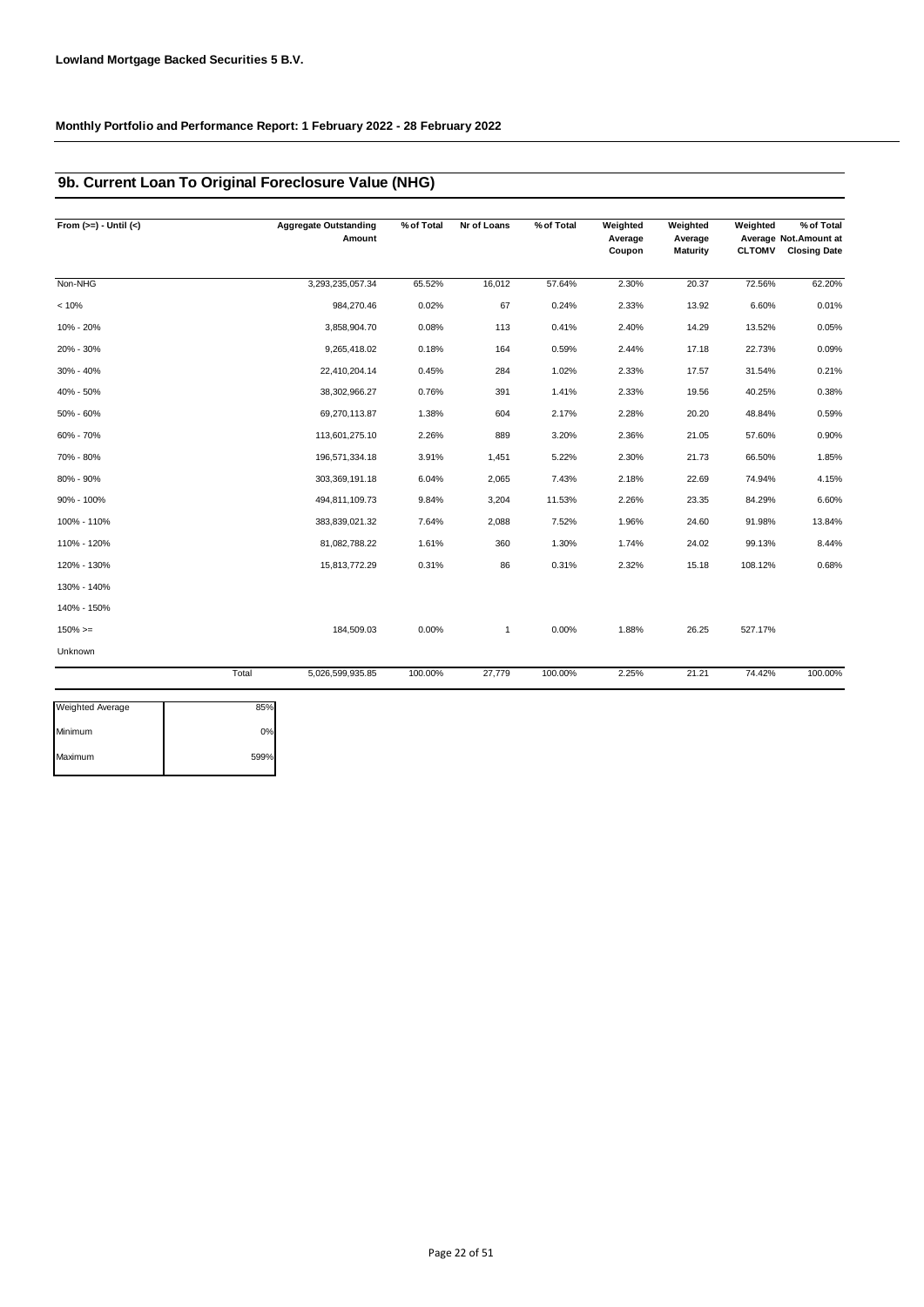### **10a. Current Loan To Indexed Foreclosure Value (Non-NHG)**

| From $(>=) -$ Until $(<)$ |       | <b>Aggregate Outstanding</b><br>Amount | % of Total | Nr of Loans  | % of Total | Weighted<br>Average<br>Coupon | Weighted<br>Average<br>Maturity | Weighted<br><b>CLTOMV</b> | % of Total<br>Average Not. Amount at<br><b>Closing Date</b> |
|---------------------------|-------|----------------------------------------|------------|--------------|------------|-------------------------------|---------------------------------|---------------------------|-------------------------------------------------------------|
| <b>NHG</b>                |       | 1,733,364,878.51                       | 34.48%     | 11,767       | 42.36%     | 2.17%                         | 22.79                           | 77.95%                    | 37.80%                                                      |
| < 10%                     |       | 9,222,479.03                           | 0.18%      | 352          | 1.27%      | 2.18%                         | 13.90                           | 10.75%                    | 0.04%                                                       |
| 10% - 20%                 |       | 39,847,965.67                          | 0.79%      | 635          | 2.29%      | 2.24%                         | 15.69                           | 23.01%                    | 0.22%                                                       |
| 20% - 30%                 |       | 116,535,149.91                         | 2.32%      | 1,077        | 3.88%      | 2.31%                         | 16.85                           | 36.38%                    | 0.43%                                                       |
| 30% - 40%                 |       | 264,006,700.36                         | 5.25%      | 1,759        | 6.33%      | 2.24%                         | 18.18                           | 48.32%                    | 0.99%                                                       |
| 40% - 50%                 |       | 509,316,225.96                         | 10.13%     | 2,669        | 9.61%      | 2.25%                         | 19.61                           | 59.49%                    | 1.89%                                                       |
| 50% - 60%                 |       | 757, 134, 912. 79                      | 15.06%     | 3,313        | 11.93%     | 2.25%                         | 20.75                           | 70.15%                    | 3.47%                                                       |
| 60% - 70%                 |       | 755,850,251.99                         | 15.04%     | 3,010        | 10.84%     | 2.33%                         | 21.15                           | 80.42%                    | 5.52%                                                       |
| 70% - 80%                 |       | 505,578,773.96                         | 10.06%     | 1,986        | 7.15%      | 2.40%                         | 20.76                           | 88.28%                    | 8.19%                                                       |
| 80% - 90%                 |       | 263,438,203.43                         | 5.24%      | 982          | 3.54%      | 2.37%                         | 21.22                           | 95.32%                    | 10.77%                                                      |
| 90% - 100%                |       | 59,490,998.65                          | 1.18%      | 193          | 0.69%      | 2.09%                         | 24.45                           | 96.54%                    | 11.06%                                                      |
| 100% - 110%               |       | 11,891,491.36                          | 0.24%      | 32           | 0.12%      | 1.81%                         | 27.02                           | 96.88%                    | 9.50%                                                       |
| 110% - 120%               |       | 696,127.96                             | 0.01%      | 3            | 0.01%      | 2.26%                         | 21.48                           | 123.71%                   | 5.99%                                                       |
| 120% - 130%               |       | 225,776.27                             | 0.00%      | $\mathbf{1}$ | 0.00%      | 3.58%                         | 16.75                           | 164.98%                   | 3.64%                                                       |
| 130% - 140%               |       |                                        |            |              |            |                               |                                 |                           | 0.005                                                       |
| 140% - 150%               |       |                                        |            |              |            |                               |                                 |                           |                                                             |
| $150\%>=$                 |       |                                        |            |              |            |                               |                                 |                           |                                                             |
| Unknown                   |       |                                        |            |              |            |                               |                                 |                           | 0.00%                                                       |
|                           | Total | 5,026,599,935.85                       | 100.00%    | 27,779       | 100.00%    | 2.25%                         | 21.21                           | 74.42%                    | 100.00%                                                     |

| 59%  |
|------|
| 0%   |
| 599% |
|      |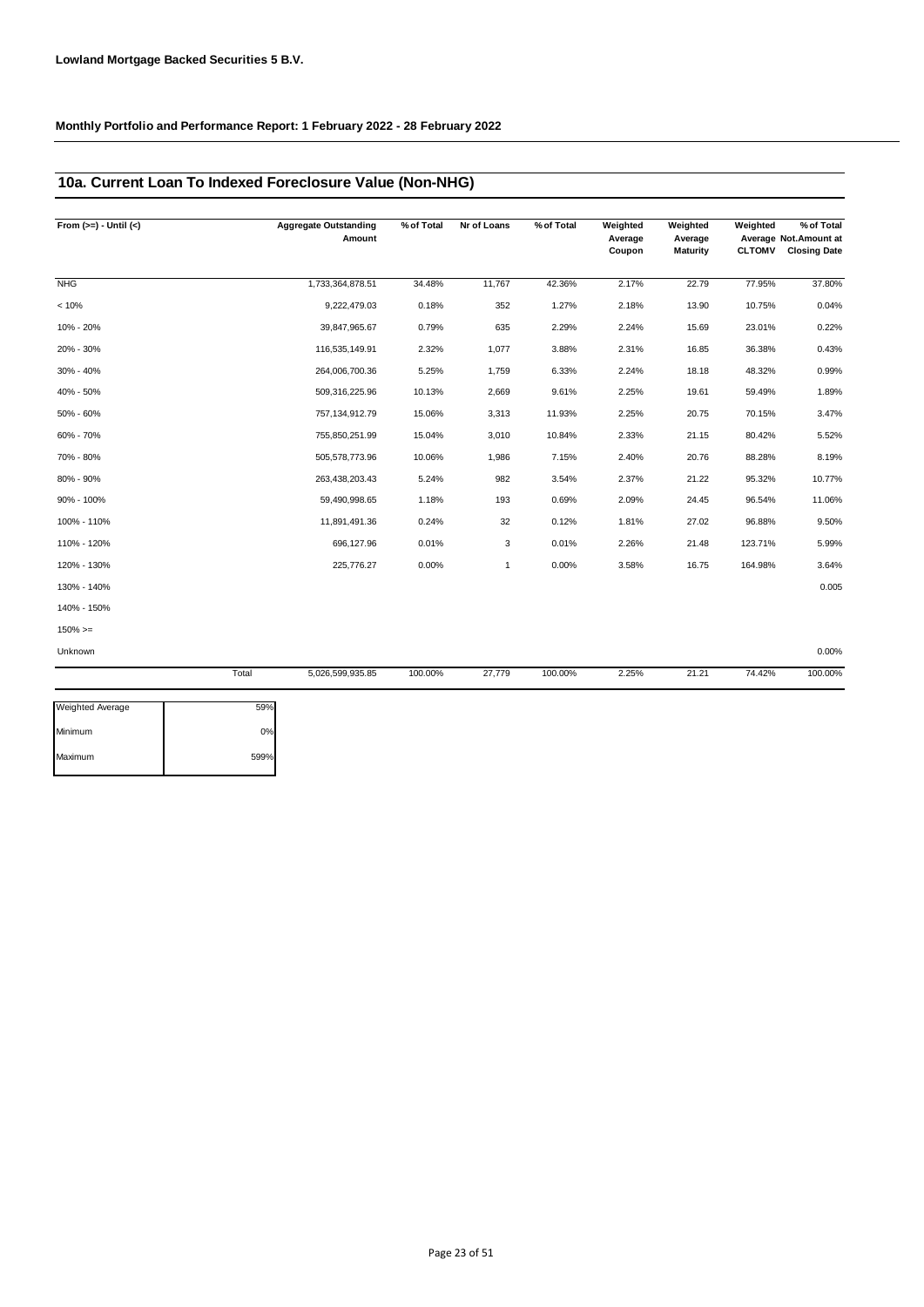### **10b. Current Loan To Indexed Foreclosure Value (NHG)**

| From $(>=) -$ Until $(<)$ |       | <b>Aggregate Outstanding</b><br>Amount | % of Total | Nr of Loans  | % of Total | Weighted<br>Average<br>Coupon | Weighted<br>Average<br><b>Maturity</b> | Weighted<br><b>CLTOMV</b> | % of Total<br>Average Not.Amount at<br><b>Closing Date</b> |
|---------------------------|-------|----------------------------------------|------------|--------------|------------|-------------------------------|----------------------------------------|---------------------------|------------------------------------------------------------|
| Non-NHG                   |       | 3,293,235,057.34                       | 65.52%     | 16,012       | 57.64%     | 2.30%                         | 20.37                                  | 72.56%                    | 62.20%                                                     |
| < 10%                     |       | 2,800,918.40                           | 0.06%      | 130          | 0.47%      | 2.42%                         | 14.62                                  | 9.67%                     | 0.01%                                                      |
| 10% - 20%                 |       | 11,692,087.62                          | 0.23%      | 223          | 0.80%      | 2.53%                         | 16.26                                  | 22.65%                    | 0.05%                                                      |
| 20% - 30%                 |       | 38,526,039.36                          | 0.77%      | 467          | 1.68%      | 2.40%                         | 17.72                                  | 35.66%                    | 0.12%                                                      |
| 30% - 40%                 |       | 83,746,502.65                          | 1.67%      | 787          | 2.83%      | 2.45%                         | 19.56                                  | 49.83%                    | 0.28%                                                      |
| 40% - 50%                 |       | 240, 188, 284. 76                      | 4.78%      | 1,901        | 6.84%      | 2.52%                         | 20.95                                  | 64.57%                    | 0.49%                                                      |
| 50% - 60%                 |       | 515,972,567.81                         | 10.26%     | 3,570        | 12.85%     | 2.37%                         | 22.38                                  | 77.57%                    | 0.95%                                                      |
| 60% - 70%                 |       | 425,760,039.10                         | 8.47%      | 2,639        | 9.50%      | 2.11%                         | 23.03                                  | 84.12%                    | 1.84%                                                      |
| 70% - 80%                 |       | 212,544,626.13                         | 4.23%      | 1,146        | 4.13%      | 1.94%                         | 23.91                                  | 88.11%                    | 4.72%                                                      |
| 80% - 90%                 |       | 123,355,805.56                         | 2.45%      | 581          | 2.09%      | 1.57%                         | 26.12                                  | 93.51%                    | 8.24%                                                      |
| 90% - 100%                |       | 63,965,108.50                          | 1.27%      | 265          | 0.95%      | 1.29%                         | 28.57                                  | 95.79%                    | 11.34%                                                     |
| 100% - 110%               |       | 13,428,346.76                          | 0.27%      | 52           | 0.19%      | 1.15%                         | 29.38                                  | 98.26%                    | 7.64%                                                      |
| 110% - 120%               |       | 1,200,042.83                           | 0.02%      | 5            | 0.02%      | 1.28%                         | 29.63                                  | 98.70%                    | 1.64%                                                      |
| 120% - 130%               |       |                                        |            |              |            |                               |                                        |                           | 0.44%                                                      |
| 130% - 140%               |       |                                        |            |              |            |                               |                                        |                           | 0.0003                                                     |
| 140% - 150%               |       |                                        |            |              |            |                               |                                        |                           | 0.00%                                                      |
| $150\%>=$                 |       | 184,509.03                             | 0.00%      | $\mathbf{1}$ | 0.00%      | 1.88%                         | 26.25                                  | 527.17%                   |                                                            |
| Unknown                   |       |                                        |            |              |            |                               |                                        |                           |                                                            |
|                           | Total | 5,026,599,935.85                       | 100.00%    | 27,779       | 100.00%    | 2.25%                         | 21.21                                  | 74.42%                    | 100.00%                                                    |

| <b>Weighted Average</b> | 59%  |
|-------------------------|------|
| Minimum                 | 0%   |
| Maximum                 | 599% |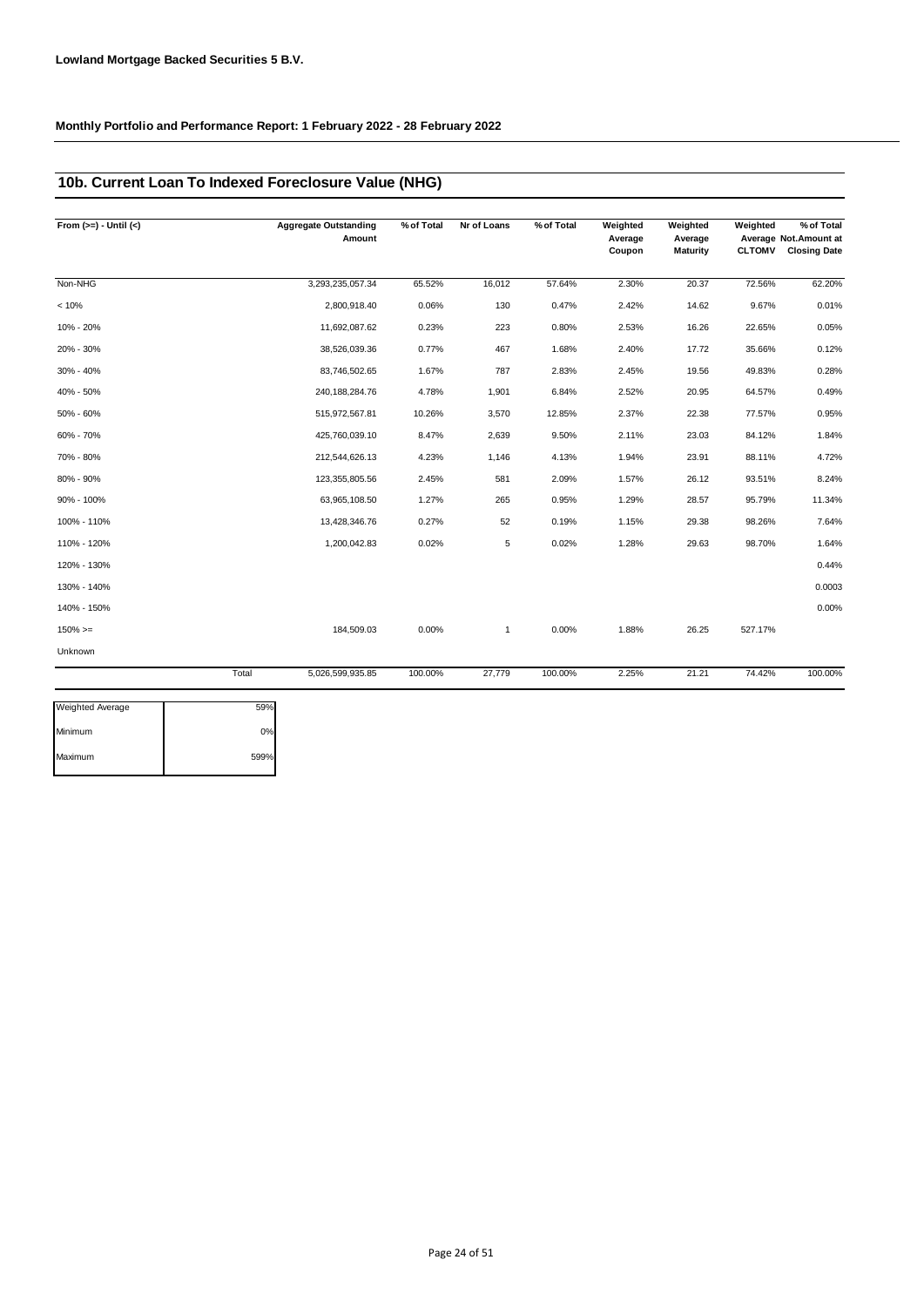### **11a. Original Loan To Original Market Value (Non-NHG)**

| From $(>=) -$ Until $(<)$ |       | <b>Aggregate Outstanding</b><br>Amount | % of Total | Nr of Loans | % of Total | Weighted<br>Average<br>Coupon | Weighted<br>Average<br><b>Maturity</b> | Weighted<br><b>CLTOMV</b> | % of Total<br>Average Not. Amount at<br><b>Closing Date</b> |
|---------------------------|-------|----------------------------------------|------------|-------------|------------|-------------------------------|----------------------------------------|---------------------------|-------------------------------------------------------------|
| <b>NHG</b>                |       | 1,733,364,878.51                       | 34.48%     | 11,767      | 42.36%     | 2.17%                         | 22.79                                  | 77.95%                    | 37.80%                                                      |
| < 10%                     |       | 1,267,240.67                           | 0.03%      | 24          | 0.09%      | 2.03%                         | 22.36                                  | 34.63%                    | 0.01%                                                       |
| 10% - 20%                 |       | 5,292,088.78                           | 0.11%      | 138         | 0.50%      | 2.22%                         | 16.70                                  | 14.52%                    | 0.09%                                                       |
| 20% - 30%                 |       | 18,990,092.78                          | 0.38%      | 298         | 1.07%      | 2.17%                         | 17.14                                  | 22.43%                    | 0.28%                                                       |
| 30% - 40%                 |       | 55,332,865.15                          | 1.10%      | 542         | 1.95%      | 2.10%                         | 19.58                                  | 32.13%                    | 0.66%                                                       |
| 40% - 50%                 |       | 135,516,431.53                         | 2.70%      | 963         | 3.47%      | 2.07%                         | 19.89                                  | 41.81%                    | 1.38%                                                       |
| 50% - 60%                 |       | 281,713,382.43                         | 5.60%      | 1,599       | 5.76%      | 2.07%                         | 20.94                                  | 50.60%                    | 3.05%                                                       |
| 60% - 70%                 |       | 541,416,315.49                         | 10.77%     | 2,781       | 10.01%     | 2.17%                         | 19.94                                  | 59.45%                    | 7.22%                                                       |
| 70% - 80%                 |       | 514,391,775.23                         | 10.23%     | 2,187       | 7.87%      | 2.12%                         | 22.08                                  | 68.52%                    | 4.96%                                                       |
| 80% - 90%                 |       | 709,387,647.98                         | 14.11%     | 2,887       | 10.39%     | 2.23%                         | 21.59                                  | 76.43%                    | 13.17%                                                      |
| 90% - 100%                |       | 436,764,685.74                         | 8.69%      | 1,796       | 6.47%      | 2.36%                         | 21.29                                  | 86.44%                    | 9.36%                                                       |
| 100% - 110%               |       | 540,477,548.66                         | 10.75%     | 2,528       | 9.10%      | 2.78%                         | 17.39                                  | 96.27%                    | 20.20%                                                      |
| 110% - 120%               |       | 46,554,033.31                          | 0.93%      | 237         | 0.85%      | 2.99%                         | 14.51                                  | 101.64%                   | 1.84%                                                       |
| 120% - 130%               |       | 2,850,739.77                           | 0.06%      | 16          | 0.06%      | 2.10%                         | 20.65                                  | 77.39%                    |                                                             |
| 130% - 140%               |       | 1,921,403.90                           | 0.04%      | 10          | 0.04%      | 2.59%                         | 18.24                                  | 88.31%                    |                                                             |
| 140% - 150%               |       | 729,288.65                             | 0.01%      | 3           | 0.01%      | 2.06%                         | 23.02                                  | 99.01%                    |                                                             |
| $150\%>=$                 |       | 629,517.27                             | 0.01%      | 3           | 0.01%      | 2.94%                         | 18.21                                  | 137.57%                   |                                                             |
| Unknown                   |       |                                        |            |             |            |                               |                                        |                           |                                                             |
|                           | Total | 5,026,599,935.85                       | 100.00%    | 27,779      | 100.00%    | 2.25%                         | 21.21                                  | 74.42%                    | 100.00%                                                     |
| <b>Weighted Average</b>   | 83%   |                                        |            |             |            |                               |                                        |                           |                                                             |

| <b>Weighted Average</b> | 83%  |
|-------------------------|------|
| Minimum                 | 0%   |
| Maximum                 | 585% |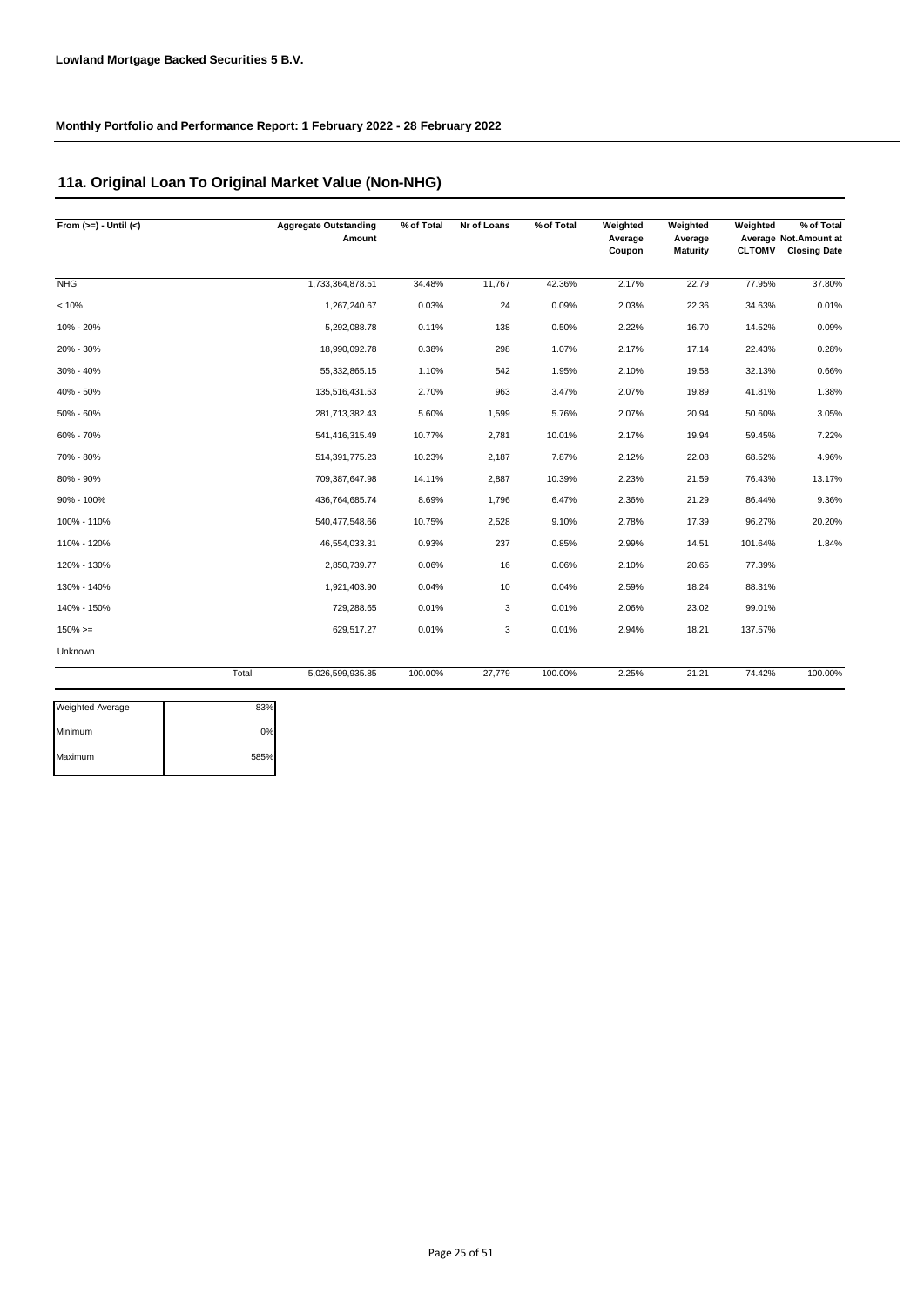### **11b. Original Loan To Original Market Value (NHG)**

| From $(>=) -$ Until $(<)$ | <b>Aggregate Outstanding</b><br>Amount | % of Total | Nr of Loans | % of Total | Weighted<br>Average<br>Coupon | Weighted<br>Average<br>Maturity | Weighted<br><b>CLTOMV</b> | $\sqrt%$ of Total<br>Average Not.Amount at<br><b>Closing Date</b> |
|---------------------------|----------------------------------------|------------|-------------|------------|-------------------------------|---------------------------------|---------------------------|-------------------------------------------------------------------|
| Non-NHG                   | 3,293,235,057.34                       | 65.52%     | 16,012      | 57.64%     | 2.30%                         | 20.37                           | 72.56%                    | 62.20%                                                            |
| < 10%                     | 159,687.59                             | 0.00%      | 5           | 0.02%      | 2.61%                         | 19.36                           | 8.71%                     | 0.00%                                                             |
| 10% - 20%                 | 989,205.55                             | 0.02%      | 30          | 0.11%      | 2.13%                         | 16.30                           | 13.35%                    | 0.01%                                                             |
| 20% - 30%                 | 5,465,332.02                           | 0.11%      | 105         | 0.38%      | 2.43%                         | 17.07                           | 20.93%                    | 0.08%                                                             |
| 30% - 40%                 | 14,422,215.34                          | 0.29%      | 193         | 0.69%      | 2.14%                         | 18.78                           | 30.59%                    | 0.18%                                                             |
| 40% - 50%                 | 29,362,851.22                          | 0.58%      | 310         | 1.12%      | 2.25%                         | 19.72                           | 39.07%                    | 0.35%                                                             |
| 50% - 60%                 | 54, 136, 673.05                        | 1.08%      | 462         | 1.66%      | 2.14%                         | 21.59                           | 47.85%                    | 0.60%                                                             |
| 60% - 70%                 | 94,413,251.23                          | 1.88%      | 727         | 2.62%      | 2.12%                         | 22.21                           | 56.85%                    | 1.07%                                                             |
| 70% - 80%                 | 178,053,715.87                         | 3.54%      | 1,271       | 4.58%      | 2.10%                         | 22.79                           | 66.18%                    | 2.64%                                                             |
| 80% - 90%                 | 334, 152, 619.50                       | 6.65%      | 2,303       | 8.29%      | 2.15%                         | 23.06                           | 74.20%                    | 6.38%                                                             |
| 90% - 100%                | 509,255,123.22                         | 10.13%     | 3,165       | 11.39%     | 2.06%                         | 23.58                           | 84.65%                    | 11.64%                                                            |
| 100% - 110%               | 507,713,127.41                         | 10.10%     | 3,163       | 11.39%     | 2.32%                         | 22.45                           | 89.04%                    | 14.79%                                                            |
| 110% - 120%               | 3,284,086.33                           | 0.07%      | 20          | 0.07%      | 2.84%                         | 19.70                           | 89.95%                    | 0.06%                                                             |
| 120% - 130%               | 459,721.21                             | 0.01%      | 3           | 0.01%      | 1.78%                         | 23.40                           | 72.71%                    |                                                                   |
| 130% - 140%               | 550,991.44                             | 0.01%      | 4           | 0.01%      | 2.31%                         | 25.47                           | 78.09%                    |                                                                   |
| 140% - 150%               | 512,446.13                             | 0.01%      | 3           | 0.01%      | 2.56%                         | 21.80                           | 94.68%                    |                                                                   |
| $150\%>=$                 | 433,831.40                             | 0.01%      | 3           | 0.01%      | 1.73%                         | 23.07                           | 276.08%                   |                                                                   |
| Unknown                   |                                        |            |             |            |                               |                                 |                           |                                                                   |
|                           | Total<br>5,026,599,935.85              | 100.00%    | 27,779      | 100.00%    | 2.25%                         | 21.21                           | 74.42%                    | 100.00%                                                           |

| <b>Weighted Average</b> | 83%   |
|-------------------------|-------|
| Minimum                 | $0\%$ |
| Maximum                 | 585%  |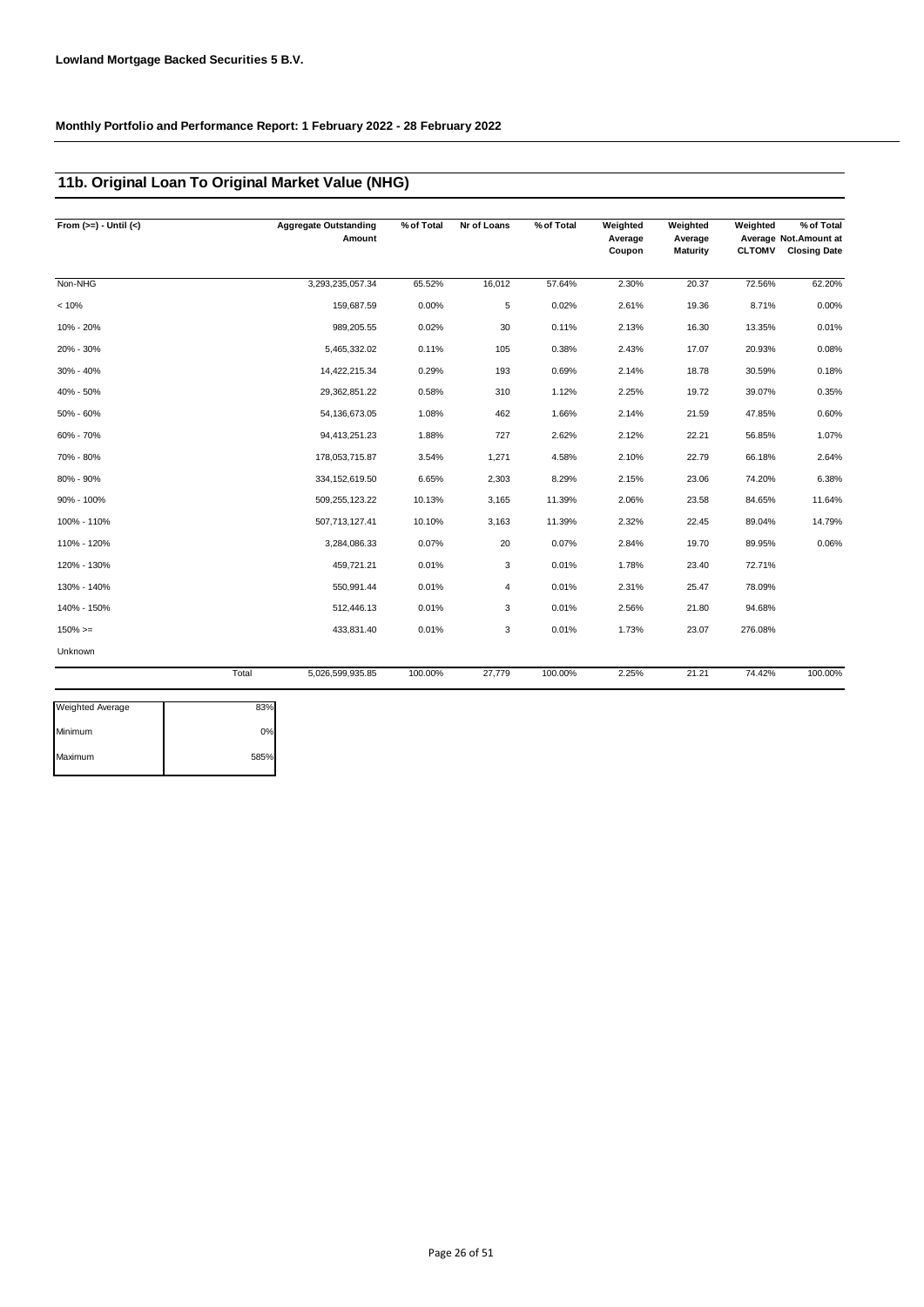### **12a. Current Loan To Original Market Value (Non-NHG)**

| From $(>=) -$ Until $(<)$ |       | <b>Aggregate Outstanding</b><br>Amount | % of Total | Nr of Loans    | % of Total | Weighted<br>Average<br>Coupon | Weighted<br>Average<br>Maturity | Weighted<br><b>CLTOMV</b> | % of Total<br>Average Not. Amount at<br><b>Closing Date</b> |
|---------------------------|-------|----------------------------------------|------------|----------------|------------|-------------------------------|---------------------------------|---------------------------|-------------------------------------------------------------|
| <b>NHG</b>                |       | 1,733,364,878.51                       | 34.48%     | 11,767         | 42.36%     | 2.17%                         | 22.79                           | 77.95%                    | 37.80%                                                      |
| < 10%                     |       | 3,589,038.92                           | 0.07%      | 193            | 0.69%      | 2.15%                         | 14.73                           | 7.06%                     | 0.03%                                                       |
| 10% - 20%                 |       | 16,801,945.13                          | 0.33%      | 369            | 1.33%      | 2.26%                         | 15.01                           | 15.48%                    | 0.21%                                                       |
| 20% - 30%                 |       | 46,905,850.52                          | 0.93%      | 584            | 2.10%      | 2.19%                         | 17.44                           | 25.84%                    | 0.46%                                                       |
| 30% - 40%                 |       | 107,074,526.66                         | 2.13%      | 905            | 3.26%      | 2.17%                         | 18.48                           | 35.68%                    | 1.05%                                                       |
| 40% - 50%                 |       | 238,079,541.10                         | 4.74%      | 1,473          | 5.30%      | 2.14%                         | 20.12                           | 45.71%                    | 2.06%                                                       |
| 50% - 60%                 |       | 437,999,298.87                         | 8.71%      | 2,197          | 7.91%      | 2.14%                         | 20.63                           | 55.38%                    | 4.02%                                                       |
| 60% - 70%                 |       | 607,779,074.87                         | 12.09%     | 2,823          | 10.16%     | 2.21%                         | 20.55                           | 65.11%                    | 7.66%                                                       |
| 70% - 80%                 |       | 651,332,483.09                         | 12.96%     | 2,615          | 9.41%      | 2.17%                         | 22.18                           | 75.10%                    | 7.16%                                                       |
| 80% - 90%                 |       | 525,308,468.58                         | 10.45%     | 2,094          | 7.54%      | 2.37%                         | 21.08                           | 84.79%                    | 13.19%                                                      |
| 90% - 100%                |       | 396,736,640.05                         | 7.89%      | 1,525          | 5.49%      | 2.43%                         | 21.55                           | 94.59%                    | 12.84%                                                      |
| 100% - 110%               |       | 236,835,694.33                         | 4.71%      | 1,115          | 4.01%      | 2.97%                         | 13.78                           | 106.38%                   | 12.46%                                                      |
| 110% - 120%               |       | 24, 192, 857. 29                       | 0.48%      | 116            | 0.42%      | 3.05%                         | 13.52                           | 110.17%                   | 1.05%                                                       |
| 120% - 130%               |       | 122,520.66                             | 0.00%      | $\mathbf{1}$   | 0.00%      | 3.30%                         | 9.92                            | 124.26%                   |                                                             |
| 130% - 140%               |       |                                        |            |                |            |                               |                                 |                           |                                                             |
| 140% - 150%               |       |                                        |            |                |            |                               |                                 |                           |                                                             |
| $150\%>=$                 |       | 477,117.27                             | 0.01%      | $\overline{c}$ | 0.01%      | 3.48%                         | 15.59                           | 166.08%                   |                                                             |
| Unknown                   |       |                                        |            |                |            |                               |                                 |                           |                                                             |
|                           | Total | 5,026,599,935.85                       | 100.00%    | 27,779         | 100.00%    | 2.25%                         | 21.21                           | 74.42%                    | 100.00%                                                     |

| <b>Weighted Average</b> | 74%  |
|-------------------------|------|
| Minimum                 | 0%   |
| Maximum                 | 527% |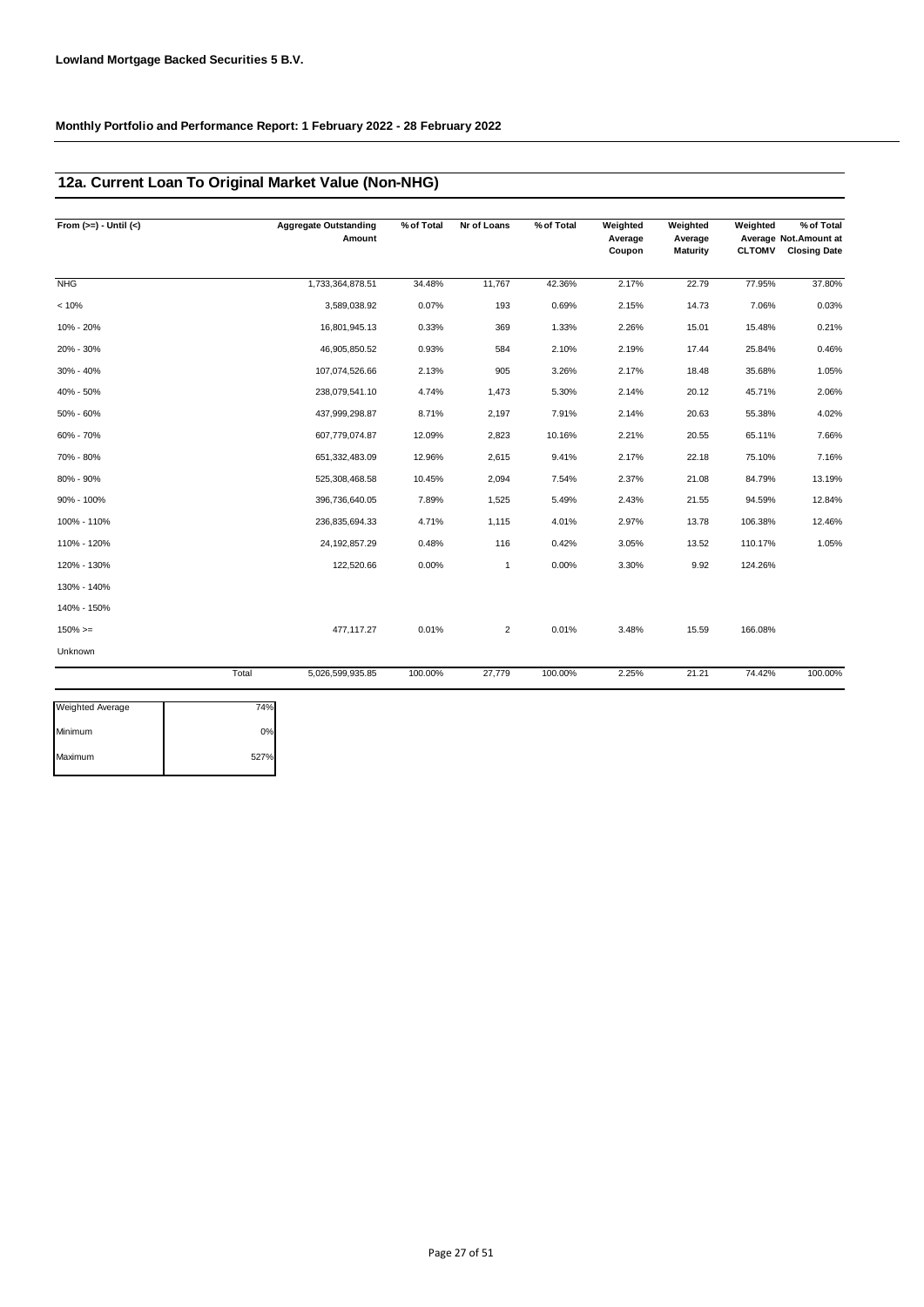### **12b. Current Loan To Original Market Value (NHG)**

| From $(>=) -$ Until $(<)$ |       | <b>Aggregate Outstanding</b><br>Amount | % of Total | Nr of Loans  | % of Total | Weighted<br>Average<br>Coupon | Weighted<br>Average<br><b>Maturity</b> | Weighted<br><b>CLTOMV</b> | % of Total<br>Average Not. Amount at<br><b>Closing Date</b> |
|---------------------------|-------|----------------------------------------|------------|--------------|------------|-------------------------------|----------------------------------------|---------------------------|-------------------------------------------------------------|
| Non-NHG                   |       | 3,293,235,057.34                       | 65.52%     | 16,012       | 57.64%     | 2.30%                         | 20.37                                  | 72.56%                    | 62.20%                                                      |
| < 10%                     |       | 1,468,021.56                           | 0.03%      | 84           | 0.30%      | 2.60%                         | 13.96                                  | 7.47%                     | 0.02%                                                       |
| 10% - 20%                 |       | 4,923,382.03                           | 0.10%      | 130          | 0.47%      | 2.38%                         | 14.60                                  | 15.54%                    | 0.06%                                                       |
| 20% - 30%                 |       | 13,931,502.61                          | 0.28%      | 218          | 0.78%      | 2.44%                         | 17.50                                  | 25.66%                    | 0.13%                                                       |
| 30% - 40%                 |       | 33,306,453.24                          | 0.66%      | 389          | 1.40%      | 2.29%                         | 18.41                                  | 35.34%                    | 0.34%                                                       |
| 40% - 50%                 |       | 63,689,075.77                          | 1.27%      | 577          | 2.08%      | 2.32%                         | 19.93                                  | 45.52%                    | 0.56%                                                       |
| 50% - 60%                 |       | 116, 151, 092.60                       | 2.31%      | 930          | 3.35%      | 2.36%                         | 20.96                                  | 55.53%                    | 0.96%                                                       |
| 60% - 70%                 |       | 208,055,800.40                         | 4.14%      | 1,543        | 5.55%      | 2.30%                         | 21.62                                  | 65.61%                    | 1.93%                                                       |
| 70% - 80%                 |       | 351,957,836.24                         | 7.00%      | 2,381        | 8.57%      | 2.19%                         | 22.74                                  | 75.25%                    | 4.82%                                                       |
| 80% - 90%                 |       | 574,630,120.75                         | 11.43%     | 3,671        | 13.22%     | 2.23%                         | 23.44                                  | 85.52%                    | 8.01%                                                       |
| 90% - 100%                |       | 328,390,486.40                         | 6.53%      | 1,653        | 5.95%      | 1.84%                         | 25.23                                  | 94.13%                    | 19.03%                                                      |
| 100% - 110%               |       | 36,118,357.90                          | 0.72%      | 187          | 0.67%      | 2.32%                         | 16.15                                  | 104.98%                   | 1.95%                                                       |
| 110% - 120%               |       | 558,239.98                             | 0.01%      | 3            | 0.01%      | 3.26%                         | 14.44                                  | 110.25%                   | 0.01%                                                       |
| 120% - 130%               |       |                                        |            |              |            |                               |                                        |                           |                                                             |
| 130% - 140%               |       |                                        |            |              |            |                               |                                        |                           |                                                             |
| 140% - 150%               |       |                                        |            |              |            |                               |                                        |                           |                                                             |
| $150\%>=$                 |       | 184,509.03                             | 0.00%      | $\mathbf{1}$ | 0.00%      | 1.88%                         | 26.25                                  | 527.17%                   |                                                             |
| Unknown                   |       |                                        |            |              |            |                               |                                        |                           |                                                             |
|                           | Total | 5,026,599,935.85                       | 100.00%    | 27,779       | 100.00%    | 2.25%                         | 21.21                                  | 74.42%                    | 100.00%                                                     |
| <b>Weighted Average</b>   | 74%   |                                        |            |              |            |                               |                                        |                           |                                                             |

| <b>Weighted Average</b> | 74%  |
|-------------------------|------|
| Minimum                 | 0%   |
| Maximum                 | 527% |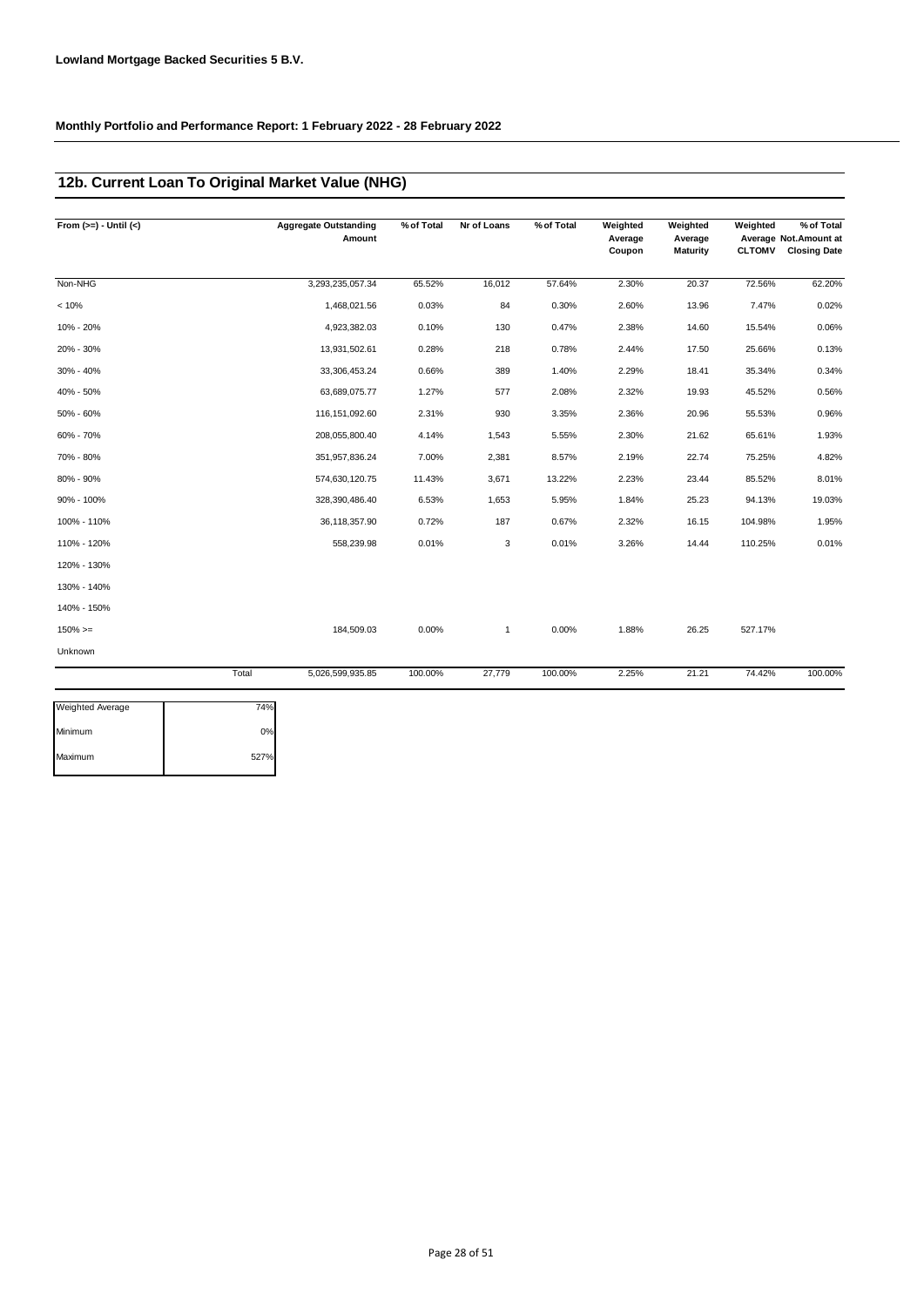### **13a. Current Loan To Indexed Market Value (Non-NHG)**

| From $(>=) -$ Until $(<)$ | <b>Aggregate Outstanding</b><br>Amount | % of Total | Nr of Loans    | % of Total | Weighted<br>Average | Weighted<br>Average | Weighted      | % of Total<br>Average Not.Amount at |
|---------------------------|----------------------------------------|------------|----------------|------------|---------------------|---------------------|---------------|-------------------------------------|
|                           |                                        |            |                |            | Coupon              | <b>Maturity</b>     | <b>CLTOMV</b> | <b>Closing Date</b>                 |
| <b>NHG</b>                | 1,733,364,878.51                       | 34.48%     | 11,767         | 42.36%     | 2.17%               | 22.79               | 77.95%        | 37.80%                              |
| < 10%                     | 12,494,785.35                          | 0.25%      | 428            | 1.54%      | 2.20%               | 13.84               | 12.16%        | 0.05%                               |
| 10% - 20%                 | 57,235,080.26                          | 1.14%      | 791            | 2.85%      | 2.28%               | 15.92               | 26.18%        | 0.29%                               |
| 20% - 30%                 | 180,733,608.93                         | 3.60%      | 1,469          | 5.29%      | 2.26%               | 17.58               | 40.51%        | 0.69%                               |
| 30% - 40%                 | 423,855,575.65                         | 8.43%      | 2,485          | 8.95%      | 2.26%               | 18.72               | 53.99%        | 1.55%                               |
| 40% - 50%                 | 785,706,034.32                         | 15.63%     | 3,647          | 13.13%     | 2.24%               | 20.38               | 66.18%        | 3.24%                               |
| 50% - 60%                 | 871,457,570.00                         | 17.34%     | 3,525          | 12.69%     | 2.32%               | 21.17               | 78.22%        | 5.55%                               |
| 60% - 70%                 | 611,509,725.15                         | 12.17%     | 2,400          | 8.64%      | 2.38%               | 20.85               | 87.45%        | 9.02%                               |
| 70% - 80%                 | 294,495,164.07                         | 5.86%      | 1,091          | 3.93%      | 2.37%               | 21.33               | 95.28%        | 12.21%                              |
| 80% - 90%                 | 50,484,716.60                          | 1.00%      | 158            | 0.57%      | 2.02%               | 24.77               | 96.71%        | 12.57%                              |
| 90% - 100%                | 4,785,679.74                           | 0.10%      | 16             | 0.06%      | 1.83%               | 27.52               | 95.35%        | 9.20%                               |
| 100% - 110%               | 477,117.27                             | 0.01%      | $\overline{2}$ | 0.01%      | 3.48%               | 15.59               | 166.08%       | 6.05%                               |
| 110% - 120%               |                                        |            |                |            |                     |                     |               | 1.78%                               |
| 120% - 130%               |                                        |            |                |            |                     |                     |               |                                     |
| 130% - 140%               |                                        |            |                |            |                     |                     |               |                                     |
| 140% - 150%               |                                        |            |                |            |                     |                     |               |                                     |
| $150\%>=$                 |                                        |            |                |            |                     |                     |               |                                     |

Unknown

|                         | Total | 5,026,599,935.85 | 100.00% | 27,779 | 100.00% | 2.25% | 21.21 | 74.42% | 100.00% |
|-------------------------|-------|------------------|---------|--------|---------|-------|-------|--------|---------|
| <b>Weighted Average</b> | 52%   |                  |         |        |         |       |       |        |         |
| Minimum                 | 0%    |                  |         |        |         |       |       |        |         |
| Maximum                 | 527%  |                  |         |        |         |       |       |        |         |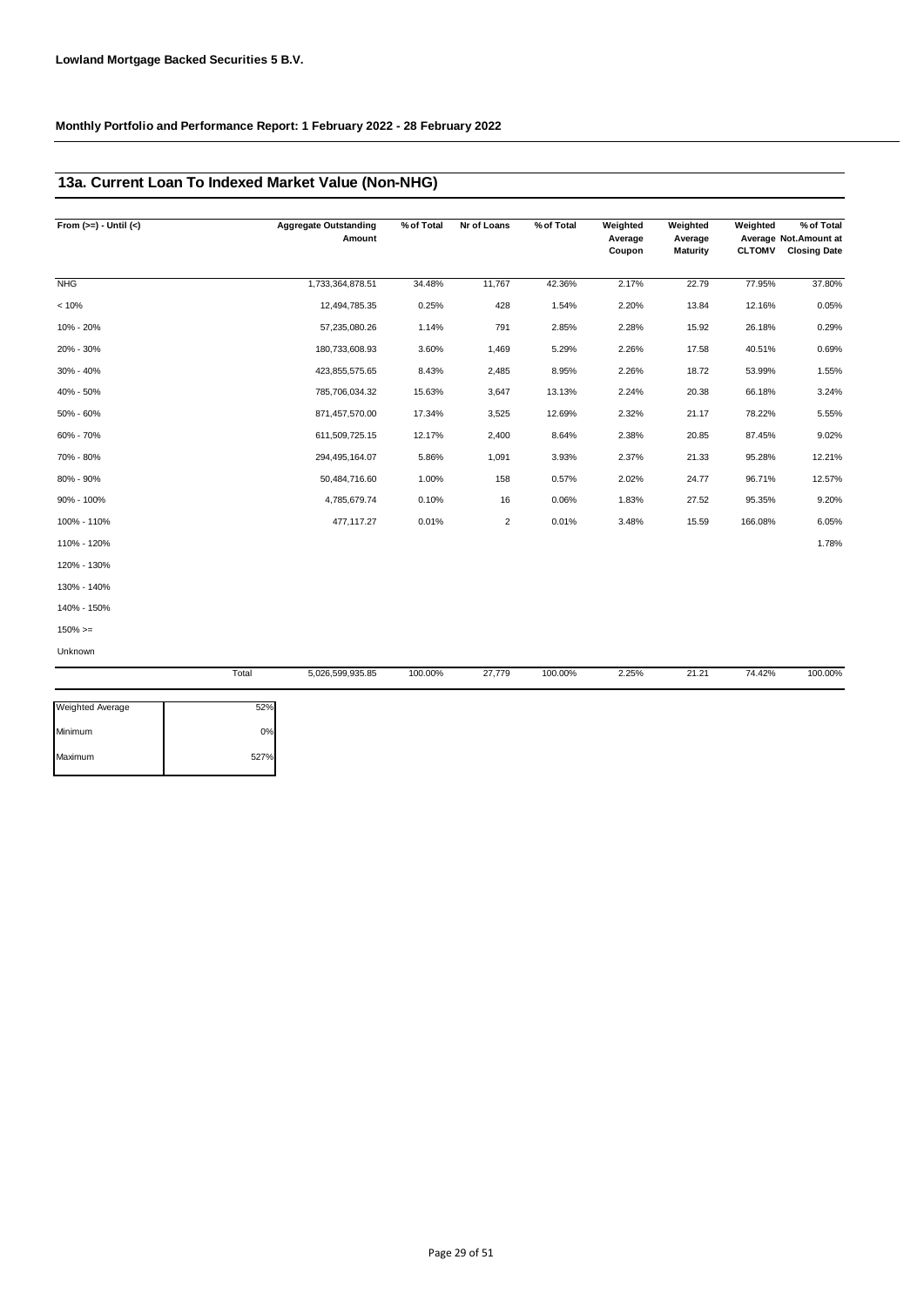### **13b. Current Loan To Indexed Market Value (NHG)**

| From $(>=) -$ Until $(<)$ |       | <b>Aggregate Outstanding</b><br>Amount | % of Total | Nr of Loans  | % of Total | Weighted<br>Average<br>Coupon | Weighted<br>Average<br><b>Maturity</b> | Weighted<br><b>CLTOMV</b> | % of Total<br>Average Not. Amount at<br><b>Closing Date</b> |
|---------------------------|-------|----------------------------------------|------------|--------------|------------|-------------------------------|----------------------------------------|---------------------------|-------------------------------------------------------------|
| Non-NHG                   |       | 3,293,235,057.34                       | 65.52%     | 16,012       | 57.64%     | 2.30%                         | 20.37                                  | 72.56%                    | 62.20%                                                      |
| < 10%                     |       | 3,476,438.87                           | 0.07%      | 149          | 0.54%      | 2.45%                         | 14.41                                  | 10.67%                    | 0.02%                                                       |
| 10% - 20%                 |       | 18,119,738.98                          | 0.36%      | 311          | 1.12%      | 2.49%                         | 16.24                                  | 26.00%                    | 0.07%                                                       |
| 20% - 30%                 |       | 55,582,845.40                          | 1.11%      | 605          | 2.18%      | 2.44%                         | 18.37                                  | 40.31%                    | 0.16%                                                       |
| 30% - 40%                 |       | 161,597,587.80                         | 3.21%      | 1,393        | 5.01%      | 2.53%                         | 20.32                                  | 57.52%                    | 0.45%                                                       |
| 40% - 50%                 |       | 459,796,635.45                         | 9.15%      | 3,330        | 11.99%     | 2.43%                         | 21.88                                  | 73.16%                    | 0.84%                                                       |
| 50% - 60%                 |       | 567,376,626.97                         | 11.29%     | 3,618        | 13.02%     | 2.17%                         | 22.97                                  | 82.72%                    | 1.76%                                                       |
| 60% - 70%                 |       | 259,448,229.32                         | 5.16%      | 1,430        | 5.15%      | 1.98%                         | 23.62                                  | 87.80%                    | 4.88%                                                       |
| 70% - 80%                 |       | 137,805,575.43                         | 2.74%      | 646          | 2.33%      | 1.56%                         | 26.27                                  | 93.47%                    | 9.56%                                                       |
| 80% - 90%                 |       | 61,676,321.08                          | 1.23%      | 251          | 0.90%      | 1.26%                         | 28.69                                  | 96.03%                    | 12.92%                                                      |
| 90% - 100%                |       | 8,300,370.18                           | 0.17%      | 33           | 0.12%      | 1.21%                         | 29.42                                  | 98.26%                    | 5.87%                                                       |
| 100% - 110%               |       |                                        |            |              |            |                               |                                        |                           | 1.16%                                                       |
| 110% - 120%               |       |                                        |            |              |            |                               |                                        |                           | 0.13%                                                       |
| 120% - 130%               |       |                                        |            |              |            |                               |                                        |                           |                                                             |
| 130% - 140%               |       |                                        |            |              |            |                               |                                        |                           |                                                             |
| 140% - 150%               |       |                                        |            |              |            |                               |                                        |                           |                                                             |
| $150\%>=$                 |       | 184,509.03                             | 0.00%      | $\mathbf{1}$ | 0.00%      | 1.88%                         | 26.25                                  | 527.17%                   |                                                             |
| Unknown                   |       |                                        |            |              |            |                               |                                        |                           |                                                             |
|                           | Total | 5,026,599,935.85                       | 100.00%    | 27,779       | 100.00%    | 2.25%                         | 21.21                                  | 74.42%                    | 100.00%                                                     |

| <b>Weighted Average</b> | 52%  |
|-------------------------|------|
| Minimum                 | 0%   |
| Maximum                 | 527% |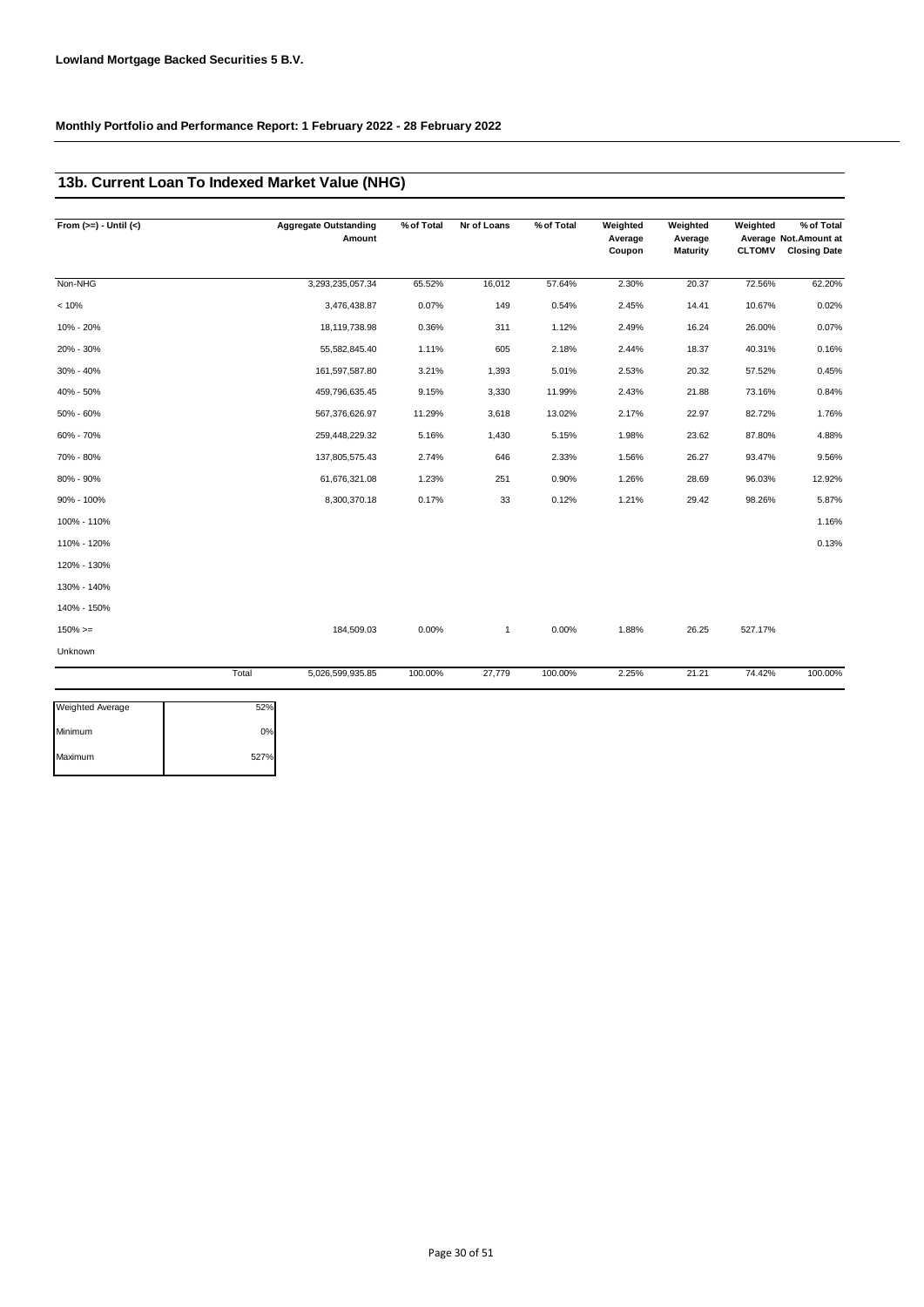### **14. Loanpart Coupon (interest rate bucket)**

| From $(>=) -$ Until $(<)$ | <b>Aggregate Outstanding</b><br>Amount | % of Total | Nr of<br>Loanparts | % of Total | Weighted<br>Average<br>Coupon | Weighted<br>Average<br>Maturity | Weighted<br><b>CLTOMV</b> | % of Total<br>Average Not. Amount at<br><b>Closing Date</b> |
|---------------------------|----------------------------------------|------------|--------------------|------------|-------------------------------|---------------------------------|---------------------------|-------------------------------------------------------------|
| $< 0.50\%$                | 4,529.84                               | 0.00%      | $\mathbf{1}$       | 0.00%      | 0.45%                         | 26.92                           | 89.49%                    |                                                             |
| $0.50\% - 1.00\%$         | 40,229,452.72                          | 0.80%      | 576                | 1.01%      | 0.90%                         | 24.96                           | 74.42%                    |                                                             |
| 1.00% - 1.50%             | 544,048,731.78                         | 10.82%     | 6,775              | 11.86%     | 1.30%                         | 22.95                           | 70.86%                    | 0.14%                                                       |
| 1.50% - 2.00%             | 1,778,993,492.84                       | 35.39%     | 20,408             | 35.73%     | 1.76%                         | 23.40                           | 72.47%                    | 20.72%                                                      |
| 2.00% - 2.50%             | 1,055,762,598.79                       | 21.00%     | 11,101             | 19.44%     | 2.21%                         | 20.81                           | 75.53%                    | 19.19%                                                      |
| 2.50% - 3.00%             | 799,955,681.58                         | 15.91%     | 8,982              | 15.73%     | 2.74%                         | 19.16                           | 75.36%                    | 23.15%                                                      |
| $3.00\% - 3.50\%$         | 436,820,570.03                         | 8.69%      | 4,782              | 8.37%      | 3.18%                         | 17.86                           | 80.04%                    | 15.18%                                                      |
| $3.50\% - 4.00\%$         | 214, 146, 778.93                       | 4.26%      | 2,387              | 4.18%      | 3.72%                         | 18.03                           | 80.26%                    | 9.62%                                                       |
| 4.00% - 4.50%             | 69,276,110.64                          | 1.38%      | 815                | 1.43%      | 4.15%                         | 17.55                           | 77.31%                    | 4.07%                                                       |
| 4.50% - 5.00%             | 38,575,360.94                          | 0.77%      | 534                | 0.93%      | 4.72%                         | 15.46                           | 72.68%                    | 3.42%                                                       |
| $5.00\% - 5.50\%$         | 25,540,124.93                          | 0.51%      | 401                | 0.70%      | 5.19%                         | 14.94                           | 68.10%                    | 2.74%                                                       |
| 5.50% - 6.00%             | 15,366,378.78                          | 0.31%      | 240                | 0.42%      | 5.69%                         | 14.05                           | 66.79%                    | 1.25%                                                       |
| $6.00\% - 6.50\%$         | 6,492,339.55                           | 0.13%      | 95                 | 0.17%      | 6.17%                         | 13.80                           | 64.52%                    | 0.43%                                                       |
| $6.50\% - 7.00\%$         | 1,096,970.20                           | 0.02%      | 15                 | 0.03%      | 6.66%                         | 16.02                           | 69.96%                    | 0.08%                                                       |
| $7.00\%>=$                | 290,814.30                             | 0.01%      | 5                  | 0.01%      | 7.07%                         | 11.39                           | 63.61%                    | 0.01%                                                       |
| Unknown                   |                                        |            |                    |            |                               |                                 |                           |                                                             |
|                           | Total<br>5,026,599,935.85              | 100.00%    | 57,117             | 100.00%    | 2.25%                         | 21.21                           | 74.42%                    | 100.00%                                                     |

| 2.25% |
|-------|
| 0.45% |
| 7.15% |
|       |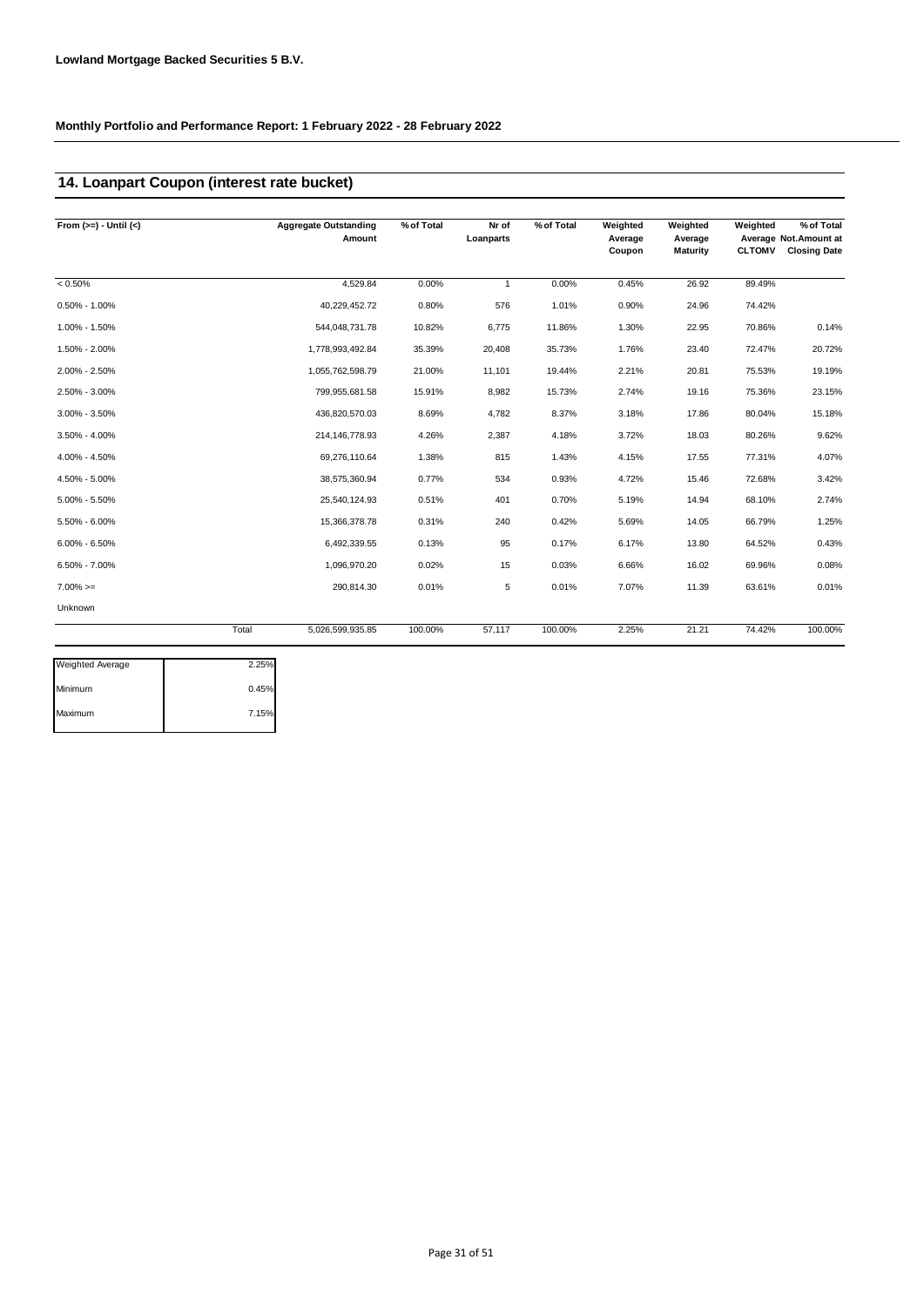### **15. Remaining Interest Rate Fixed Period**

| From $(>=) -$ Until $($       | <b>Aggregate Outstanding</b><br>Amount | % of Total | Nr of<br>Loanparts | % of Total | Weighted<br>Average<br>Coupon | Weighted<br>Average<br><b>Maturity</b> | Weighted<br><b>CLTOMV</b> | % of Total<br>Average Not.Amount at<br><b>Closing Date</b> |
|-------------------------------|----------------------------------------|------------|--------------------|------------|-------------------------------|----------------------------------------|---------------------------|------------------------------------------------------------|
| $<$ 12 month(s)               | 263,714,533.54                         | 5.25%      | 3,303              | 5.78%      | 2.09%                         | 15.64                                  | 76.51%                    | 8.62%                                                      |
| 12 month(s) - 24 month(s)     | 58,849,477.25                          | 1.17%      | 892                | 1.56%      | 3.28%                         | 16.41                                  | 75.01%                    | 3.75%                                                      |
| $24$ month(s) - 36 month(s)   | 196,642,524.29                         | 3.91%      | 2,539              | 4.45%      | 3.31%                         | 19.13                                  | 73.15%                    | 3.27%                                                      |
| 36 month(s) - 48 month(s)     | 432,574,090.30                         | 8.61%      | 5,025              | 8.80%      | 2.87%                         | 16.79                                  | 75.45%                    | 2.08%                                                      |
| $48$ month(s) - 60 month(s)   | 676,658,053.06                         | 13.46%     | 7,584              | 13.28%     | 2.33%                         | 18.51                                  | 75.45%                    | 1.23%                                                      |
| 60 month(s) - $72$ month(s)   | 782,635,326.42                         | 15.57%     | 8,729              | 15.28%     | 2.11%                         | 21.83                                  | 74.28%                    | 2.05%                                                      |
| 72 month(s) - 84 month(s)     | 602,994,956.00                         | 12.00%     | 6,524              | 11.42%     | 2.06%                         | 23.29                                  | 74.16%                    | 6.91%                                                      |
| 84 month(s) - 96 month(s)     | 180,037,591.34                         | 3.58%      | 2,224              | 3.89%      | 2.12%                         | 19.81                                  | 73.49%                    | 16.37%                                                     |
| 96 month(s) - 108 month(s)    | 380,980,207.11                         | 7.58%      | 4,021              | 7.04%      | 1.71%                         | 23.38                                  | 75.92%                    | 22.78%                                                     |
| 108 month(s) - 120 month(s)   | 205,779,757.94                         | 4.09%      | 2,355              | 4.12%      | 1.73%                         | 21.19                                  | 71.44%                    | 18.21%                                                     |
| 120 month(s) - 132 month(s)   | 61,032,548.94                          | 1.21%      | 729                | 1.28%      | 2.48%                         | 19.47                                  | 73.59%                    | 0.22%                                                      |
| 132 month(s) - 144 month(s)   | 57,933,436.92                          | 1.15%      | 672                | 1.18%      | 2.26%                         | 20.19                                  | 70.08%                    | 0.32%                                                      |
| 144 month(s) - 156 month(s)   | 27,707,964.36                          | 0.55%      | 344                | 0.60%      | 3.26%                         | 19.60                                  | 70.68%                    | 1.18%                                                      |
| 156 month(s) - 168 month(s)   | 87,902,837.29                          | 1.75%      | 979                | 1.71%      | 2.80%                         | 20.66                                  | 73.08%                    | 1.42%                                                      |
| 168 month(s) - 180 month(s)   | 197,518,039.36                         | 3.93%      | 2,159              | 3.78%      | 2.74%                         | 21.54                                  | 69.92%                    | 0.72%                                                      |
| 180 month(s) - 192 month(s)   | 147,932,952.62                         | 2.94%      | 1,642              | 2.87%      | 2.82%                         | 23.85                                  | 71.90%                    | 0.04%                                                      |
| 192 month(s) - $204$ month(s) | 65,941,138.60                          | 1.31%      | 779                | 1.36%      | 2.84%                         | 23.19                                  | 70.58%                    | 0.41%                                                      |
| 204 month(s) - 216 month(s)   | 59,518,676.56                          | 1.18%      | 725                | 1.27%      | 2.45%                         | 24.10                                  | 74.90%                    | 2.30%                                                      |
| 216 month(s) - 228 month(s)   | 299,211,201.57                         | 5.95%      | 3,124              | 5.47%      | 1.84%                         | 26.84                                  | 77.86%                    | 5.11%                                                      |
| 228 month(s) - 240 month(s)   | 239,212,235.32                         | 4.76%      | 2,713              | 4.75%      | 1.53%                         | 26.95                                  | 74.33%                    | 2.98%                                                      |
| 240 month(s) - 252 month(s)   | 1,822,387.06                           | 0.04%      | 55                 | 0.10%      | 1.55%                         | 28.99                                  | 72.39%                    | 0.01%                                                      |
| 252 month(s) - 264 month(s)   |                                        |            |                    |            |                               |                                        |                           |                                                            |
| 264 month(s) - 276 month(s)   |                                        |            |                    |            |                               |                                        |                           | 0.01%                                                      |
| 276 month(s) - 288 month(s)   |                                        |            |                    |            |                               |                                        |                           | 0.02%                                                      |
| 288 month(s) - 300 month(s)   |                                        |            |                    |            |                               |                                        |                           |                                                            |
| 300 month(s) - 312 month(s)   |                                        |            |                    |            |                               |                                        |                           |                                                            |
| 312 month(s) - 324 month(s)   |                                        |            |                    |            |                               |                                        |                           |                                                            |
| 324 month(s) - 336 month(s)   |                                        |            |                    |            |                               |                                        |                           |                                                            |
| 336 month(s) - 348 month(s)   |                                        |            |                    |            |                               |                                        |                           |                                                            |
| 348 month(s) - 360 month(s)   |                                        |            |                    |            |                               |                                        |                           |                                                            |
| $360$ month(s) $>=$           |                                        |            |                    |            |                               |                                        |                           |                                                            |
| Unknown                       |                                        |            |                    |            |                               |                                        |                           |                                                            |
|                               | Total<br>5,026,599,935.85              | 100.00%    | 57,117             | 100.00%    | 2.25%                         | 21.21                                  | 74.42%                    | 100.00%                                                    |

| <b>Weighted Average</b> | 95.96 month(s) |
|-------------------------|----------------|
| Minimum                 | month(s)       |
| Maximum                 | 240 month(s)   |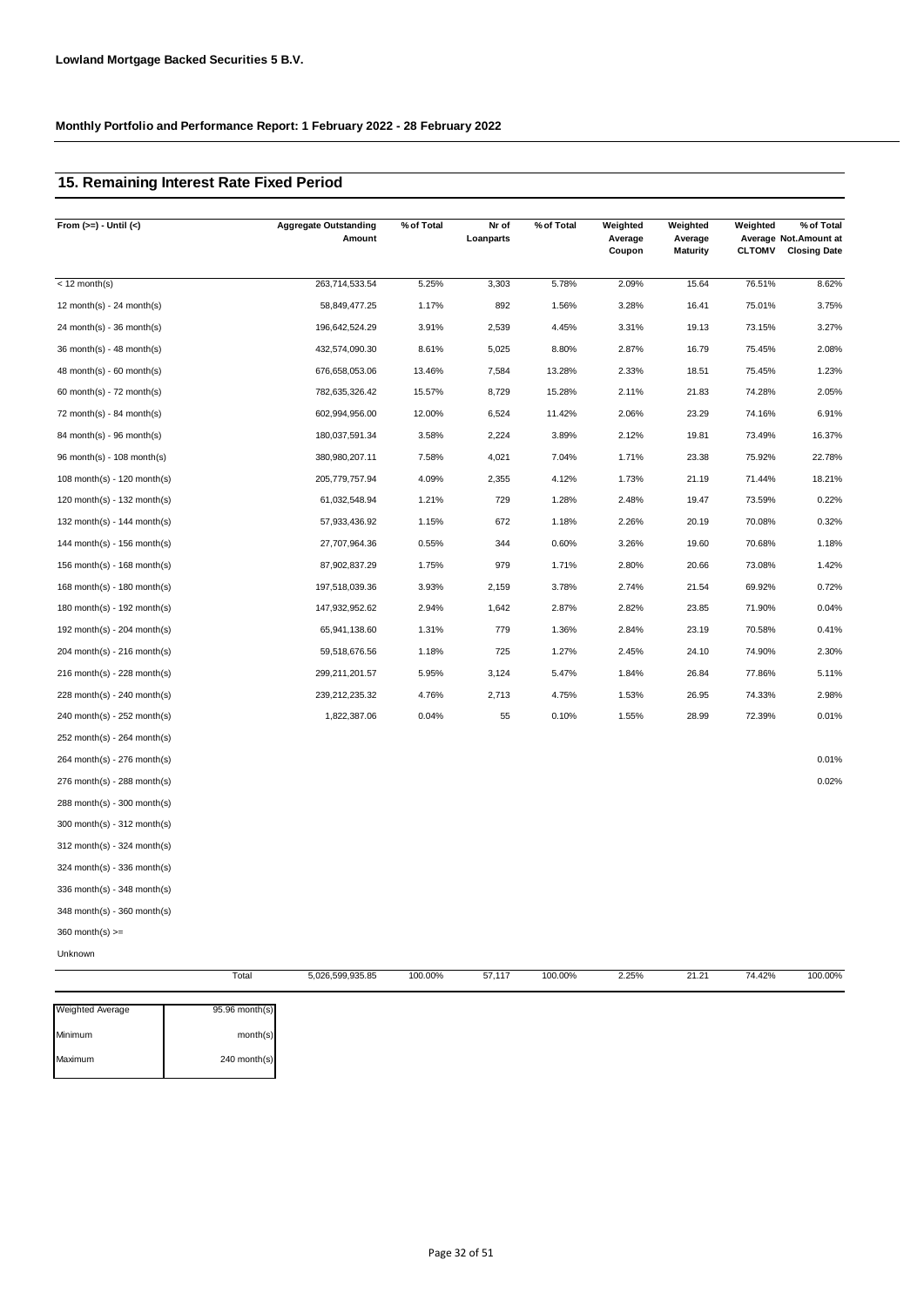### **16. Interest Payment Type**

| <b>Description</b>              |       | <b>Aggregate Outstanding</b><br>Amount | % of Total | Nr of<br>Loanparts | % of Total | Weighted<br>Average<br>Coupon | Weighted<br>Average<br>Maturity | Weighted<br><b>CLTOMV</b> | % of Total<br>Average Not. Amount at<br><b>Closing Date</b> |
|---------------------------------|-------|----------------------------------------|------------|--------------------|------------|-------------------------------|---------------------------------|---------------------------|-------------------------------------------------------------|
| Fixed Interest Rate Mortgage    |       | 4,896,411,606.00                       | 97.41%     | 55.512             | 97.19%     | 2.27%                         | 21.40                           | 74.33%                    | 95.48%                                                      |
| Floating Interest Rate Mortgage |       | 130.188.329.85                         | 2.59%      | 1,605              | 2.81%      | 1.79%                         | 13.97                           | 77.92%                    | 4.52%                                                       |
| Unknown                         |       |                                        |            |                    |            |                               |                                 |                           |                                                             |
|                                 | Total | 5,026,599,935.85                       | 100.00%    | 57.117             | 100.00%    | 2.25%                         | 21.21                           | 74.42%                    | 100.00%                                                     |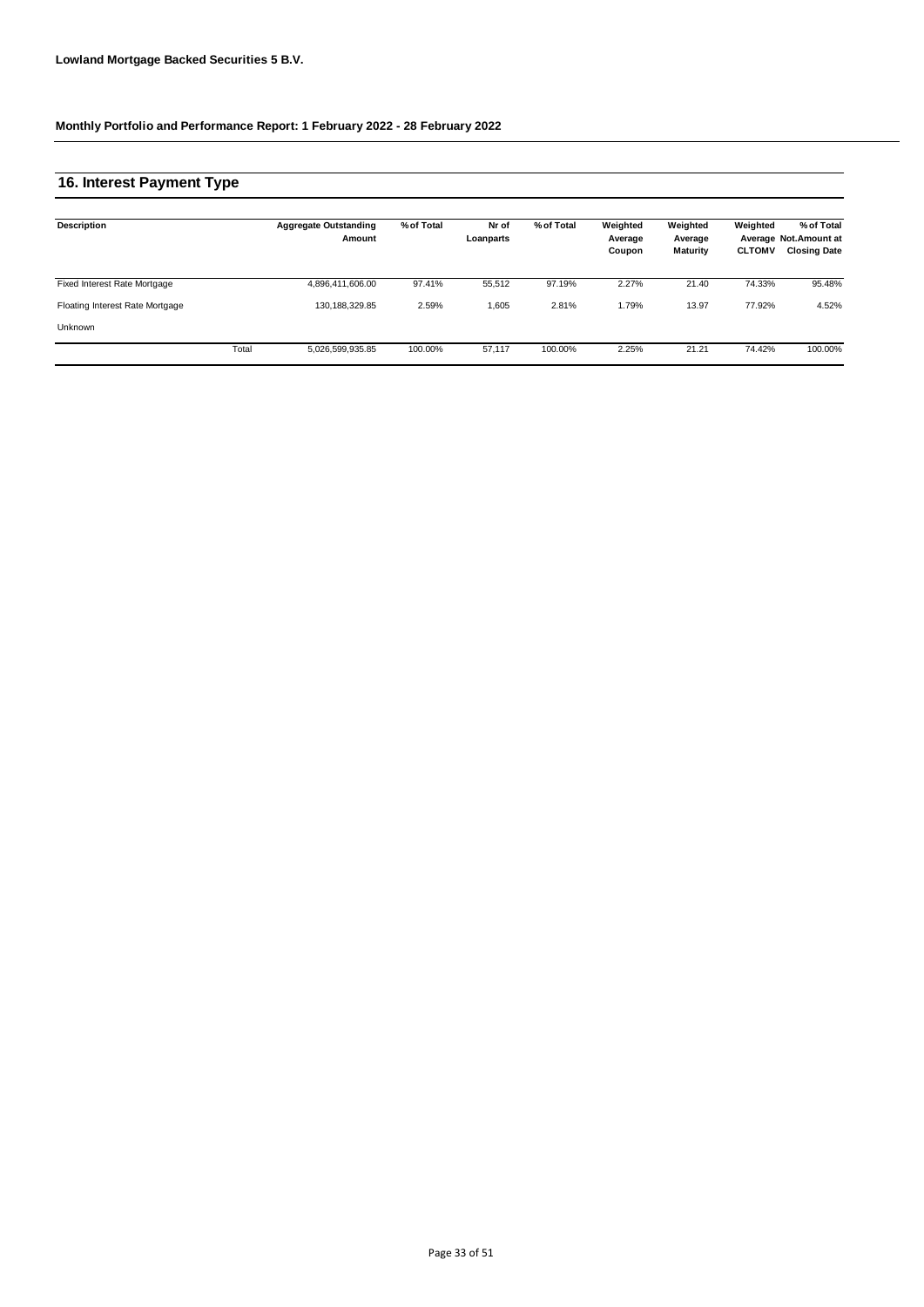# **17. Property Description**

| <b>Description</b> |       | <b>Aggregate Outstanding</b><br>Amount | % of Total | Nr of<br><b>Borrowers</b> | % of Total | Weighted<br>Average<br>Coupon | Weighted<br>Average<br><b>Maturity</b> | Weighted<br><b>CLTOMV</b> | % of Total<br>Average Not. Amount at<br><b>Closing Date</b> |
|--------------------|-------|----------------------------------------|------------|---------------------------|------------|-------------------------------|----------------------------------------|---------------------------|-------------------------------------------------------------|
| House              |       | 4,381,958,677.00                       | 87.18%     | 23.407                    | 84.26%     | 2.28%                         | 21.04                                  | 74.33%                    | 86.31%                                                      |
| Apartment          |       | 630.620.468.10                         | 12.55%     | 4,245                     | 15.28%     | 2.07%                         | 22.32                                  | 75.41%                    | 13.46%                                                      |
| Other              |       | 14,020,790.75                          | 0.28%      | 127                       | 0.46%      | 2.42%                         | 22.01                                  | 59.31%                    | 0.24%                                                       |
|                    | Total | 5,026,599,935.85                       | 100.00%    | 27,779                    | 100.00%    | 2.25%                         | 21.21                                  | 74.42%                    | 100.00%                                                     |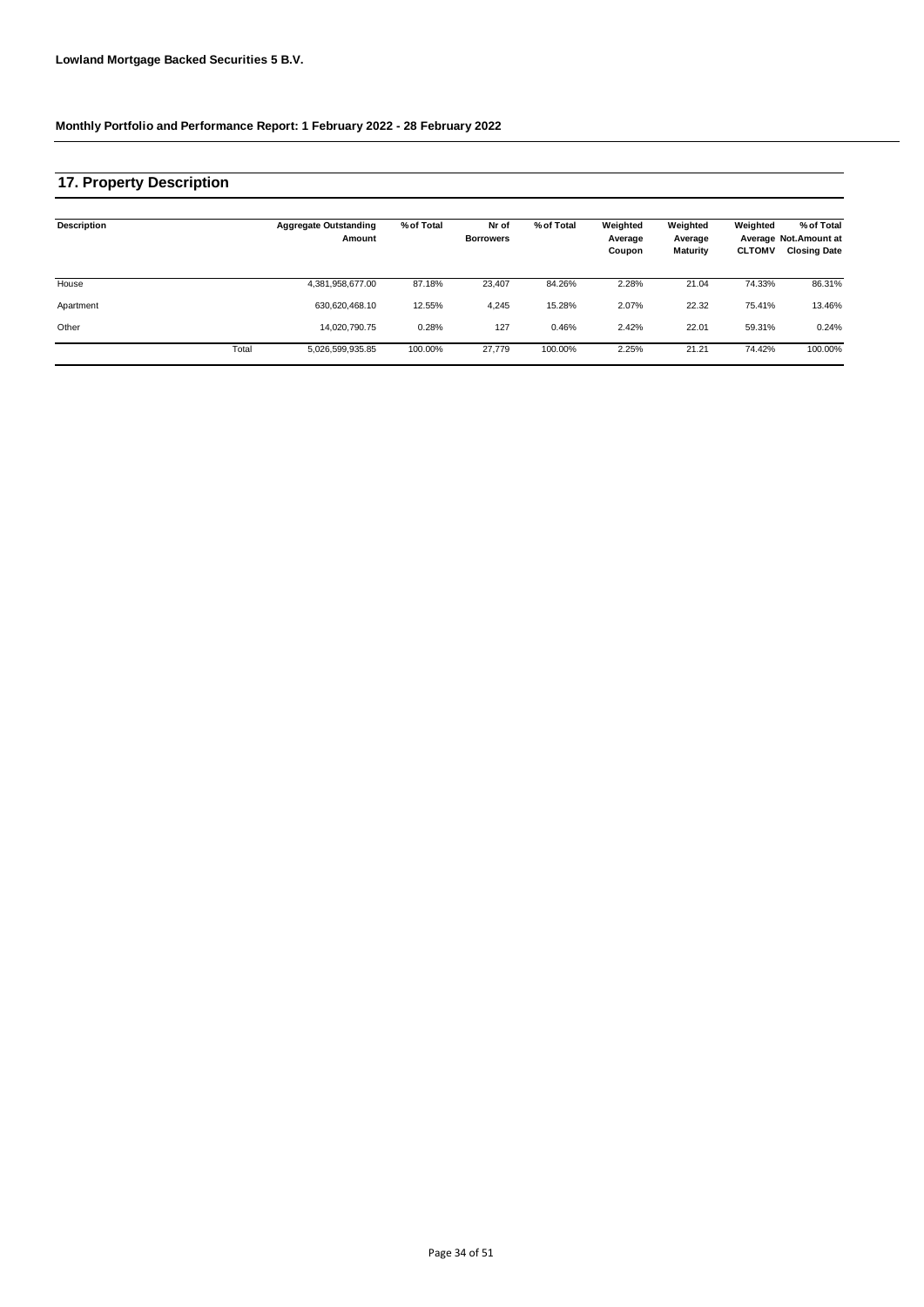### **18. Geographical Distribution (by province)**

| Province              |       | <b>Aggregate Outstanding</b><br>Amount | % of Total | Nr of Loans | % of Total | Weighted<br>Average | Weighted<br>Average | Weighted      | % of Total<br>Average Not.Amount at |
|-----------------------|-------|----------------------------------------|------------|-------------|------------|---------------------|---------------------|---------------|-------------------------------------|
|                       |       |                                        |            |             |            | Coupon              | <b>Maturity</b>     | <b>CLTOMV</b> | <b>Closing Date</b>                 |
| Drenthe               |       | 148,397,838.55                         | 2.95%      | 919         | 3.31%      | 2.29%               | 20.91               | 76.71%        | 3.16%                               |
| Flevoland             |       | 194,375,926.13                         | 3.87%      | 1,108       | 3.99%      | 2.27%               | 19.76               | 81.06%        | 3.70%                               |
| Friesland             |       | 124,411,539.45                         | 2.48%      | 802         | 2.89%      | 2.21%               | 21.10               | 75.17%        | 2.66%                               |
| Gelderland            |       | 738,359,828.68                         | 14.69%     | 4,017       | 14.46%     | 2.30%               | 21.06               | 73.93%        | 14.88%                              |
| Groningen             |       | 138,614,914.62                         | 2.76%      | 1,007       | 3.63%      | 2.37%               | 19.90               | 75.59%        | 2.81%                               |
| Limburg               |       | 633,648,374.81                         | 12.61%     | 4,149       | 14.94%     | 2.43%               | 19.63               | 74.69%        | 12.88%                              |
| Noord-Brabant         |       | 776, 184, 233.51                       | 15.44%     | 3,982       | 14.33%     | 2.25%               | 21.56               | 73.77%        | 17.01%                              |
| Noord-Holland         |       | 692,078,169.98                         | 13.77%     | 3,240       | 11.66%     | 2.13%               | 22.09               | 72.08%        | 12.79%                              |
| Overijssel            |       | 372,330,210.63                         | 7.41%      | 2,163       | 7.79%      | 2.28%               | 21.42               | 76.16%        | 7.86%                               |
| Utrecht               |       | 364,562,137.38                         | 7.25%      | 1,761       | 6.34%      | 2.21%               | 21.71               | 71.27%        | 7.10%                               |
| Zeeland               |       | 77,518,482.86                          | 1.54%      | 510         | 1.84%      | 2.29%               | 21.14               | 74.57%        | 1.42%                               |
| Zuid-Holland          |       | 766,118,279.25                         | 15.24%     | 4,121       | 14.83%     | 2.16%               | 21.84               | 75.62%        | 13.73%                              |
| Unknown/Not specified |       |                                        |            |             |            |                     |                     |               |                                     |
|                       | Total | 5,026,599,935.85                       | 100.00%    | 27,779      | 100.00%    | 2.25%               | 21.21               | 74.42%        | 100.00%                             |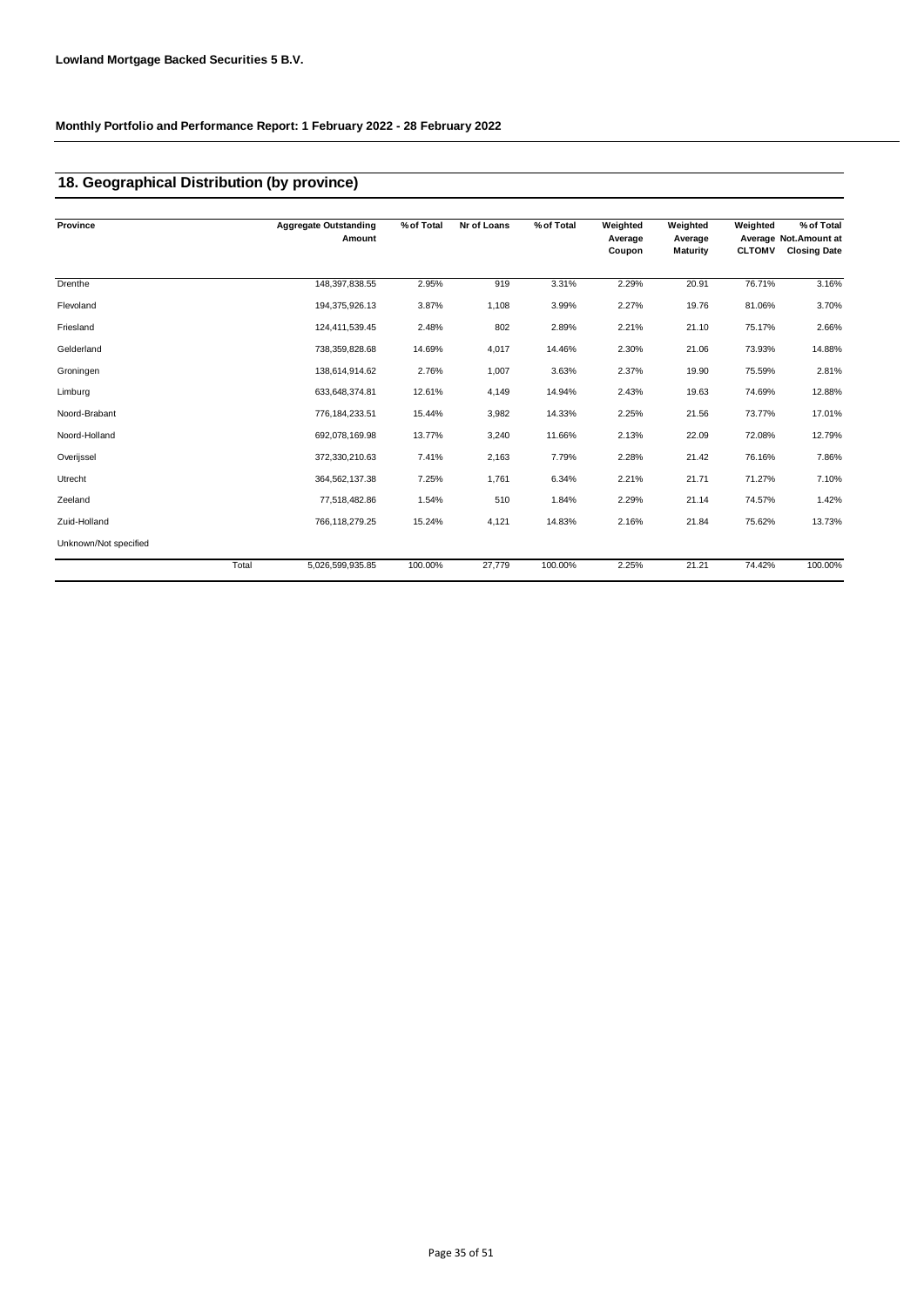### **19. Geographical Distribution (by economic region)**

| <b>Economic Region</b>                     | <b>Aggregate Outstanding</b><br>Amount | % of Total | Nr of Loans | % of Total | Weighted<br>Average<br>Coupon | Weighted<br>Average<br><b>Maturity</b> | Weighted<br><b>CLTOMV</b> | % of Total<br>Average Not. Amount at<br><b>Closing Date</b> |
|--------------------------------------------|----------------------------------------|------------|-------------|------------|-------------------------------|----------------------------------------|---------------------------|-------------------------------------------------------------|
| NL111 - Oost-Groningen                     | 48,996,909.41                          | 0.97%      | 368         | 1.32%      | 2.39%                         | 19.27                                  | 77.96%                    | 1.00%                                                       |
| NL112 - Delfzijl en omgeving               | 10,960,070.55                          | 0.22%      | 92          | 0.33%      | 2.68%                         | 18.09                                  | 74.51%                    | 0.21%                                                       |
| NL113- Overig Groningen                    | 78,657,934.66                          | 1.56%      | 547         | 1.97%      | 2.32%                         | 20.55                                  | 74.26%                    | 1.60%                                                       |
| NL121- Noord-Friesland                     | 63,485,731.87                          | 1.26%      | 422         | 1.52%      | 2.23%                         | 21.22                                  | 77.72%                    | 1.22%                                                       |
| NL122- Zuidwest-Friesland                  | 26,657,366.68                          | 0.53%      | 168         | 0.60%      | 2.15%                         | 21.69                                  | 71.89%                    | 0.56%                                                       |
| NL123- Zuidoost-Friesland                  | 34,268,440.90                          | 0.68%      | 212         | 0.76%      | 2.22%                         | 20.42                                  | 73.01%                    | 0.87%                                                       |
| NL131- Noord-Drenthe                       | 47,029,703.38                          | 0.94%      | 285         | 1.03%      | 2.33%                         | 20.80                                  | 76.12%                    | 0.94%                                                       |
| NL132- Zuidoost-Drenthe                    | 63,213,785.46                          | 1.26%      | 398         | 1.43%      | 2.31%                         | 21.01                                  | 77.97%                    | 1.49%                                                       |
| NL133- Zuidwest-Drenthe                    | 38, 154, 349. 71                       | 0.76%      | 236         | 0.85%      | 2.21%                         | 20.87                                  | 75.37%                    | 0.73%                                                       |
| NL211- Noord-Overijssel                    | 128,330,639.98                         | 2.55%      | 728         | 2.62%      | 2.33%                         | 20.83                                  | 75.69%                    | 2.72%                                                       |
| NL212- Zuidwest-Overijssel                 | 48,969,942.93                          | 0.97%      | 279         | 1.00%      | 2.16%                         | 21.33                                  | 77.74%                    | 0.99%                                                       |
| NL213- Twente                              | 195,029,627.72                         | 3.88%      | 1,156       | 4.16%      | 2.28%                         | 21.83                                  | 76.08%                    | 4.15%                                                       |
| NL221- Veluwe                              | 223,039,273.23                         | 4.44%      | 1,138       | 4.10%      | 2.23%                         | 21.07                                  | 72.20%                    | 4.07%                                                       |
| NL224- Zuidwest-Gelderland                 | 88,670,092.91                          | 1.76%      | 447         | 1.61%      | 2.30%                         | 22.44                                  | 73.40%                    | 1.82%                                                       |
| NL225- Achterhoek                          | 155,212,942.13                         | 3.09%      | 918         | 3.30%      | 2.39%                         | 21.12                                  | 74.41%                    | 3.49%                                                       |
| NL226- Arnhem/Nijmegen                     | 271,858,002.36                         | 5.41%      | 1,515       | 5.45%      | 2.32%                         | 20.56                                  | 75.20%                    | 5.52%                                                       |
| NL230- Flevoland                           | 194,375,926.13                         | 3.87%      | 1,108       | 3.99%      | 2.27%                         | 19.76                                  | 81.06%                    | 3.70%                                                       |
| NL310- Utrecht                             | 363,889,988.69                         | 7.24%      | 1,759       | 6.33%      | 2.21%                         | 21.71                                  | 71.33%                    | 7.08%                                                       |
| NL321- Kop van Noord-Holland               | 85,856,937.38                          | 1.71%      | 482         | 1.74%      | 2.23%                         | 22.73                                  | 75.75%                    | 1.72%                                                       |
| NL322- Alkmaar en omgeving                 | 65,208,529.92                          | 1.30%      | 348         | 1.25%      | 2.11%                         | 22.67                                  | 73.46%                    | 1.24%                                                       |
| NL323- IJmond                              | 40,544,425.74                          | 0.81%      | 200         | 0.72%      | 2.18%                         | 22.37                                  | 71.73%                    | 0.75%                                                       |
| NL324- Agglomeratie Haarlem                | 68,393,498.35                          | 1.36%      | 275         | 0.99%      | 2.05%                         | 22.77                                  | 70.05%                    | 1.13%                                                       |
| NL325- Zaanstreek                          | 39,120,975.61                          | 0.78%      | 202         | 0.73%      | 2.10%                         | 22.05                                  | 76.72%                    | 0.60%                                                       |
| NL326- Groot-Amsterdam                     | 314,722,540.78                         | 6.26%      | 1,383       | 4.98%      | 2.10%                         | 21.80                                  | 71.01%                    | 5.94%                                                       |
| NL327- Het Gooi en Vechtstreek             | 78,482,928.94                          | 1.56%      | 351         | 1.26%      | 2.17%                         | 21.41                                  | 70.72%                    | 1.41%                                                       |
| NL331- Agglomeratie Leiden en Bollenstreek | 107,633,648.17                         | 2.14%      | 504         | 1.81%      | 2.11%                         | 23.18                                  | 71.63%                    | 1.71%                                                       |
| NL332- Agglomeratie 's-Gravenhage          | 169,566,421.13                         | 3.37%      | 898         | 3.23%      | 2.14%                         | 21.21                                  | 75.04%                    | 3.20%                                                       |
| NL333- Delft en Westland                   | 36,407,795.07                          | 0.72%      | 197         | 0.71%      | 2.19%                         | 22.34                                  | 69.99%                    | 0.70%                                                       |
| NL334- Oost-Zuid-Holland                   | 69,337,938.48                          | 1.38%      | 374         | 1.35%      | 2.16%                         | 22.34                                  | 77.39%                    | 1.20%                                                       |
| NL335- Groot-Rijnmond                      | 285,302,924.62                         | 5.68%      | 1,567       | 5.64%      | 2.17%                         | 21.72                                  | 77.29%                    | 4.99%                                                       |
| NL336- Zuidoost-Zuid-Holland               | 97,869,551.78                          | 1.95%      | 581         | 2.09%      | 2.19%                         | 21.23                                  | 76.95%                    | 1.91%                                                       |
| NL341- Zeeuwsch-Vlaanderen                 | 22,662,010.24                          | 0.45%      | 170         | 0.61%      | 2.35%                         | 20.39                                  | 73.86%                    | 0.44%                                                       |
| NL342- Overig Zeeland                      | 54,856,472.62                          | 1.09%      | 340         | 1.22%      | 2.27%                         | 21.45                                  | 74.86%                    | 0.98%                                                       |
| NL411- West-Noord-Brabant                  | 160,477,463.15                         | 3.19%      | 880         | 3.17%      | 2.22%                         | 22.02                                  | 75.70%                    | 3.17%                                                       |
| NL412- Midden-Noord-Brabant                | 139,073,866.97                         | 2.77%      | 715         | 2.57%      | 2.27%                         | 21.49                                  | 75.51%                    | 3.98%                                                       |
| NL413- Noordoost-Noord-Brabant             | 236,603,736.80                         | 4.71%      | 1,186       | 4.27%      | 2.27%                         | 21.65                                  | 72.85%                    | 4.74%                                                       |
| NL414- Zuidoost-Noord-Brabant              | 240,029,166.59                         | 4.78%      | 1,201       | 4.32%      | 2.25%                         | 21.19                                  | 72.36%                    | 5.11%                                                       |
| NL421- Noord-Limburg                       | 163,243,107.80                         | 3.25%      | 945         | 3.40%      | 2.32%                         | 21.05                                  | 75.38%                    | 3.21%                                                       |
| NL422- Midden-Limburg                      | 150,463,474.33                         | 2.99%      | 972         | 3.50%      | 2.44%                         | 19.71                                  | 73.40%                    | 3.11%                                                       |
| NL423- Zuid-Limburg                        | 319,941,792.68                         | 6.36%      | 2,232       | 8.03%      | 2.48%                         | 18.86                                  | 74.94%                    | 6.57%                                                       |
| Unknown/Not specified                      |                                        |            |             |            |                               |                                        |                           |                                                             |
|                                            | Total<br>5,026,599,935.85              | 100.00%    | 27,779      | 100.00%    | 2.25%                         | 21.21                                  | 74.42%                    | 100.00%                                                     |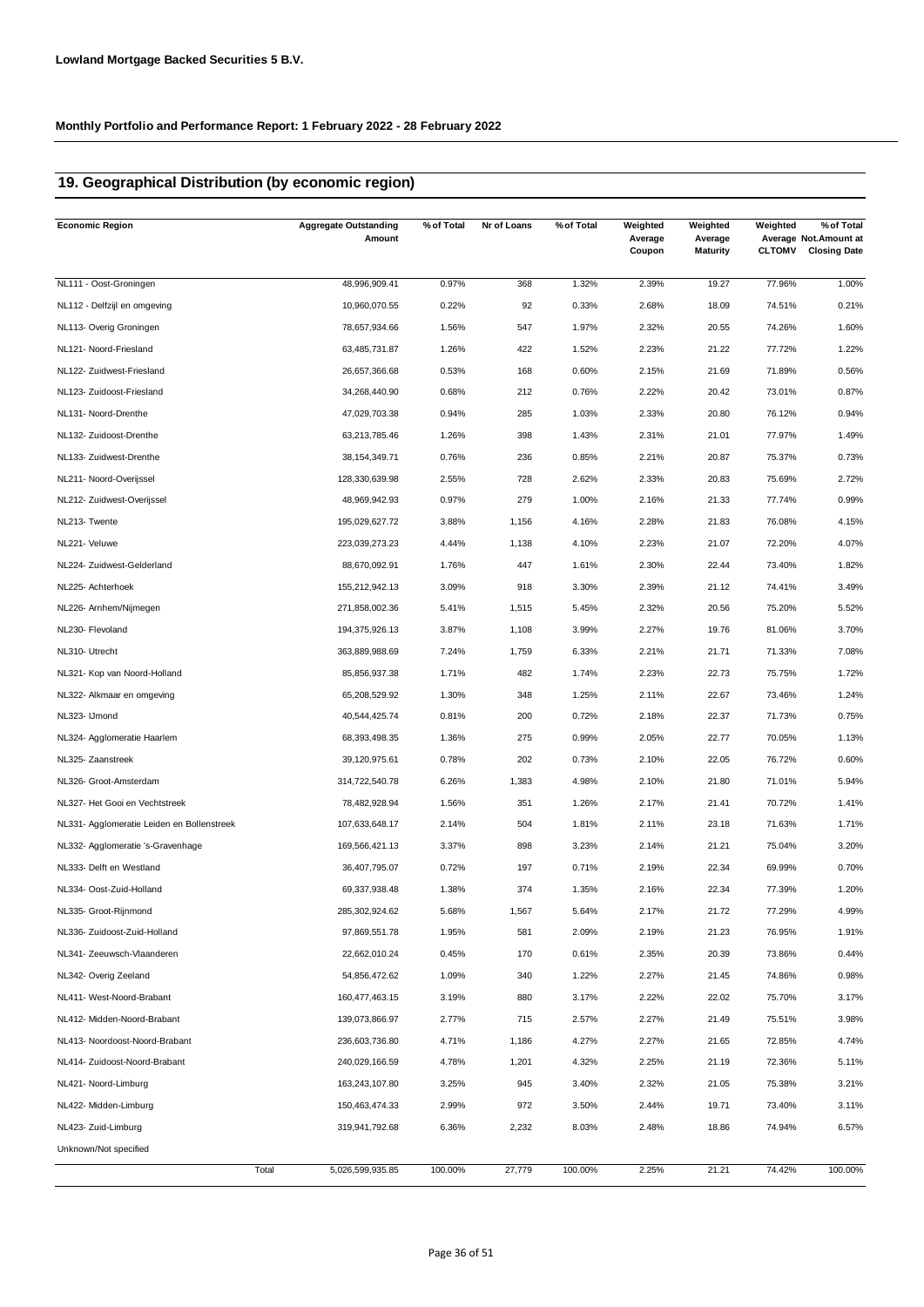### **20. Construction Deposits (% of net princ. amount)**

| From $(>=) -$ Until $(<)$ |       | <b>Aggregate Outstanding</b><br>Amount | % of Total | Nr of<br><b>Borrowers</b> | % of Total | Weighted<br>Average<br>Coupon | Weighted<br>Average<br><b>Maturity</b> | Weighted<br><b>CLTOMV</b> | % of Total<br>Average Not. Amount at<br><b>Closing Date</b> |
|---------------------------|-------|----------------------------------------|------------|---------------------------|------------|-------------------------------|----------------------------------------|---------------------------|-------------------------------------------------------------|
| $0\%$                     |       | 4,919,326,008.59                       | 97.87%     | 27,377                    | 98.55%     | 2.27%                         | 21.09                                  | 74.42%                    | 93.56%                                                      |
| $0\% - 10\%$              |       | 79,282,596.77                          | 1.58%      | 299                       | 1.08%      | 1.77%                         | 26.25                                  | 75.86%                    | 6.16%                                                       |
| 10% - 20%                 |       | 16,367,744.70                          | 0.33%      | 67                        | 0.24%      | 1.76%                         | 26.32                                  | 69.73%                    | 0.24%                                                       |
| 20% - 30%                 |       | 5,979,055.98                           | 0.12%      | 20                        | 0.07%      | 1.74%                         | 27.02                                  | 70.31%                    | 0.03%                                                       |
| 30% - 40%                 |       | 3,299,296.37                           | 0.07%      | 9                         | 0.03%      | 1.63%                         | 26.58                                  | 77.82%                    | 0.00%                                                       |
| 40% - 50%                 |       | 1,932,903.34                           | 0.04%      | 5                         | 0.02%      | 1.41%                         | 28.10                                  | 59.69%                    |                                                             |
| 50% - 60%                 |       | 172,953.60                             | 0.00%      | $\mathbf{1}$              | 0.00%      | 1.77%                         | 28.42                                  | 29.82%                    |                                                             |
| 60% - 70%                 |       |                                        |            |                           |            |                               |                                        |                           | 0.00%                                                       |
| 70% - 80%                 |       |                                        |            |                           |            |                               |                                        |                           |                                                             |
| 80% - 90%                 |       | 239,376.50                             | 0.00%      | 1                         | 0.00%      | 1.42%                         | 28.81                                  | 29.92%                    |                                                             |
| 90% - 100%                |       |                                        |            |                           |            |                               |                                        |                           |                                                             |
| $100\% >$                 |       |                                        |            |                           |            |                               |                                        |                           | 0.00%                                                       |
|                           | Total | 5,026,599,935.85                       | 100.00%    | 27,779                    | 100.00%    | 2.25%                         | 21.21                                  | 74.42%                    | 100.00%                                                     |

| 0%  |
|-----|
| 84% |
|     |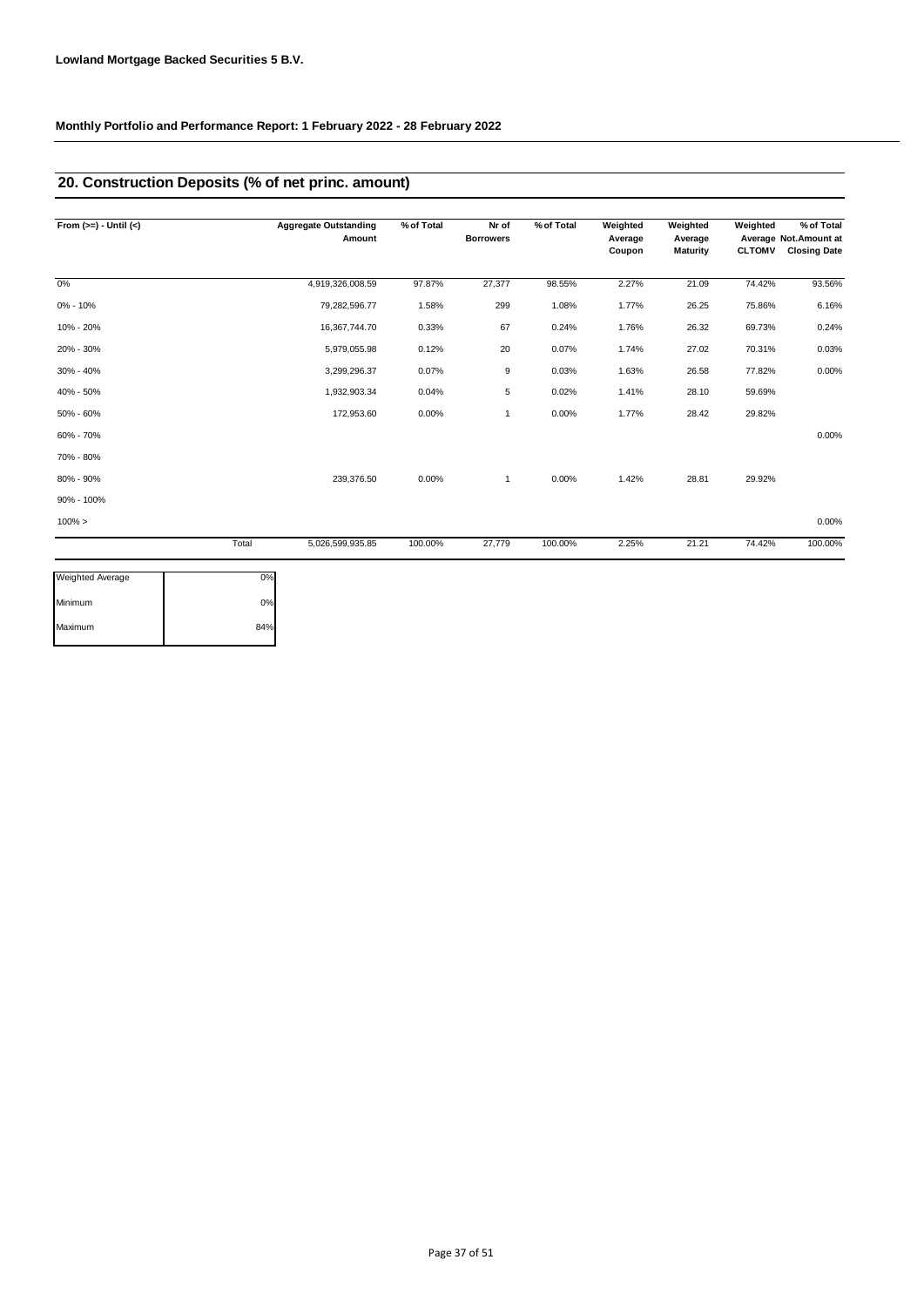| 21. Occupancy      |       |                                        |            |                           |            |                               |                                 |                           |                                                             |
|--------------------|-------|----------------------------------------|------------|---------------------------|------------|-------------------------------|---------------------------------|---------------------------|-------------------------------------------------------------|
| <b>Description</b> |       | <b>Aggregate Outstanding</b><br>Amount | % of Total | Nr of<br><b>Borrowers</b> | % of Total | Weighted<br>Average<br>Coupon | Weighted<br>Average<br>Maturity | Weighted<br><b>CLTOMV</b> | % of Total<br>Average Not. Amount at<br><b>Closing Date</b> |
| Owner Occupied     |       | 5,026,599,935.85                       | 100.00%    | 27,779                    | 100.00%    | 2.25%                         | 21.21                           | 74.42%                    | 100.00%                                                     |
| Buy-to-let         |       |                                        |            |                           |            |                               |                                 |                           |                                                             |
| Unknown            |       |                                        |            |                           |            |                               |                                 |                           |                                                             |
|                    | Total | 5,026,599,935.85                       | 100.00%    | 27,779                    | 100.00%    | 2.25%                         | 21.21                           | 74.42%                    | 100.00%                                                     |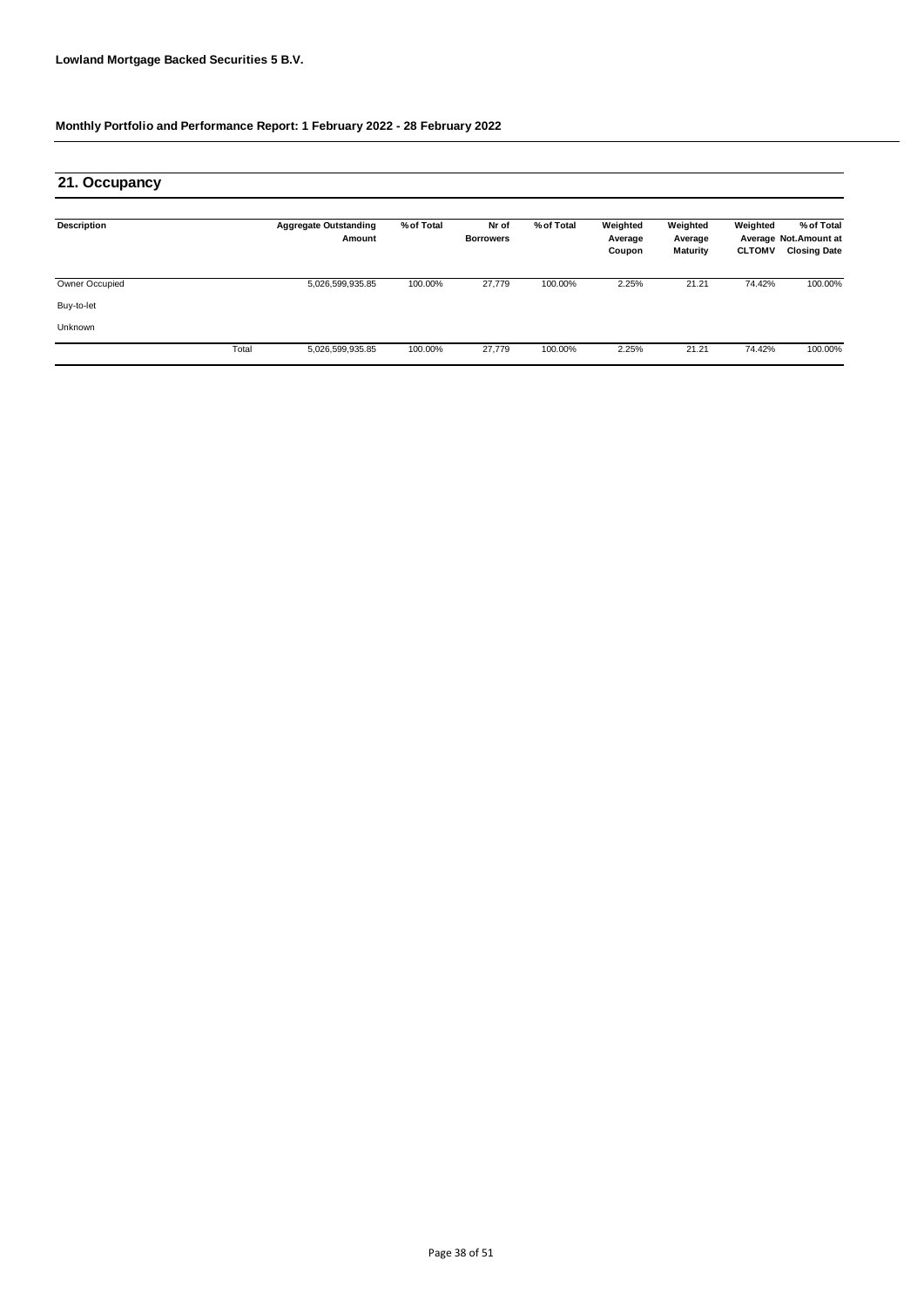# **22. Employment Status Borrower**

| <b>Description</b> |       | <b>Aggregate Outstanding</b><br>Amount | % of Total | Nr of<br><b>Borrowers</b> | % of Total | Weighted<br>Average<br>Coupon | Weighted<br>Average<br><b>Maturity</b> | Weighted<br><b>CLTOMV</b> | % of Total<br>Average Not.Amount at<br><b>Closing Date</b> |
|--------------------|-------|----------------------------------------|------------|---------------------------|------------|-------------------------------|----------------------------------------|---------------------------|------------------------------------------------------------|
| Employed           |       | 4,823,364,844.43                       | 95.96%     | 26,620                    | 95.83%     | 2.26%                         | 21.24                                  | 74.85%                    | 94.66%                                                     |
| Self Employed      |       | 81,699,466.23                          | 1.63%      | 308                       | 1.11%      | 2.11%                         | 23.29                                  | 66.19%                    | 1.81%                                                      |
| Other              |       | 71,076,344.81                          | 1.41%      | 535                       | 1.93%      | 2.28%                         | 20.38                                  | 61.01%                    | 3.54%                                                      |
| Unknown            |       | 50,459,280.38                          | 1.00%      | 316                       | 1.14%      | 2.34%                         | 15.69                                  | 65.87%                    |                                                            |
| Null values        |       |                                        |            |                           |            |                               |                                        |                           |                                                            |
|                    | Total | 5,026,599,935.85                       | 100.00%    | 27,779                    | 100.00%    | 2.25%                         | 21.21                                  | 74.42%                    | 100.00%                                                    |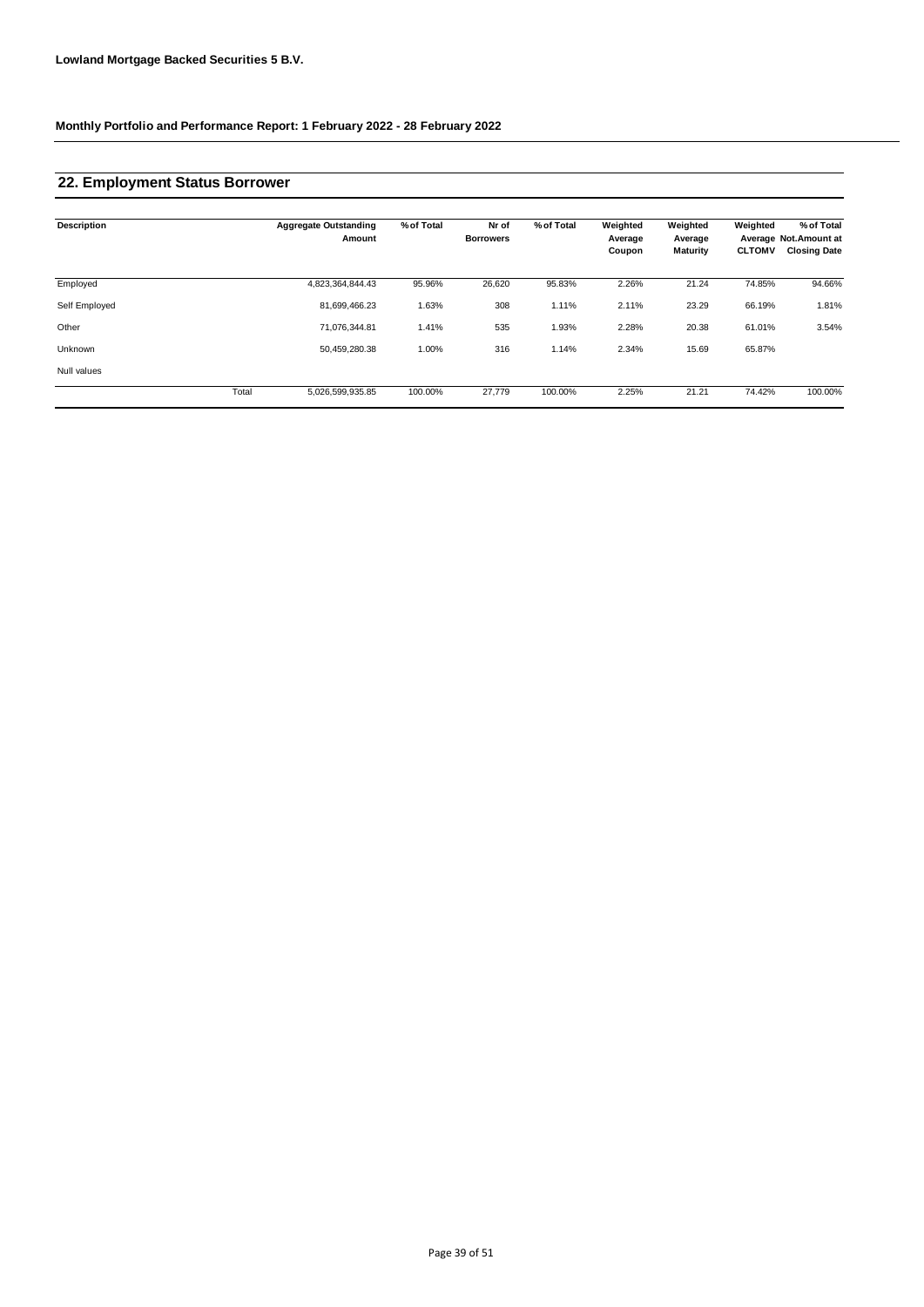# **23. Loan To Income**

| From $(>=) -$ Until $(<)$ |       | <b>Aggregate Outstanding</b><br>Amount | % of Total | Nr of<br><b>Borrowers</b> | % of Total | Weighted<br>Average<br>Coupon | Weighted<br>Average<br>Maturity | Weighted<br><b>CLTOMV</b> | % of Total<br>Average Not. Amount at<br><b>Closing Date</b> |
|---------------------------|-------|----------------------------------------|------------|---------------------------|------------|-------------------------------|---------------------------------|---------------------------|-------------------------------------------------------------|
|                           |       |                                        |            |                           |            |                               |                                 |                           |                                                             |
| Self Certified (main)     |       |                                        |            |                           |            |                               |                                 |                           |                                                             |
| < 0.5                     |       | 7,591,829.52                           | 0.15%      | 282                       | 1.02%      | 2.21%                         | 17.22                           | 33.23%                    | 0.05%                                                       |
| $0.5 - 1.0$               |       | 29,731,379.07                          | 0.59%      | 553                       | 1.99%      | 2.27%                         | 16.64                           | 28.96%                    | 0.33%                                                       |
| $1.0 - 1.5$               |       | 77,800,874.99                          | 1.55%      | 909                       | 3.27%      | 2.34%                         | 17.84                           | 41.77%                    | 0.87%                                                       |
| $1.5 - 2.0$               |       | 159,338,537.58                         | 3.17%      | 1,381                     | 4.97%      | 2.31%                         | 18.95                           | 52.70%                    | 1.91%                                                       |
| $2.0 - 2.5$               |       | 313,091,497.43                         | 6.23%      | 2,168                     | 7.80%      | 2.34%                         | 20.24                           | 62.70%                    | 3.95%                                                       |
| $2.5 - 3.0$               |       | 511,938,390.74                         | 10.18%     | 3,086                     | 11.11%     | 2.35%                         | 20.83                           | 68.71%                    | 7.53%                                                       |
| $3.0 - 3.5$               |       | 710,924,712.59                         | 14.14%     | 3,992                     | 14.37%     | 2.30%                         | 21.57                           | 73.72%                    | 11.77%                                                      |
| $3.5 - 4.0$               |       | 1,005,677,371.84                       | 20.01%     | 5,498                     | 19.79%     | 2.27%                         | 22.28                           | 76.87%                    | 16.48%                                                      |
| $4.0 - 4.5$               |       | 944,520,763.31                         | 18.79%     | 4,667                     | 16.80%     | 2.14%                         | 22.65                           | 79.08%                    | 24.03%                                                      |
| $4.5 - 5.0$               |       | 555,920,319.24                         | 11.06%     | 2,344                     | 8.44%      | 2.14%                         | 22.01                           | 80.87%                    | 15.60%                                                      |
| $5.0 - 5.5$               |       | 288,446,626.70                         | 5.74%      | 1,142                     | 4.11%      | 2.21%                         | 20.35                           | 79.61%                    | 6.95%                                                       |
| $5.5 - 6.0$               |       | 134,385,247.50                         | 2.67%      | 560                       | 2.02%      | 2.36%                         | 18.21                           | 81.25%                    | 3.65%                                                       |
| $6.0 - 6.5$               |       | 89,781,333.48                          | 1.79%      | 370                       | 1.33%      | 2.37%                         | 17.93                           | 79.37%                    | 2.33%                                                       |
| $6.5 - 7.0$               |       | 65,850,310.65                          | 1.31%      | 282                       | 1.02%      | 2.48%                         | 16.36                           | 84.09%                    | 1.92%                                                       |
| $7.0 =$                   |       | 131,600,741.21                         | 2.62%      | 545                       | 1.96%      | 2.28%                         | 16.63                           | 80.54%                    | 2.62%                                                       |
| Unknown                   |       |                                        |            |                           |            |                               |                                 |                           |                                                             |
|                           | Total | 5,026,599,935.85                       | 100.00%    | 27.779                    | 100.00%    | 2.25%                         | 21.21                           | 74.42%                    | 100.00%                                                     |

| Weighted Average | 3.9  |
|------------------|------|
| Minimum          | 0.0  |
| Maximum          | 81.6 |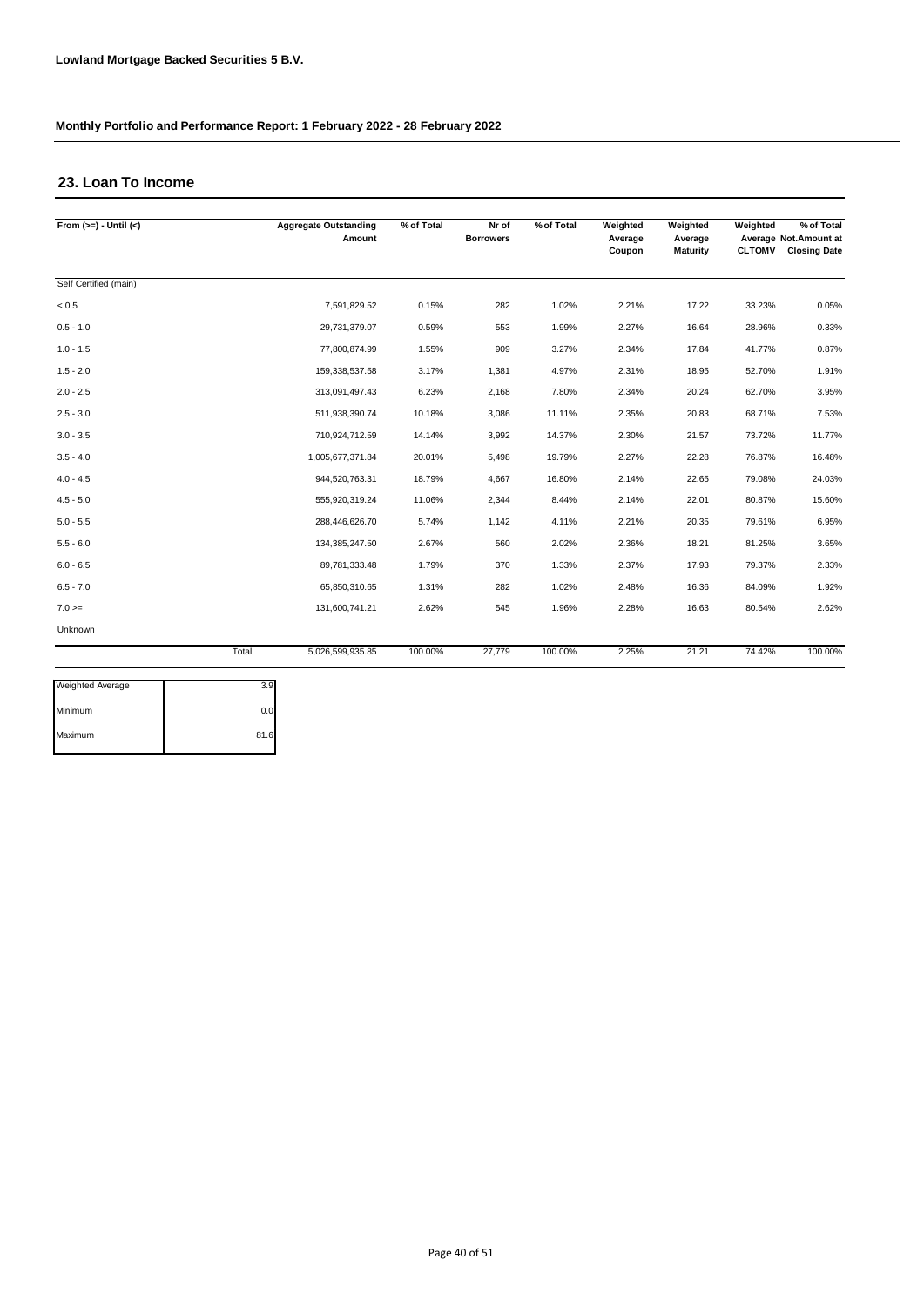# **24. Debt Service to Income**

| From $(>=) -$ Until $(<)$ |       | <b>Aggregate Outstanding</b><br>Amount | % of Total | Nr of<br><b>Borrowers</b> | % of Total | Weighted<br>Average<br>Coupon | Weighted<br>Average<br><b>Maturity</b> | Weighted<br><b>CLTOMV</b> | % of Total<br>Average Not.Amount at<br><b>Closing Date</b> |
|---------------------------|-------|----------------------------------------|------------|---------------------------|------------|-------------------------------|----------------------------------------|---------------------------|------------------------------------------------------------|
| $< 5\%$                   |       | 1,443,218,938.70                       | 28.71%     | 10,011                    | 36.04%     | 2.04%                         | 21.51                                  | 69.86%                    | 1.52%                                                      |
| 5% - 10%                  |       | 1,637,112,463.58                       | 32.57%     | 8,553                     | 30.79%     | 2.32%                         | 19.93                                  | 74.97%                    | 9.94%                                                      |
| 10% - 15%                 |       | 878, 195, 402. 76                      | 17.47%     | 4,572                     | 16.46%     | 2.42%                         | 20.13                                  | 76.22%                    | 23.89%                                                     |
| 15% - 20%                 |       | 658,857,420.62                         | 13.11%     | 2,936                     | 10.57%     | 2.15%                         | 23.82                                  | 78.72%                    | 33.55%                                                     |
| 20% - 25%                 |       | 327, 341, 207.40                       | 6.51%      | 1,345                     | 4.84%      | 2.48%                         | 23.80                                  | 78.04%                    | 22.28%                                                     |
| 25% - 30%                 |       | 60,414,472.91                          | 1.20%      | 267                       | 0.96%      | 3.15%                         | 21.96                                  | 76.75%                    | 6.82%                                                      |
| 30% - 35%                 |       | 9,253,144.09                           | 0.18%      | 42                        | 0.15%      | 2.86%                         | 20.59                                  | 72.95%                    | 1.46%                                                      |
| 35% - 40%                 |       | 5,640,295.28                           | 0.11%      | 22                        | 0.08%      | 3.11%                         | 19.65                                  | 74.59%                    | 0.41%                                                      |
| 40% - 45%                 |       | 1,889,140.69                           | 0.04%      | 11                        | 0.04%      | 2.98%                         | 20.29                                  | 71.21%                    | 0.08%                                                      |
| 45% - 50%                 |       | 956,081.62                             | 0.02%      | 6                         | 0.02%      | 2.60%                         | 15.57                                  | 72.48%                    | 0.04%                                                      |
| 50% - 55%                 |       |                                        |            | $\mathbf 0$               |            |                               |                                        |                           | 0.00%                                                      |
| 55% - 60%                 |       | 370,031.65                             | 0.01%      | 3                         | 0.01%      | 3.43%                         | 19.58                                  | 55.42%                    |                                                            |
| 60% - 65%                 |       | 728,351.36                             | 0.01%      | 3                         | 0.01%      | 2.71%                         | 16.03                                  | 57.71%                    |                                                            |
| 65% - 70%                 |       |                                        |            | $\mathbf 0$               |            |                               |                                        |                           |                                                            |
| $70\%>=$                  |       | 2,622,985.19                           | 0.05%      | 8                         | 0.03%      | 2.45%                         | 19.90                                  | 63.63%                    | 0.01%                                                      |
| Unknown                   |       |                                        |            |                           |            |                               |                                        |                           |                                                            |
|                           | Total | 5,026,599,935.85                       | 100.00%    | 27,779                    | 100.00%    | 2.25%                         | 21.21                                  | 74.42%                    | 100.00%                                                    |

| Weighted Average | 10%  |
|------------------|------|
| Minimum          | 0%   |
| Maximum          | 152% |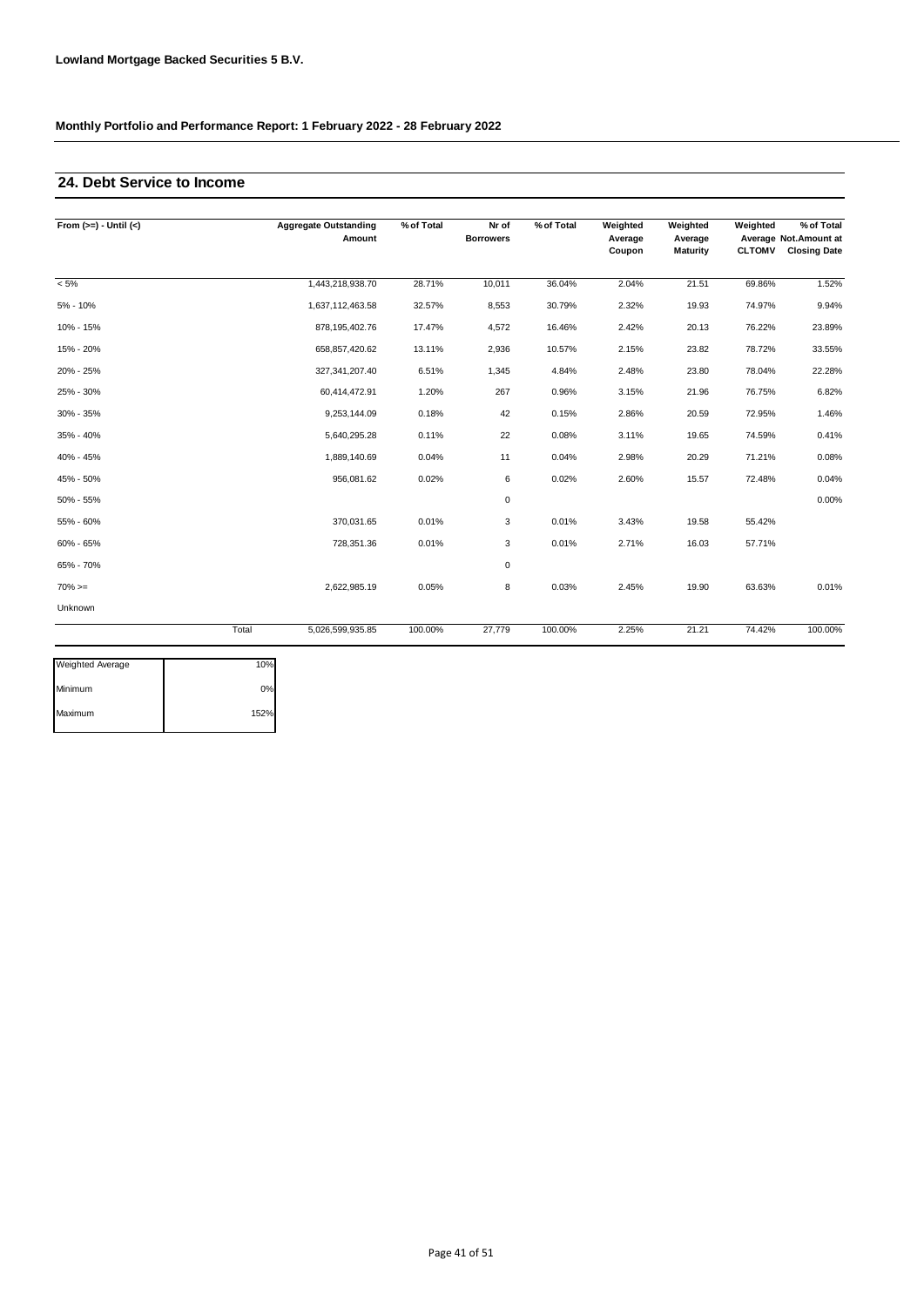# **25. Loanpart Payment Frequency**

| <b>Description</b> |       | <b>Aggregate Outstanding</b> | % of Total | Nr of Loans | % of Total | Weighted          | Weighted                   | Weighted      | % of Total                                   |
|--------------------|-------|------------------------------|------------|-------------|------------|-------------------|----------------------------|---------------|----------------------------------------------|
|                    |       | Amount                       |            |             |            | Average<br>Coupon | Average<br><b>Maturity</b> | <b>CLTOMV</b> | Average Not.Amount at<br><b>Closing Date</b> |
| Monthly            |       | 5,026,599,935.85             | 100.00%    | 27,779      | 100.00%    | 2.25%             | 21.21                      | 74.42%        | 100.00%                                      |
| Quarterly          |       |                              |            |             |            |                   |                            |               |                                              |
| Semi-annualy       |       |                              |            |             |            |                   |                            |               |                                              |
| Annualy            |       |                              |            |             |            |                   |                            |               |                                              |
| Unknown            |       |                              |            |             |            |                   |                            |               | 0.00%                                        |
|                    | Total | 5,026,599,935.85             | 100.00%    | 27,779      | 100.00%    | 2.25%             | 21.21                      | 74.42%        | 100.00%                                      |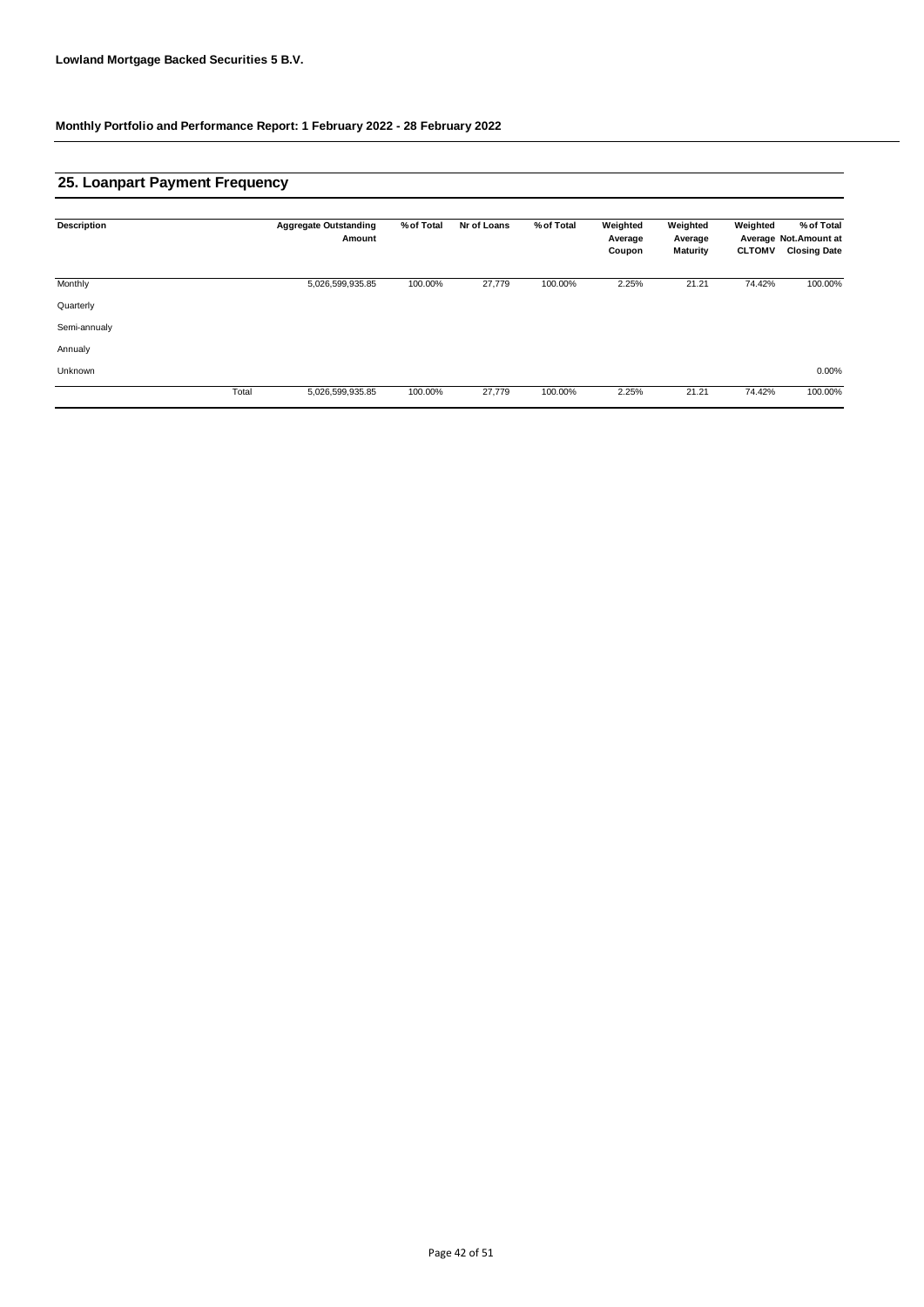### **26a. Guarantee Type - Loan**

| <b>Description</b>   |       | <b>Aggregate Outstanding</b><br>Amount | % of Total | Nr of Loans | % of Total | Weighted<br>Average<br>Coupon | Weighted<br>Average<br>Maturity | Weighted<br><b>CLTOMV</b> | % of Total<br>Average Not. Amount at<br><b>Closing Date</b> |
|----------------------|-------|----------------------------------------|------------|-------------|------------|-------------------------------|---------------------------------|---------------------------|-------------------------------------------------------------|
| <b>NHG Guarantee</b> |       | ,733,364,878.51                        | 34.48%     | 11.767      | 42.36%     | 2.17%                         | 22.79                           | 77.95%                    | 37.80%                                                      |
| Non-NHG Guarantee    |       | 3,293,235,057.34                       | 65.52%     | 16,012      | 57.64%     | 2.30%                         | 20.37                           | 72.56%                    | 62.20%                                                      |
| Other                |       |                                        |            |             |            |                               |                                 |                           |                                                             |
|                      | Total | 5,026,599,935.85                       | 100.00%    | 27.779      | 100.00%    | 2.25%                         | 21.21                           | 74.42%                    | 100.00%                                                     |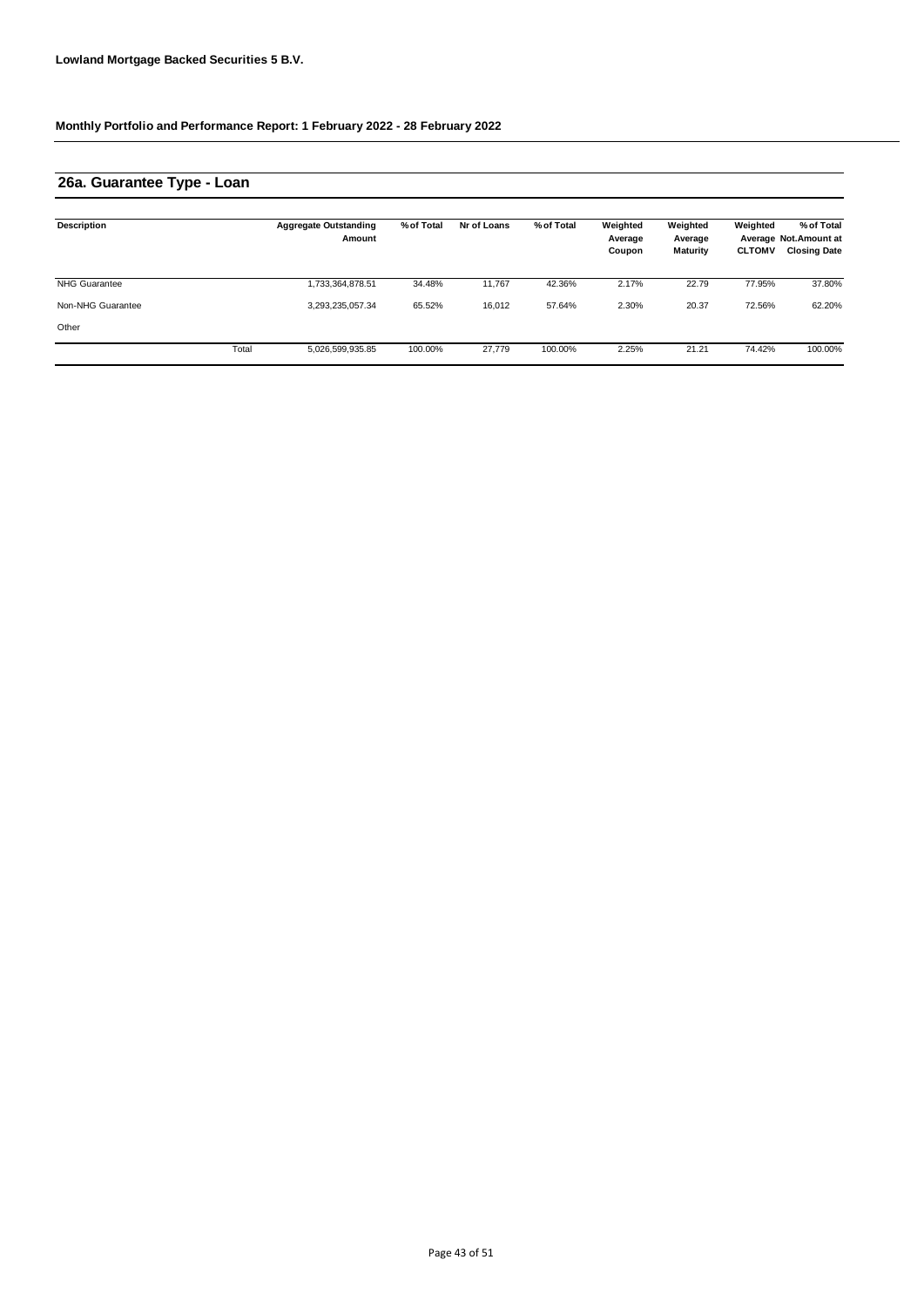### **26b. Guarantee Type - Loanpart**

| <b>Description</b>   |       | <b>Aggregate Outstanding</b><br>Amount | % of Total | Nr of Loans<br>parts | % of Total | Weighted<br>Average<br>Coupon | Weighted<br>Average<br><b>Maturity</b> | Weighted<br><b>CLTOMV</b> | % of Total<br>Average Not. Amount at<br><b>Closing Date</b> |
|----------------------|-------|----------------------------------------|------------|----------------------|------------|-------------------------------|----------------------------------------|---------------------------|-------------------------------------------------------------|
| <b>NHG Guarantee</b> |       | 1,836,046,118.10                       | 36.53%     | 24,932               | 43.65%     | 2.18%                         | 22.65                                  | 77.81%                    | 38.77%                                                      |
| Non-NHG Guarantee    |       | 3,190,553,817.75                       | 63.47%     | 32.185               | 56.35%     | 2.30%                         | 20.38                                  | 72.47%                    | 61.23%                                                      |
| Unknown              |       |                                        |            |                      |            |                               |                                        |                           |                                                             |
|                      | Total | 5,026,599,935.85                       | 100.00%    | 57.117               | 100.00%    | 2.25%                         | 21.21                                  | 74.42%                    | 100.00%                                                     |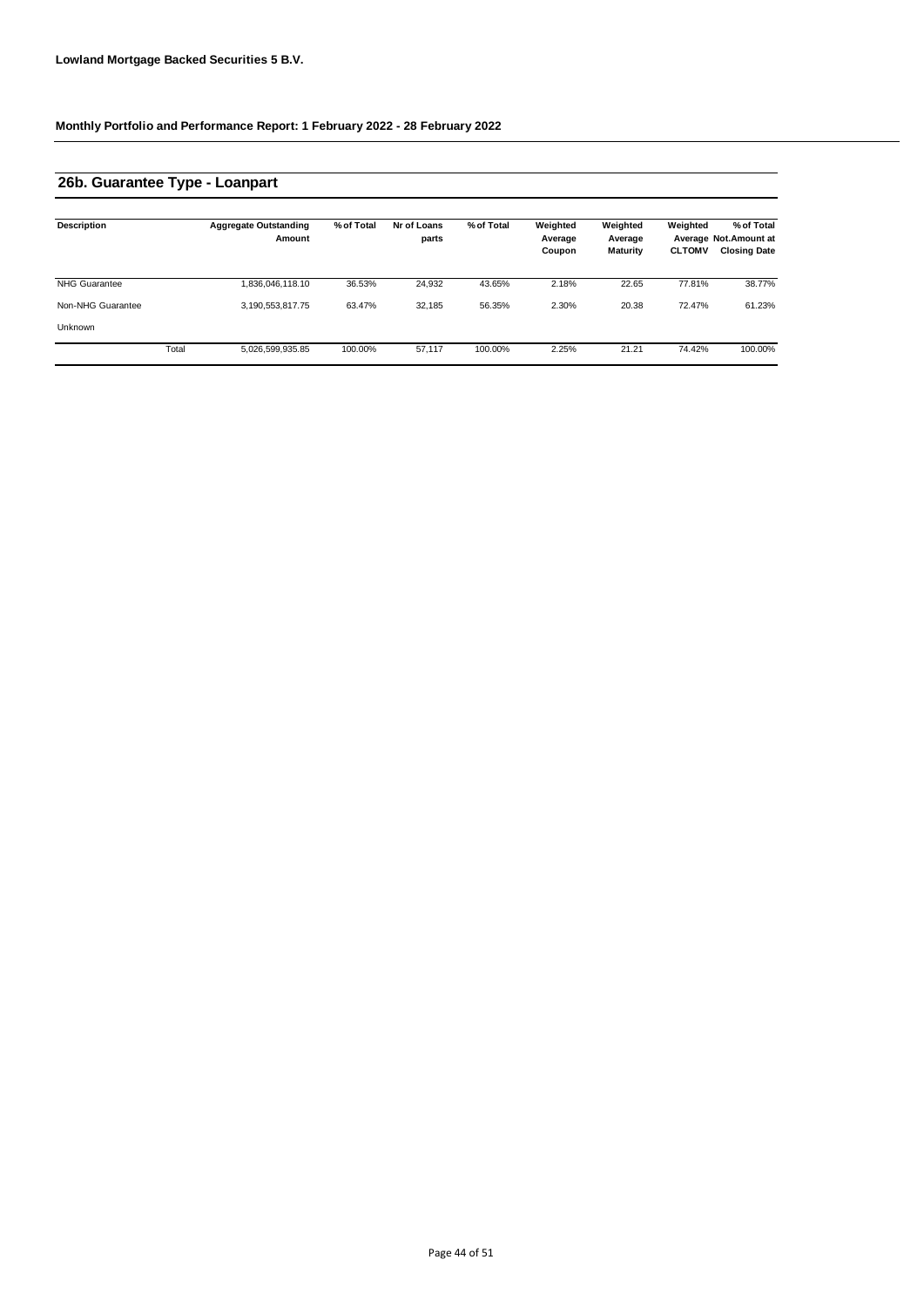| 27. Originator |       |                                        |            |             |            |                               |                                 |                           |                                                             |
|----------------|-------|----------------------------------------|------------|-------------|------------|-------------------------------|---------------------------------|---------------------------|-------------------------------------------------------------|
| Originator     |       | <b>Aggregate Outstanding</b><br>Amount | % of Total | Nr of Loans | % of Total | Weighted<br>Average<br>Coupon | Weighted<br>Average<br>Maturity | Weighted<br><b>CLTOMV</b> | % of Total<br>Average Not. Amount at<br><b>Closing Date</b> |
| Reaal          |       |                                        |            |             |            |                               |                                 |                           |                                                             |
| de Volksbank   |       | 5,026,599,935.85                       | 100.00%    | 27.779      | 100.00%    | 2.25%                         | 21.21                           | 74.42%                    | 100.00%                                                     |
|                | Total | 5,026,599,935.85                       | 100.00%    | 27,779      | 100.00%    | 2.25%                         | 21.21                           | 74.42%                    | 100.00%                                                     |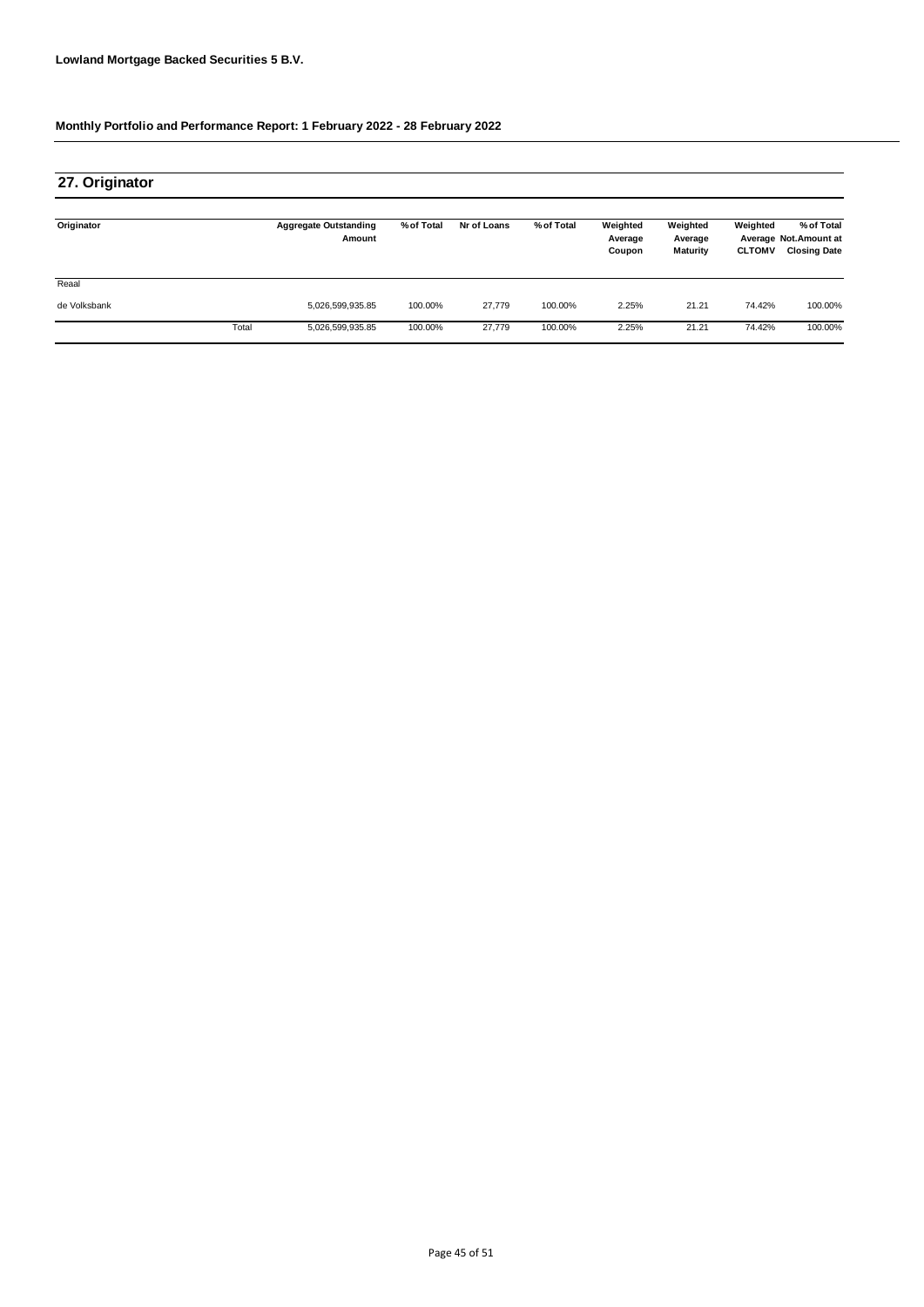| 28. Servicer |       |                                        |            |             |            |                               |                                 |                           |                                                             |
|--------------|-------|----------------------------------------|------------|-------------|------------|-------------------------------|---------------------------------|---------------------------|-------------------------------------------------------------|
| Servicer     |       | <b>Aggregate Outstanding</b><br>Amount | % of Total | Nr of Loans | % of Total | Weighted<br>Average<br>Coupon | Weighted<br>Average<br>Maturity | Weighted<br><b>CLTOMV</b> | % of Total<br>Average Not. Amount at<br><b>Closing Date</b> |
| de Volksbank |       | 5,026,599,935.85                       | 100.00%    | 27.779      | 100.00%    | 2.25%                         | 21.21                           | 74.42%                    | 100.00%                                                     |
|              | Total | 5,026,599,935.85                       | 100.00%    | 27.779      | 100.00%    | 2.25%                         | 21.21                           | 74.42%                    | 100.00%                                                     |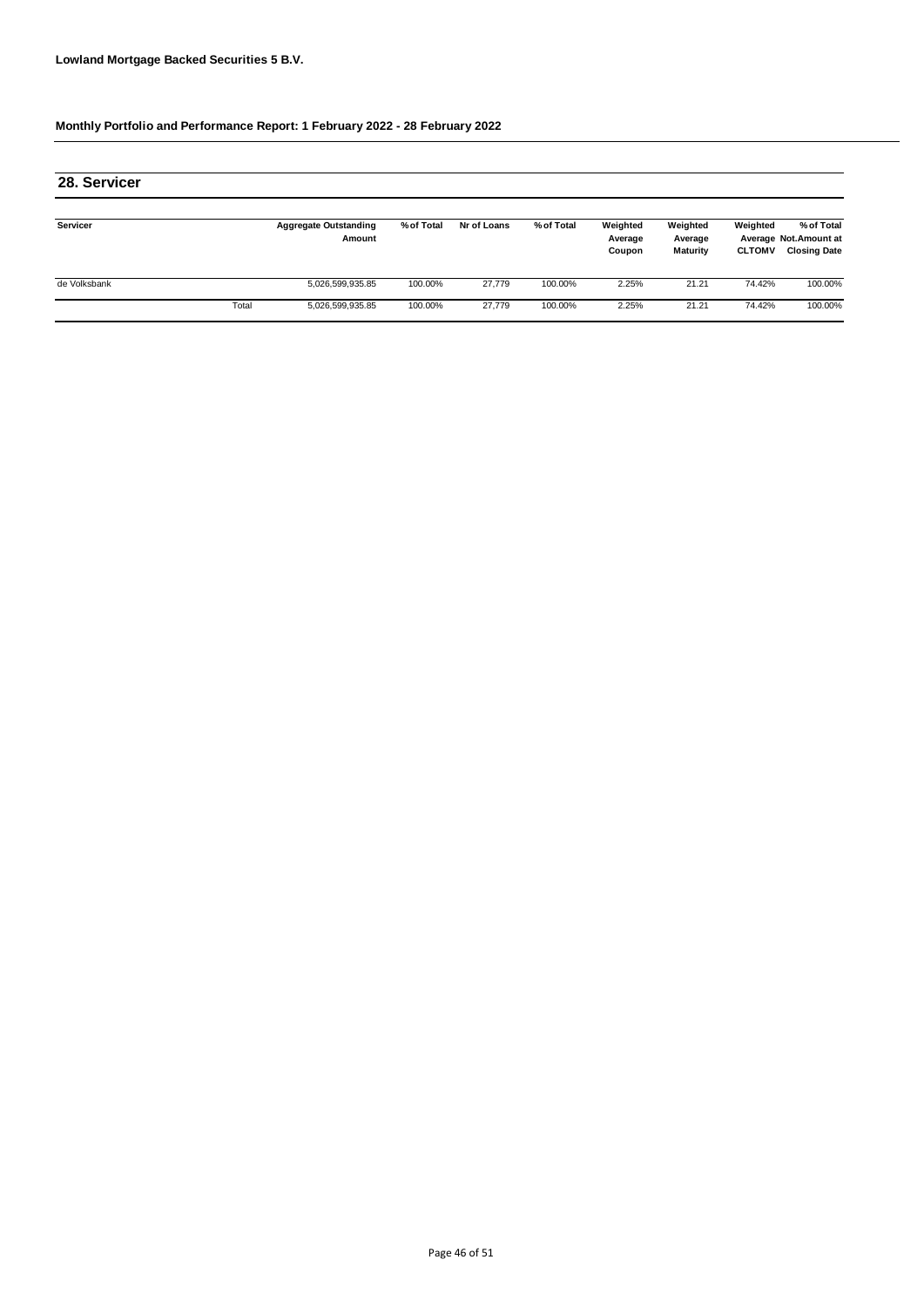| 29. Capital Insurance            |       |                                        |            |                    |            |                               |                                        |                          |                                                  |
|----------------------------------|-------|----------------------------------------|------------|--------------------|------------|-------------------------------|----------------------------------------|--------------------------|--------------------------------------------------|
| <b>Insurance Policy Provider</b> |       | <b>Aggregate Outstanding</b><br>Amount | % of Total | Nr of<br>Loanparts | % of Total | Weighted<br>Average<br>Coupon | Weighted<br>Average<br><b>Maturity</b> | Average<br><b>CLTOMV</b> | Weighted % of Total Not.<br>Amount at<br>Closing |
| <b>Unknown</b>                   |       | 4,932,481,315.22                       | 98.13%     | 55.080             | 96.43%     | 2.24%                         | 21.37                                  | 74.56%                   | 96.91%                                           |
| SRLEV                            |       | 94.118.620.63                          | 1.87%      | 2.037              | 3.57%      | 3.11%                         | 12.74                                  | 67.17%                   | 3.09%                                            |
|                                  | Total | 5,026,599,935.85                       | 100.00%    | 57,117             | 100.00%    | 2.25%                         | 21.21                                  | 74.42%                   | 100.00%                                          |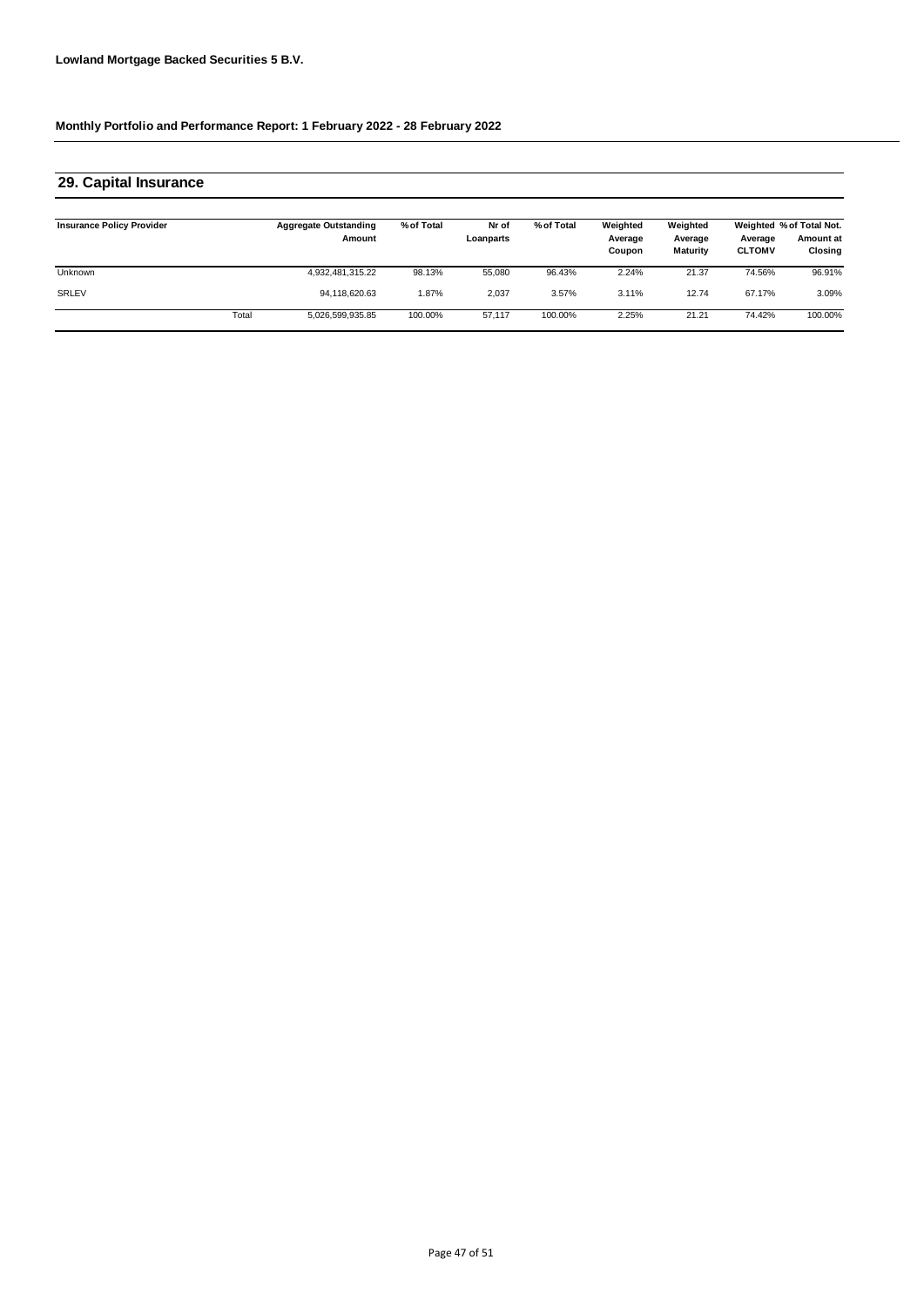### **Glossary**

| Term                                               | <b>Definition / Calculation</b>                                                                                                                                                                                                                                                                                                                                           |
|----------------------------------------------------|---------------------------------------------------------------------------------------------------------------------------------------------------------------------------------------------------------------------------------------------------------------------------------------------------------------------------------------------------------------------------|
| Arrears                                            | means an amount that is overdue exceeding EUR 11;                                                                                                                                                                                                                                                                                                                         |
| Article 405 of the CRR                             | means Article 405 of Regulation (EU) No 575/2013 of the European Parliament and of the Council of 26 June 2013 on prudential requirements for credit                                                                                                                                                                                                                      |
| Article 51 of the AIFMR                            | institutions and investment firms and amending Regulation (EU) No 648/2012:<br>means Article 51 of the Commission Delegated Regulation No 231/2013 of 19 December 2012 supplementing Directive 2011/61/EU of the European<br>Parliament and of the Council with regard to exemptions, general operating conditions, depositaries, leverage, transparency and supervision; |
| Back-Up Servicer                                   | N/A;                                                                                                                                                                                                                                                                                                                                                                      |
| Cash Advance Facility                              | means the cash advance facility as referred to in Clause 3.1 of the Cash Advance Facility Agreement;                                                                                                                                                                                                                                                                      |
| Cash Advance Facility Maximum Available Amount     | means an amount equal to the greater of (i) 1.6 per cent. of the Principal Amount Outstanding of the Class A Notes on such date and (ii) 0.6 per cent of the<br>Principal Amount Outstanding of the Class A Notes as at the Closing Date.                                                                                                                                 |
| Cash Advance Facility Provider                     | means de Volkbank N.V.;                                                                                                                                                                                                                                                                                                                                                   |
| Cash Advance Facility Stand-by Drawing Account     | means the Issuer Collection Account on which any Cash Advance Facility Stand-by Drawing will be deposited;                                                                                                                                                                                                                                                                |
| Constant Default Rate (CDR)                        | represents the percentage of outstanding principal balances in the pool that are in default in relation to the principal balance of the mortgage pool;                                                                                                                                                                                                                    |
| Constant Prepayment Rate (CPR)                     | means prepayment as ratio of the principal mortgage balance outstanding at the beginning of the relevant period;                                                                                                                                                                                                                                                          |
| <b>Construction Deposit</b>                        | means in relation to a Mortgage Loan, that part of the Mortgage Loan which the relevant Borrower requested to be disbursed into a blocked account held in<br>his name with the relevant Seller, the proceeds of which may be applied towards construction of, or improvements to, the relevant Mortgaged Asset;                                                           |
| <b>Construction Deposit Guarantee</b>              | $N/A$ ;                                                                                                                                                                                                                                                                                                                                                                   |
| Coupon                                             | means the interest coupons appertaining to the Notes;                                                                                                                                                                                                                                                                                                                     |
| <b>Credit Enhancement</b>                          | the combined structural features that improve the credit worthiness of the respective notes.                                                                                                                                                                                                                                                                              |
| <b>Credit Rating</b>                               | an assessment of the credit worthiness of the notes assigned by the Credit Rating Agencies;                                                                                                                                                                                                                                                                               |
| Curr. Loan to Original Foreclosure Value (CLTOFV)  | means the ratio calculated by dividing the current outstanding loan amount by the Orignal Foreclosure Value;                                                                                                                                                                                                                                                              |
| Current Loan to Indexed Foreclosure Value (CLTIFV) | means the ratio calculated by dividing the current outstanding loan amount by the Indexed Foreclosure Value;                                                                                                                                                                                                                                                              |
| Current Loan to Indexed Market Value (CLTIMV)      | means the ratio calculated by dividing the current outstanding loan amount by the Indexed Market Value;                                                                                                                                                                                                                                                                   |
| Current Loan to Original Market Value (CLTOMV)     | means the ratio calculated by dividing the current outstanding loan amount by the Original Market Value;                                                                                                                                                                                                                                                                  |
| Custodian                                          | means ING Bank N.V.                                                                                                                                                                                                                                                                                                                                                       |
| Cut-Off Date                                       | means (i) with respect to the Mortgage Receivables purchased on the Closing Date, 30 April 2018 and (ii) with respect to Further Advance Receivables<br>purchased on a Notes Payment Date, the first day of the month of the relevant Notes Payment Date;                                                                                                                 |
| Day Count Convention                               | means Actual/360 for the class A1 notes and 30/360 for the class A2 notes;                                                                                                                                                                                                                                                                                                |
| Debt Service to Income                             | means the ratio calculated by dividing the amount a borrower is required to pay (in interest and principal repayments) on an annual basis by the borrower(s)<br>disposable income;                                                                                                                                                                                        |
| Deferred Purchase Price                            | means part of the purchase price for the Mortgage Receivables equal to the sum of all Deferred Purchase Price Instalments;                                                                                                                                                                                                                                                |
| Deferred Purchase Price Installment<br>Delinquency | means, after application of the relevant available amounts in accordance with the relevant Priority of Payments, any amount remaining after all items ranking<br>higher than the item relating to the Deferred Purchase Price have been satisfied:<br>refer to Arrears;                                                                                                   |
| Economic Region (NUTS)                             | The Nomenclature of Territorial Units for Statistics (NUTS) was drawn up by Eurostat more than 30 years ago in order to provide a single uniform<br>breakdown of territorial units for the production of regional statistics for the European Union. The NUTS classification has been used in EU legislation since                                                        |
| <b>Equivalent Securities</b>                       | 1988;<br>securities equivalent to Purchased Securities under that Transaction. If and to the extent that such Purchased Securities have been redeemed, the<br>expression shall mean a sum of money equivalent to the proceeds of the redemption (other than Distributions);                                                                                               |
| <b>Excess Spread</b>                               | N/A;                                                                                                                                                                                                                                                                                                                                                                      |
| <b>Excess Spread Margin</b>                        | N/A;                                                                                                                                                                                                                                                                                                                                                                      |
| <b>Final Maturity Date</b>                         | means the Notes Payment Date falling in May 2055;                                                                                                                                                                                                                                                                                                                         |
| First Optional Redemption Date                     | means the Notes Payment Date falling in May 2023;                                                                                                                                                                                                                                                                                                                         |
| Foreclosed Mortgage Loan                           | means all mortgage rights and ancillary rights have been exercised;                                                                                                                                                                                                                                                                                                       |
| Foreclosed NHG Loan                                | means all mortgage rights and ancillary rights have been exercised on mortgage loan that has the benefit of an NHG Guarantee;                                                                                                                                                                                                                                             |
| Foreclosed Non NHG Loan                            | means all mortgage rights and ancillary rights have been exercised on mortgage loan that does not have the benefit of an NHG Guarantee;                                                                                                                                                                                                                                   |
| Foreclosure                                        | means forced (partial) repayment of the mortgage loan;                                                                                                                                                                                                                                                                                                                    |
| Foreclosure Value                                  | means the estimated value of the mortgaged property if the mortgaged property would be sold in a public auction;                                                                                                                                                                                                                                                          |
| Further Advances / Modified Loans                  | "Further Advance" means a loan or a further advance to be made to a Borrower under a Mortgage Loan, which is secured by the same Mortgage;                                                                                                                                                                                                                                |
| Indexed Foreclosure Value                          | means the estimated value of the mortgaged property if the mortgaged property would be sold in a public auction multiplied with the indexation rate per the                                                                                                                                                                                                               |
| Indexed Market Value                               | valuation date:<br>means the value of the collateral multiplied with the indexation rate per the valuation date, multiplied with the market value factor;                                                                                                                                                                                                                 |
| Interest Rate Fixed Period                         | relates to the period for which mortgage loan interest has been fixed;                                                                                                                                                                                                                                                                                                    |
| <b>Issuer Account Bank</b>                         | means Rabobank.                                                                                                                                                                                                                                                                                                                                                           |
| <b>Issuer Transaction Account</b>                  | means the Issuer Collection Account.                                                                                                                                                                                                                                                                                                                                      |
| Loan to Income (LTI)                               | means the ratio calculated by dividing the original loan amount by the income of the borrower at the moment of origination of the Mortgage Loan;                                                                                                                                                                                                                          |
| Loanpart Payment Frequency                         | monthly;                                                                                                                                                                                                                                                                                                                                                                  |
| Loanpart(s)                                        | means one or more of the loan parts (leningdelen) of which a Mortgage Loan consists;                                                                                                                                                                                                                                                                                      |
| Loss                                               | refer to Realised Loss;                                                                                                                                                                                                                                                                                                                                                   |
| <b>Loss Severity</b>                               | means loss as a percentage of the principal outstanding at foreclosure;                                                                                                                                                                                                                                                                                                   |
| Market Value                                       | means estimated value of the mortgaged property if the mortgaged property would be privately sold voluntarily;                                                                                                                                                                                                                                                            |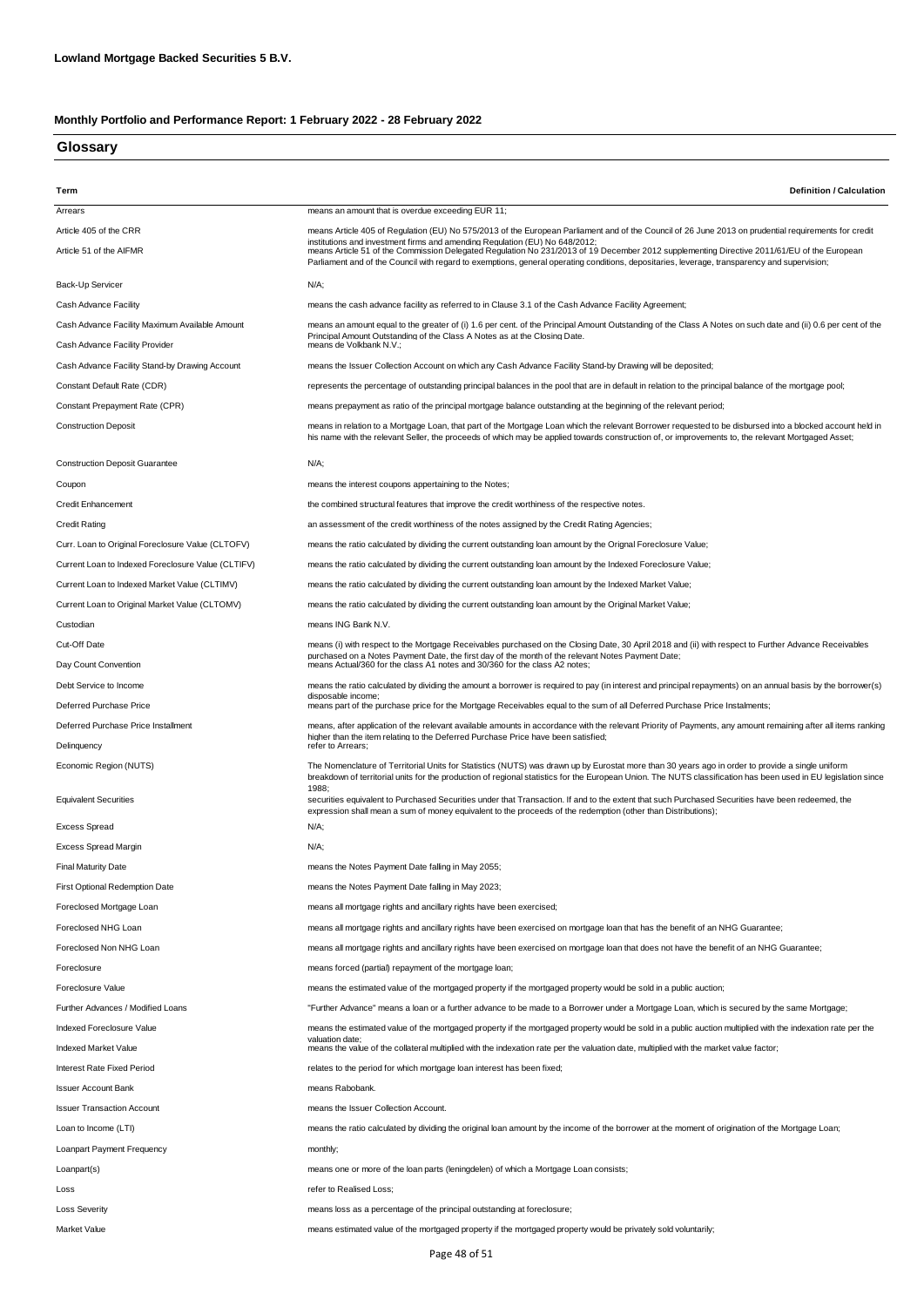| Mortgage Loan                                     | means the mortgage loans granted by the relevant Seller to the relevant borrowers which may consist of one or more Loan Parts as set forth in the List of<br>Mortgage Loans and, after any purchase and assignment of any New Mortgage Receivables or Further Advance Receivables has taken place in<br>accordance with the Mortgage Receivables Purchase Agreement, the relevant New Mortgage Loans and/or Further Advances, to the extent not<br>retransferred or otherwise disposed of by the Issuer;                                                                                                                                                                                                                                                                                                                                                                                                                                                                                                                                                                                                                                                                                                                                                                                                                                                                                                                                                                                                                                                                                                                                                                                                                                                                                                                                                                                                                                                                                                                                                                                                                                                                                                                                                                                                                                                                                                                                              |
|---------------------------------------------------|-------------------------------------------------------------------------------------------------------------------------------------------------------------------------------------------------------------------------------------------------------------------------------------------------------------------------------------------------------------------------------------------------------------------------------------------------------------------------------------------------------------------------------------------------------------------------------------------------------------------------------------------------------------------------------------------------------------------------------------------------------------------------------------------------------------------------------------------------------------------------------------------------------------------------------------------------------------------------------------------------------------------------------------------------------------------------------------------------------------------------------------------------------------------------------------------------------------------------------------------------------------------------------------------------------------------------------------------------------------------------------------------------------------------------------------------------------------------------------------------------------------------------------------------------------------------------------------------------------------------------------------------------------------------------------------------------------------------------------------------------------------------------------------------------------------------------------------------------------------------------------------------------------------------------------------------------------------------------------------------------------------------------------------------------------------------------------------------------------------------------------------------------------------------------------------------------------------------------------------------------------------------------------------------------------------------------------------------------------------------------------------------------------------------------------------------------------|
| Mortgage Loan Portfolio                           | means the portfolio of Mortgage Loans;                                                                                                                                                                                                                                                                                                                                                                                                                                                                                                                                                                                                                                                                                                                                                                                                                                                                                                                                                                                                                                                                                                                                                                                                                                                                                                                                                                                                                                                                                                                                                                                                                                                                                                                                                                                                                                                                                                                                                                                                                                                                                                                                                                                                                                                                                                                                                                                                                |
| Mortgage Receivable(s)                            | means any and all rights of the relevant Seller (and after assignment of such rights to the Issuer, of the Issuer) against the Borrower under or in connection<br>with a Mortgage Loan, including any and all claims of the relevant Seller (or the Issuer after assignment) on the Borrower as a result of the Mortgage Loan<br>being terminated, dissolved or declared null and void;                                                                                                                                                                                                                                                                                                                                                                                                                                                                                                                                                                                                                                                                                                                                                                                                                                                                                                                                                                                                                                                                                                                                                                                                                                                                                                                                                                                                                                                                                                                                                                                                                                                                                                                                                                                                                                                                                                                                                                                                                                                               |
| <b>NHG Guarantee</b>                              | means a guarantee (borgtocht) under the NHG Conditions granted by Stichting WEW;                                                                                                                                                                                                                                                                                                                                                                                                                                                                                                                                                                                                                                                                                                                                                                                                                                                                                                                                                                                                                                                                                                                                                                                                                                                                                                                                                                                                                                                                                                                                                                                                                                                                                                                                                                                                                                                                                                                                                                                                                                                                                                                                                                                                                                                                                                                                                                      |
| NHG Loan                                          | means a Mortgage Loan that has the benefit of an NHG Guarantee;                                                                                                                                                                                                                                                                                                                                                                                                                                                                                                                                                                                                                                                                                                                                                                                                                                                                                                                                                                                                                                                                                                                                                                                                                                                                                                                                                                                                                                                                                                                                                                                                                                                                                                                                                                                                                                                                                                                                                                                                                                                                                                                                                                                                                                                                                                                                                                                       |
| Non NHG Loan                                      | means a Mortgage Loan that does not have the benefit of an NHG Guarantee;                                                                                                                                                                                                                                                                                                                                                                                                                                                                                                                                                                                                                                                                                                                                                                                                                                                                                                                                                                                                                                                                                                                                                                                                                                                                                                                                                                                                                                                                                                                                                                                                                                                                                                                                                                                                                                                                                                                                                                                                                                                                                                                                                                                                                                                                                                                                                                             |
| <b>Notification Events</b>                        | means any of the Assignment Notification Events and the Pledge Notification Events;                                                                                                                                                                                                                                                                                                                                                                                                                                                                                                                                                                                                                                                                                                                                                                                                                                                                                                                                                                                                                                                                                                                                                                                                                                                                                                                                                                                                                                                                                                                                                                                                                                                                                                                                                                                                                                                                                                                                                                                                                                                                                                                                                                                                                                                                                                                                                                   |
| Notification Trigger                              | A notification trigger is an event that when it occurs or a threshold that when it is breached, is considered to be an Assignment Notification Event;                                                                                                                                                                                                                                                                                                                                                                                                                                                                                                                                                                                                                                                                                                                                                                                                                                                                                                                                                                                                                                                                                                                                                                                                                                                                                                                                                                                                                                                                                                                                                                                                                                                                                                                                                                                                                                                                                                                                                                                                                                                                                                                                                                                                                                                                                                 |
| Occupancy                                         | means the way the mortgaged property is used (eg. owner occupied);                                                                                                                                                                                                                                                                                                                                                                                                                                                                                                                                                                                                                                                                                                                                                                                                                                                                                                                                                                                                                                                                                                                                                                                                                                                                                                                                                                                                                                                                                                                                                                                                                                                                                                                                                                                                                                                                                                                                                                                                                                                                                                                                                                                                                                                                                                                                                                                    |
| Orig. Loan to Original Foreclosure Value (OLTOFV) | means the ratio calculated by dividing the original principal amount of a Mortgage Receivable at the moment of origination by the Original Foreclosure Value;                                                                                                                                                                                                                                                                                                                                                                                                                                                                                                                                                                                                                                                                                                                                                                                                                                                                                                                                                                                                                                                                                                                                                                                                                                                                                                                                                                                                                                                                                                                                                                                                                                                                                                                                                                                                                                                                                                                                                                                                                                                                                                                                                                                                                                                                                         |
| Orig. Loan to Original Market Value (OLTOMV)      | means the ratio calculated by dividing the original loan amount by the Original Market Value;                                                                                                                                                                                                                                                                                                                                                                                                                                                                                                                                                                                                                                                                                                                                                                                                                                                                                                                                                                                                                                                                                                                                                                                                                                                                                                                                                                                                                                                                                                                                                                                                                                                                                                                                                                                                                                                                                                                                                                                                                                                                                                                                                                                                                                                                                                                                                         |
| Original Foreclosure Value                        | means the Foreclosure Value as assessed by the relevant Originator at the time of granting the Mortgage Loan;                                                                                                                                                                                                                                                                                                                                                                                                                                                                                                                                                                                                                                                                                                                                                                                                                                                                                                                                                                                                                                                                                                                                                                                                                                                                                                                                                                                                                                                                                                                                                                                                                                                                                                                                                                                                                                                                                                                                                                                                                                                                                                                                                                                                                                                                                                                                         |
| Original Market Value                             | means the value of the mortgaged property if the mortgaged property would be privately sold voluntarily, estimated during the assessment of the application;                                                                                                                                                                                                                                                                                                                                                                                                                                                                                                                                                                                                                                                                                                                                                                                                                                                                                                                                                                                                                                                                                                                                                                                                                                                                                                                                                                                                                                                                                                                                                                                                                                                                                                                                                                                                                                                                                                                                                                                                                                                                                                                                                                                                                                                                                          |
| Originator                                        | means each of de Volksbank N.V.                                                                                                                                                                                                                                                                                                                                                                                                                                                                                                                                                                                                                                                                                                                                                                                                                                                                                                                                                                                                                                                                                                                                                                                                                                                                                                                                                                                                                                                                                                                                                                                                                                                                                                                                                                                                                                                                                                                                                                                                                                                                                                                                                                                                                                                                                                                                                                                                                       |
| <b>Outstanding Principal Amount</b>               | means, at any moment in time, (i) the outstanding principal amount of a Mortgage Receivable at such time and (ii), after a Realised Loss of type (a) and (b)                                                                                                                                                                                                                                                                                                                                                                                                                                                                                                                                                                                                                                                                                                                                                                                                                                                                                                                                                                                                                                                                                                                                                                                                                                                                                                                                                                                                                                                                                                                                                                                                                                                                                                                                                                                                                                                                                                                                                                                                                                                                                                                                                                                                                                                                                          |
| Payment Ratio                                     | of the definition in respect of such Mortgage Receivable has been debited to the Principal Deficiency Ledger, zero;<br>The actual principal and interest payments received as ratio of the scheduled principal and interest payments during the relevant period;                                                                                                                                                                                                                                                                                                                                                                                                                                                                                                                                                                                                                                                                                                                                                                                                                                                                                                                                                                                                                                                                                                                                                                                                                                                                                                                                                                                                                                                                                                                                                                                                                                                                                                                                                                                                                                                                                                                                                                                                                                                                                                                                                                                      |
| Penalties                                         | means amounts to be paid by the borrower with regard to amounts in arrears and or (partial) prepayment of the mortgage loan according to the relevant                                                                                                                                                                                                                                                                                                                                                                                                                                                                                                                                                                                                                                                                                                                                                                                                                                                                                                                                                                                                                                                                                                                                                                                                                                                                                                                                                                                                                                                                                                                                                                                                                                                                                                                                                                                                                                                                                                                                                                                                                                                                                                                                                                                                                                                                                                 |
| Performing Loans                                  | mortgage contract and applicable general conditions;<br>means Mortgage Loans that are not in Arrears or Delinquent;                                                                                                                                                                                                                                                                                                                                                                                                                                                                                                                                                                                                                                                                                                                                                                                                                                                                                                                                                                                                                                                                                                                                                                                                                                                                                                                                                                                                                                                                                                                                                                                                                                                                                                                                                                                                                                                                                                                                                                                                                                                                                                                                                                                                                                                                                                                                   |
| Post-Foreclosure Proceeds                         | means all amounts with regard to the relevant mortgage loan received after foreclosure of that mortgage loan;                                                                                                                                                                                                                                                                                                                                                                                                                                                                                                                                                                                                                                                                                                                                                                                                                                                                                                                                                                                                                                                                                                                                                                                                                                                                                                                                                                                                                                                                                                                                                                                                                                                                                                                                                                                                                                                                                                                                                                                                                                                                                                                                                                                                                                                                                                                                         |
| Prepayments                                       | means non scheduled principal paid by the borrower prior to the expected maturity date;                                                                                                                                                                                                                                                                                                                                                                                                                                                                                                                                                                                                                                                                                                                                                                                                                                                                                                                                                                                                                                                                                                                                                                                                                                                                                                                                                                                                                                                                                                                                                                                                                                                                                                                                                                                                                                                                                                                                                                                                                                                                                                                                                                                                                                                                                                                                                               |
| Principal Deficiency Ledger                       | means the principal deficiency ledger relating to the relevant Classes of Notes and comprising sub-ledgers for each such Class of Notes;                                                                                                                                                                                                                                                                                                                                                                                                                                                                                                                                                                                                                                                                                                                                                                                                                                                                                                                                                                                                                                                                                                                                                                                                                                                                                                                                                                                                                                                                                                                                                                                                                                                                                                                                                                                                                                                                                                                                                                                                                                                                                                                                                                                                                                                                                                              |
| <b>Principal Payment Date</b>                     | means the current monthly payment date on which principal is paid out on the relevant notes;                                                                                                                                                                                                                                                                                                                                                                                                                                                                                                                                                                                                                                                                                                                                                                                                                                                                                                                                                                                                                                                                                                                                                                                                                                                                                                                                                                                                                                                                                                                                                                                                                                                                                                                                                                                                                                                                                                                                                                                                                                                                                                                                                                                                                                                                                                                                                          |
| Principal Payment Rate (PPR)                      | means scheduled repayment as ratio of scheduled repayments to the principal mortgage balance outstanding at the beginning of the relevant period;                                                                                                                                                                                                                                                                                                                                                                                                                                                                                                                                                                                                                                                                                                                                                                                                                                                                                                                                                                                                                                                                                                                                                                                                                                                                                                                                                                                                                                                                                                                                                                                                                                                                                                                                                                                                                                                                                                                                                                                                                                                                                                                                                                                                                                                                                                     |
| Prospectus                                        | means the prospectus dated 18 May 2018 relating to the issue of the Notes;                                                                                                                                                                                                                                                                                                                                                                                                                                                                                                                                                                                                                                                                                                                                                                                                                                                                                                                                                                                                                                                                                                                                                                                                                                                                                                                                                                                                                                                                                                                                                                                                                                                                                                                                                                                                                                                                                                                                                                                                                                                                                                                                                                                                                                                                                                                                                                            |
| <b>Realised Losses</b>                            | "means, on any relevant Notes Calculation Date, the sum of<br>(a) with respect to the Mortgage Receivables in respect of which the relevant Seller, the relevant Servicer on behalf of the Issuer, the Issuer or the<br>Security Trustee has completed the foreclosure, such that there is no more collateral securing the Mortgage Receivable, in the immediately preceding<br>Notes Calculation Period, the amount by which (i) the aggregate Outstanding Principal Amount of all Mortgage Receivables less, with respect to the Savings<br>Mortgage Receivables and Bank Savings Mortgage Receivables, the Participations, exceeds (ii) the amount of the Net Foreclosure Proceeds applied to<br>reduce the Outstanding Principal Amount of the Mortgage Receivables less, with respect to Savings Mortgage Receivables and Bank Savings Mortgage<br>Receivables, the Participations; and<br>(b) with respect to the Mortgage Receivables sold by the Issuer in the immediately preceding Notes Calculation Period, the amount by which (i) the<br>aggregate Outstanding Principal Amount of such Mortgage Receivables, less, with respect to Savings Mortgage Receivables and Bank Savings Mortgage<br>Receivables, the Participations, exceeds (ii) the purchase price of the Mortgage Receivables sold to the extent relating to principal, less, with respect to the<br>Savings Mortgage Receivables and Bank Savings Mortgage Receivables, the Participations; and<br>(c) with respect to the Mortgage Receivables in respect of which the Borrower has (x) successfully asserted set-off or defence to payments or (y) repaid<br>or prepaid any amount in the immediately preceding Notes Calculation Period, the amount by which (i) the aggregate Outstanding Principal Amount of such<br>Mortgage Receivables less, with respect to Savings Mortgage Receivables and Bank Savings Mortgage Receivables, the Participations, prior to such set-<br>off or defence or repayment or prepayment exceeds (ii) the aggregate Outstanding Principal Amount of such Mortgage Receivables, less, with respect to<br>Savings Mortgage Receivables and Bank Savings Mortgage Receivables, the Participations after such set-off or defence or repayment or prepayment<br>having been made, unless, and to the extent, such amount is received from the relevant Seller or otherwise in accordance with any item of the Available<br>Principal Funds; |
| Recoveries                                        | refer to Post-Foreclosure-Proceeds;                                                                                                                                                                                                                                                                                                                                                                                                                                                                                                                                                                                                                                                                                                                                                                                                                                                                                                                                                                                                                                                                                                                                                                                                                                                                                                                                                                                                                                                                                                                                                                                                                                                                                                                                                                                                                                                                                                                                                                                                                                                                                                                                                                                                                                                                                                                                                                                                                   |
| Redemption Priority of Payments                   | means the priority of payments set out as such Clause 5.4 of the Trust Deed;                                                                                                                                                                                                                                                                                                                                                                                                                                                                                                                                                                                                                                                                                                                                                                                                                                                                                                                                                                                                                                                                                                                                                                                                                                                                                                                                                                                                                                                                                                                                                                                                                                                                                                                                                                                                                                                                                                                                                                                                                                                                                                                                                                                                                                                                                                                                                                          |
| Remaining Tenor                                   | the length of time until the final maturity date of the mortgage loan expressed in years;                                                                                                                                                                                                                                                                                                                                                                                                                                                                                                                                                                                                                                                                                                                                                                                                                                                                                                                                                                                                                                                                                                                                                                                                                                                                                                                                                                                                                                                                                                                                                                                                                                                                                                                                                                                                                                                                                                                                                                                                                                                                                                                                                                                                                                                                                                                                                             |
| Replacements                                      | N/A;                                                                                                                                                                                                                                                                                                                                                                                                                                                                                                                                                                                                                                                                                                                                                                                                                                                                                                                                                                                                                                                                                                                                                                                                                                                                                                                                                                                                                                                                                                                                                                                                                                                                                                                                                                                                                                                                                                                                                                                                                                                                                                                                                                                                                                                                                                                                                                                                                                                  |
| Replenishments                                    | means any Portfolio Mortgage Loan which is sold and assigned by the Seller to the<br>Issuer pursuant to clause 6 and 11 of the Mortgage Receivables Purchase Agreement;                                                                                                                                                                                                                                                                                                                                                                                                                                                                                                                                                                                                                                                                                                                                                                                                                                                                                                                                                                                                                                                                                                                                                                                                                                                                                                                                                                                                                                                                                                                                                                                                                                                                                                                                                                                                                                                                                                                                                                                                                                                                                                                                                                                                                                                                               |
| Repossesions                                      | refer to foreclosure;                                                                                                                                                                                                                                                                                                                                                                                                                                                                                                                                                                                                                                                                                                                                                                                                                                                                                                                                                                                                                                                                                                                                                                                                                                                                                                                                                                                                                                                                                                                                                                                                                                                                                                                                                                                                                                                                                                                                                                                                                                                                                                                                                                                                                                                                                                                                                                                                                                 |
| Reserve Account                                   | N/A;                                                                                                                                                                                                                                                                                                                                                                                                                                                                                                                                                                                                                                                                                                                                                                                                                                                                                                                                                                                                                                                                                                                                                                                                                                                                                                                                                                                                                                                                                                                                                                                                                                                                                                                                                                                                                                                                                                                                                                                                                                                                                                                                                                                                                                                                                                                                                                                                                                                  |
| Reserve Account Target Level                      | N/A;                                                                                                                                                                                                                                                                                                                                                                                                                                                                                                                                                                                                                                                                                                                                                                                                                                                                                                                                                                                                                                                                                                                                                                                                                                                                                                                                                                                                                                                                                                                                                                                                                                                                                                                                                                                                                                                                                                                                                                                                                                                                                                                                                                                                                                                                                                                                                                                                                                                  |
| Revenue Priority of Payments                      | means the priority of payments set out as such in section 5.2 (Priorities of Payments) of this Prospectus;                                                                                                                                                                                                                                                                                                                                                                                                                                                                                                                                                                                                                                                                                                                                                                                                                                                                                                                                                                                                                                                                                                                                                                                                                                                                                                                                                                                                                                                                                                                                                                                                                                                                                                                                                                                                                                                                                                                                                                                                                                                                                                                                                                                                                                                                                                                                            |
| Saving Deposits                                   | means savings in a bank account, pledged to the mortgage lender, which are meant to repay the loan at maturity;                                                                                                                                                                                                                                                                                                                                                                                                                                                                                                                                                                                                                                                                                                                                                                                                                                                                                                                                                                                                                                                                                                                                                                                                                                                                                                                                                                                                                                                                                                                                                                                                                                                                                                                                                                                                                                                                                                                                                                                                                                                                                                                                                                                                                                                                                                                                       |
| Seasoning                                         | means the difference between the loan start date and the current reporting period;                                                                                                                                                                                                                                                                                                                                                                                                                                                                                                                                                                                                                                                                                                                                                                                                                                                                                                                                                                                                                                                                                                                                                                                                                                                                                                                                                                                                                                                                                                                                                                                                                                                                                                                                                                                                                                                                                                                                                                                                                                                                                                                                                                                                                                                                                                                                                                    |
| Seller                                            | means each of de Volksbank N.V.;                                                                                                                                                                                                                                                                                                                                                                                                                                                                                                                                                                                                                                                                                                                                                                                                                                                                                                                                                                                                                                                                                                                                                                                                                                                                                                                                                                                                                                                                                                                                                                                                                                                                                                                                                                                                                                                                                                                                                                                                                                                                                                                                                                                                                                                                                                                                                                                                                      |
| Servicer                                          | means each of de Volksbank N.V.;                                                                                                                                                                                                                                                                                                                                                                                                                                                                                                                                                                                                                                                                                                                                                                                                                                                                                                                                                                                                                                                                                                                                                                                                                                                                                                                                                                                                                                                                                                                                                                                                                                                                                                                                                                                                                                                                                                                                                                                                                                                                                                                                                                                                                                                                                                                                                                                                                      |
| <b>Signing Date</b>                               | means 18 May 2018 or such later date as may be agreed between the Issuer, the Seller and the Manager;                                                                                                                                                                                                                                                                                                                                                                                                                                                                                                                                                                                                                                                                                                                                                                                                                                                                                                                                                                                                                                                                                                                                                                                                                                                                                                                                                                                                                                                                                                                                                                                                                                                                                                                                                                                                                                                                                                                                                                                                                                                                                                                                                                                                                                                                                                                                                 |
| <b>Special Servicer</b>                           | N/A;                                                                                                                                                                                                                                                                                                                                                                                                                                                                                                                                                                                                                                                                                                                                                                                                                                                                                                                                                                                                                                                                                                                                                                                                                                                                                                                                                                                                                                                                                                                                                                                                                                                                                                                                                                                                                                                                                                                                                                                                                                                                                                                                                                                                                                                                                                                                                                                                                                                  |
| Subordinated Loan                                 | N/A;                                                                                                                                                                                                                                                                                                                                                                                                                                                                                                                                                                                                                                                                                                                                                                                                                                                                                                                                                                                                                                                                                                                                                                                                                                                                                                                                                                                                                                                                                                                                                                                                                                                                                                                                                                                                                                                                                                                                                                                                                                                                                                                                                                                                                                                                                                                                                                                                                                                  |
| Swap Counterparty                                 | N/A;                                                                                                                                                                                                                                                                                                                                                                                                                                                                                                                                                                                                                                                                                                                                                                                                                                                                                                                                                                                                                                                                                                                                                                                                                                                                                                                                                                                                                                                                                                                                                                                                                                                                                                                                                                                                                                                                                                                                                                                                                                                                                                                                                                                                                                                                                                                                                                                                                                                  |
| Swap Counterparty Default Payment                 | N/A;                                                                                                                                                                                                                                                                                                                                                                                                                                                                                                                                                                                                                                                                                                                                                                                                                                                                                                                                                                                                                                                                                                                                                                                                                                                                                                                                                                                                                                                                                                                                                                                                                                                                                                                                                                                                                                                                                                                                                                                                                                                                                                                                                                                                                                                                                                                                                                                                                                                  |
| Swap Notional Amount                              | N/A;                                                                                                                                                                                                                                                                                                                                                                                                                                                                                                                                                                                                                                                                                                                                                                                                                                                                                                                                                                                                                                                                                                                                                                                                                                                                                                                                                                                                                                                                                                                                                                                                                                                                                                                                                                                                                                                                                                                                                                                                                                                                                                                                                                                                                                                                                                                                                                                                                                                  |

4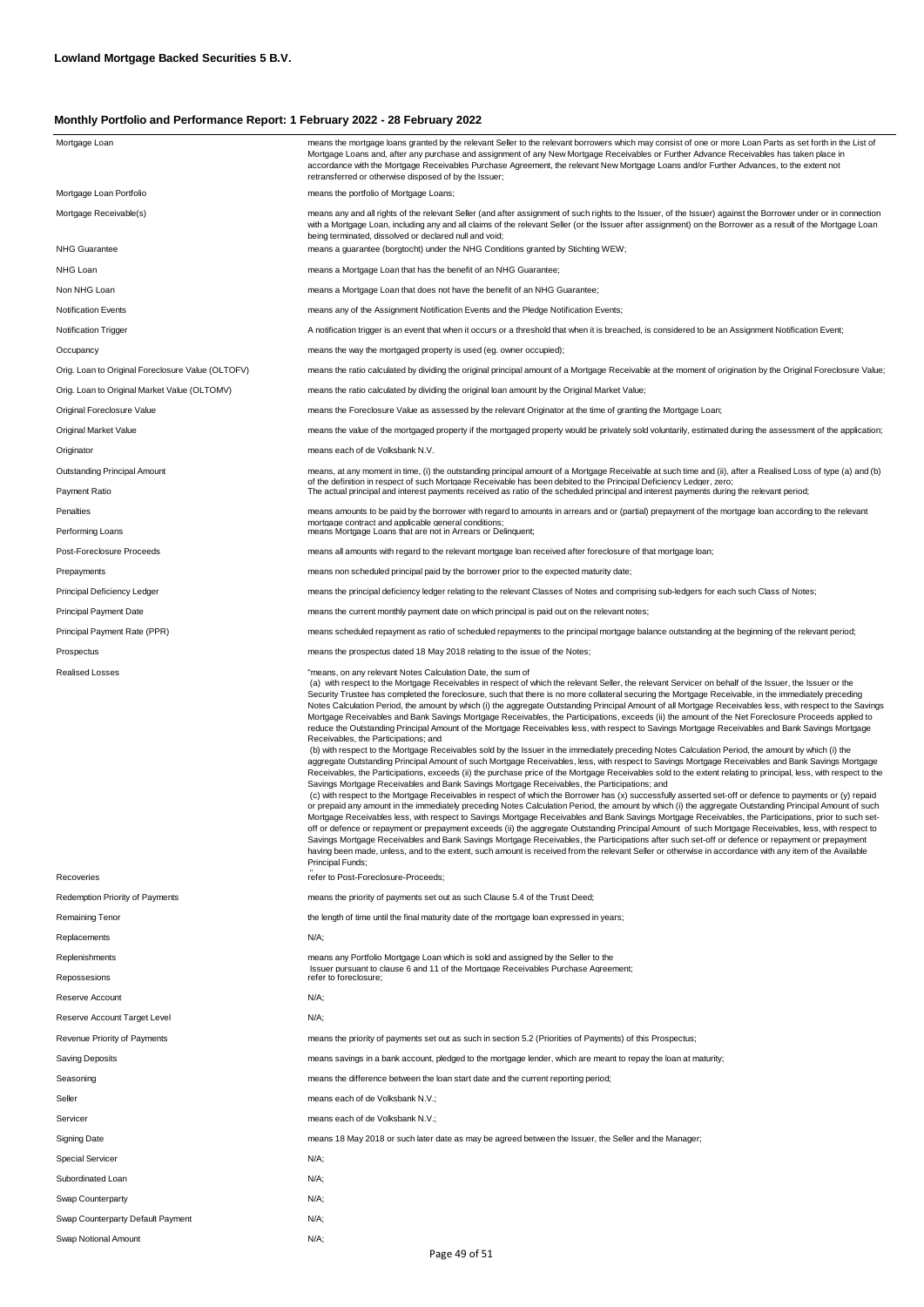| <b>Trust Deed</b>         | means the trust deed entered into by, amongst others, the Issuer and the Security Trustee dated the Closing Date;                                                                         |
|---------------------------|-------------------------------------------------------------------------------------------------------------------------------------------------------------------------------------------|
| Weighted Average Life     | means the expected average total number of years needed for the issuer to repay all principal, whereby the time between origination and each repayment is                                 |
| Weighted Average Maturity | weighted by the repayment amount:<br>means the expected average number of years between the reporting date and the maturity of each loan, whereby the time between the reporting date and |
| WEW                       | the maturity of each loan is weighted by the size of the loan:<br>Stichting Waarborgfonds Eigen Woning;                                                                                   |
| <b>WEW Claims</b>         | means losses which are claimed with the WEW based on the NHG conditions:                                                                                                                  |
|                           |                                                                                                                                                                                           |